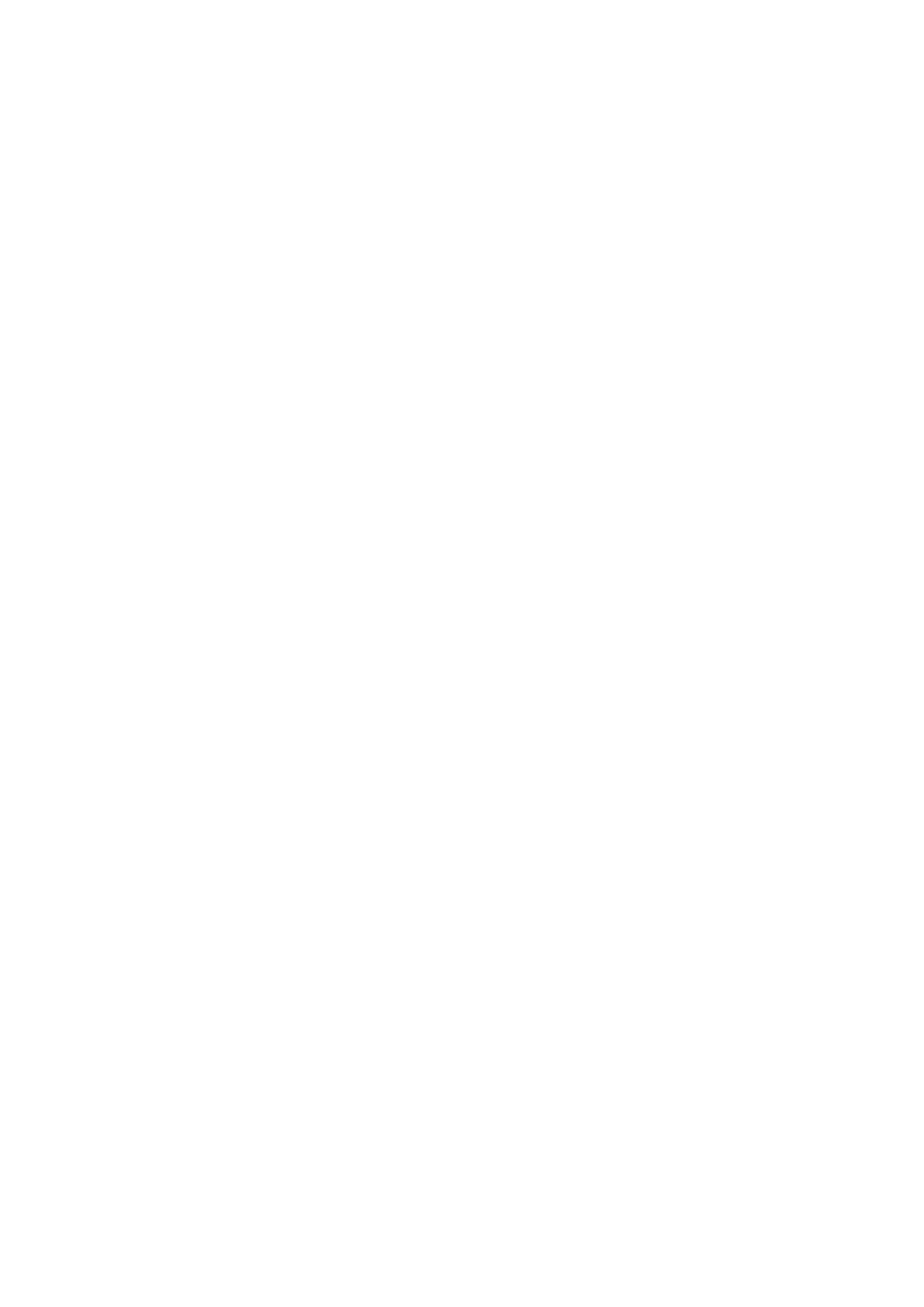

# DOMESTIC REVENUE MONITORING **STRATEGY**

# **Annual Monitoring Report**

**FINANCIAL YEAR 2020/21**

OCTOBER 2021

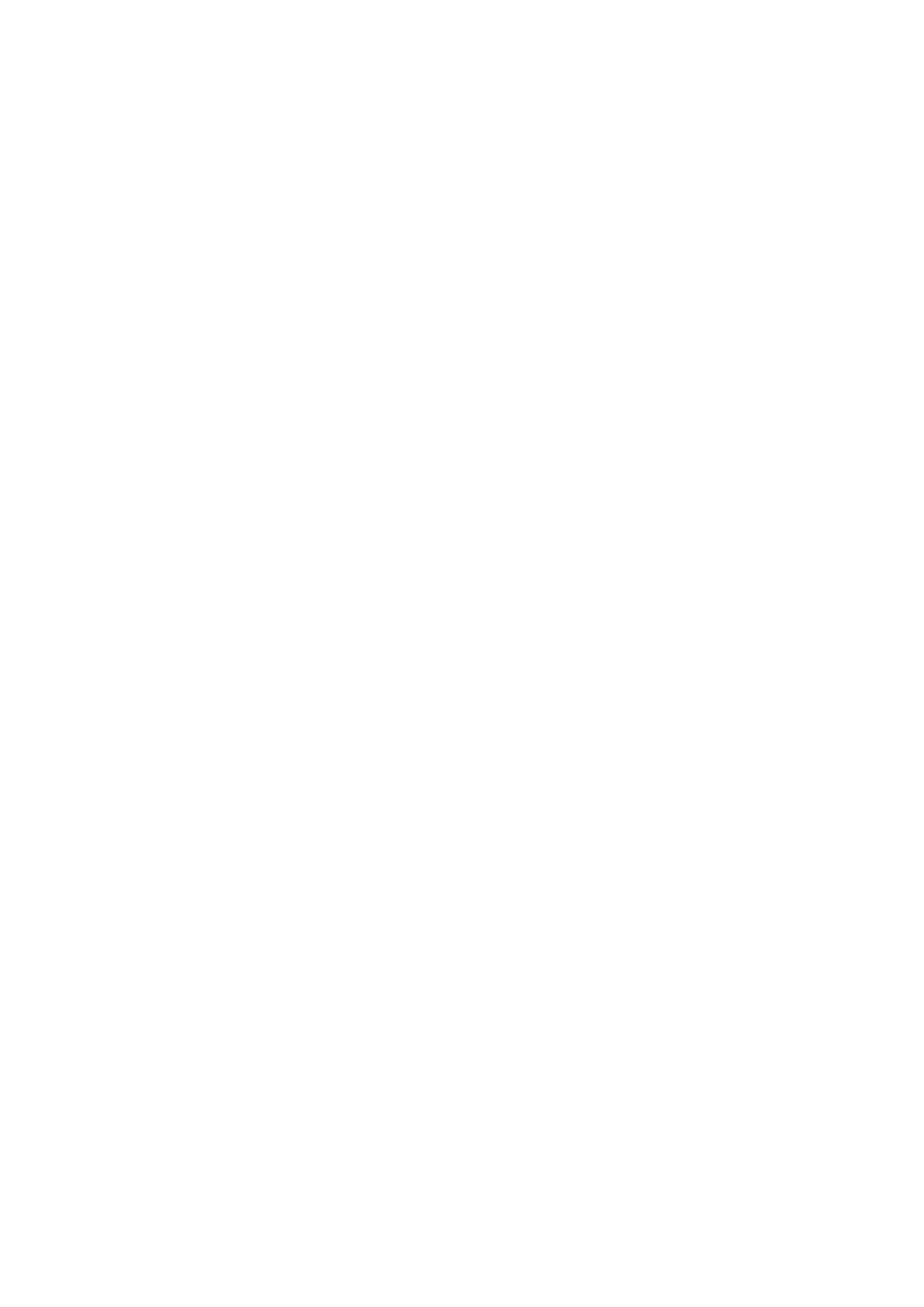

# **TABLE OF CONTENTS**

| 3.2.2 Remove unnecessary VAT exemptions to curb unjustifiable revenue leakages, while<br>maintaining those that support Ugandan welfare and economic objectives 6 |
|-------------------------------------------------------------------------------------------------------------------------------------------------------------------|
|                                                                                                                                                                   |
| 3.3.1 Establish and publish a Tax Expenditure Government Framework 8                                                                                              |
|                                                                                                                                                                   |
|                                                                                                                                                                   |
| 3.4.1 Expand the range of measures for assessing URA's performance 10                                                                                             |
|                                                                                                                                                                   |
| 3.5.1 Work more closely with relevant regulators to improve filing compliance 13                                                                                  |
|                                                                                                                                                                   |
| 3.6.1 Consider the adoption of real-time digital sales and production monitoring systems. 14                                                                      |
| 3.6.2 Promote audit process integration across taxpayer offices at URA  14                                                                                        |
|                                                                                                                                                                   |
|                                                                                                                                                                   |
|                                                                                                                                                                   |
|                                                                                                                                                                   |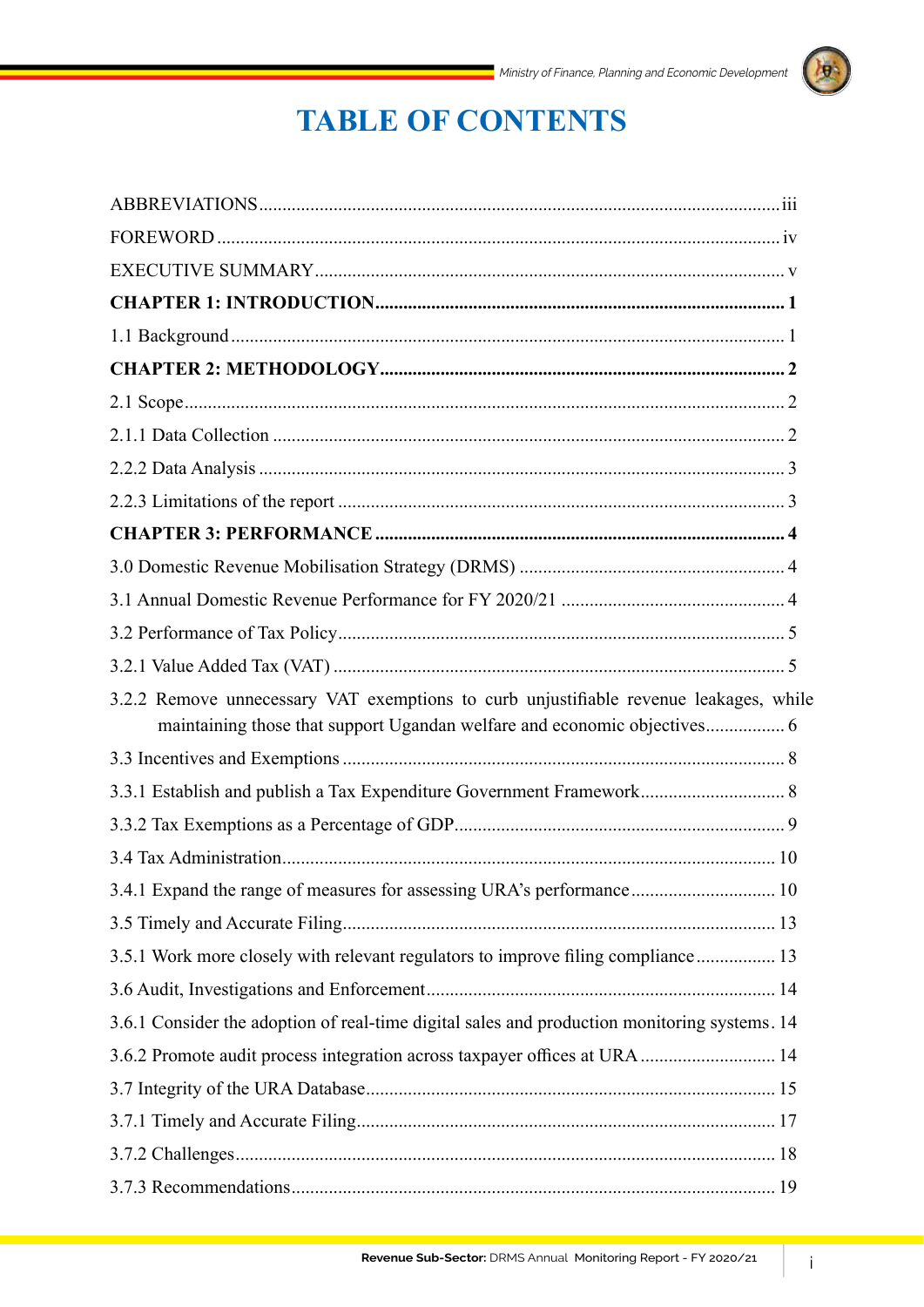

 $\mathrm{ii}$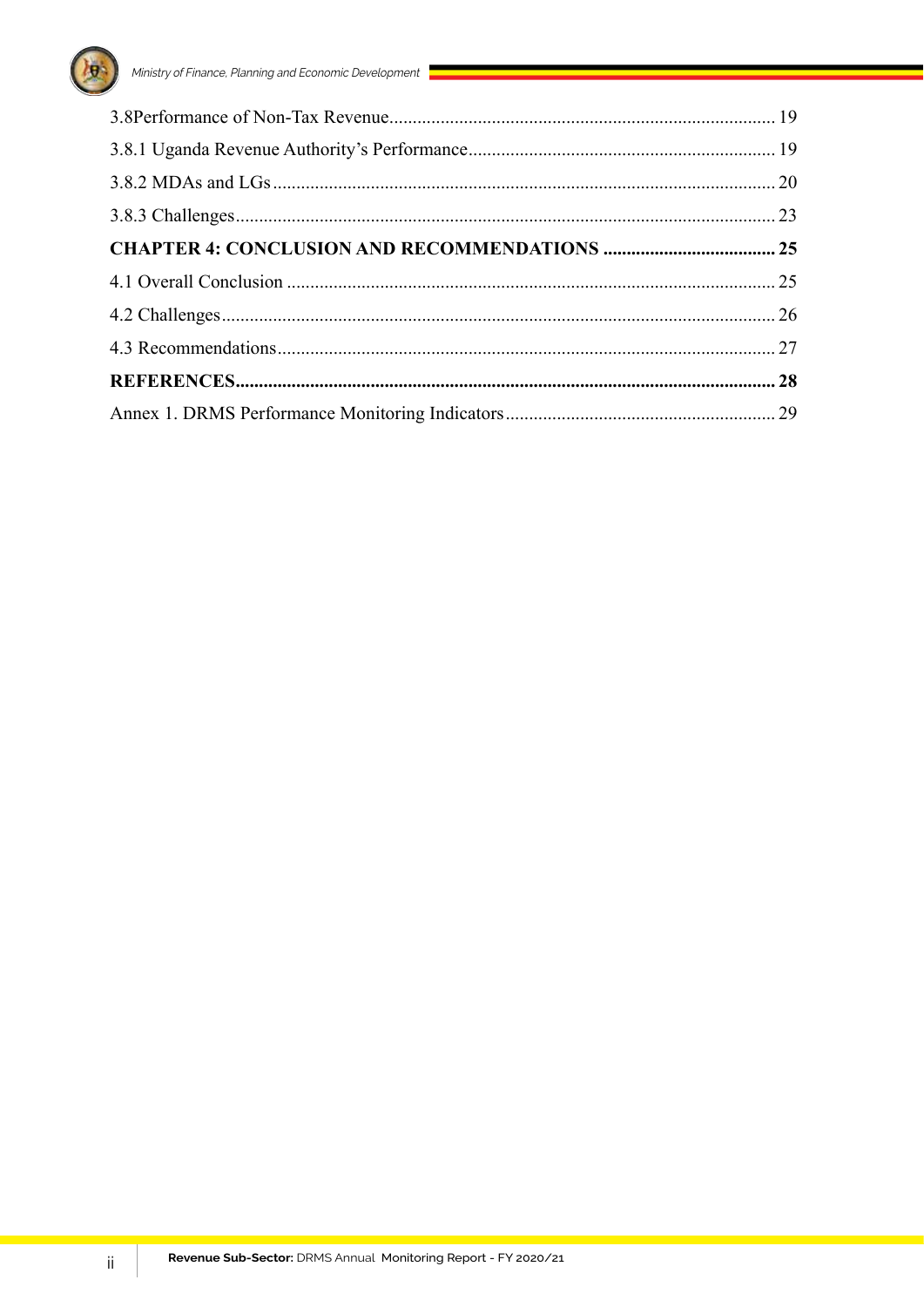# h,

# **ABBREVIATIONS**

| <b>AIA</b>   | Appropriation in Aid                                   |
|--------------|--------------------------------------------------------|
| <b>BMAU</b>  | Budget Monitoring and Accountability Unit              |
| <b>B</b> n   | <b>Billion</b>                                         |
| <b>CIT</b>   | Corporate Income Tax                                   |
| CF           | <b>Consolidated Fund</b>                               |
| COVID-19     | Coronavirus Disease 2019                               |
| <b>DINU</b>  | Development Initiative for Northern Uganda             |
| <b>DTS</b>   | Digital Tax Stamps                                     |
| <b>DRMS</b>  | Domestic Revenue Mobilisation Strategy                 |
| EAC          | <b>East African Community</b>                          |
| <b>EFRIS</b> | <b>Electronic Fiscal Receipting Solution</b>           |
| <b>FY</b>    | <b>Financial Year</b>                                  |
| <b>GDP</b>   | <b>Gross Domestic Product</b>                          |
| GoU          | Government of Uganda                                   |
| <b>IRS</b>   | Integrated Revenue administration System               |
| <b>LED</b>   | Local Excise Duty                                      |
| <b>LGFC</b>  | <b>Local Government Finance Commission</b>             |
| LGs          | <b>Local Governments</b>                               |
| Ltd          | Limited                                                |
| <b>MDAs</b>  | Ministries, Departments and Agencies                   |
| MoES         | Ministry of Education and Sports                       |
| <b>MFPED</b> | Ministry of Finance, Planning and Economic Development |
| <b>NTR</b>   | Non Tax Revenue                                        |
| <b>PAYE</b>  | Pay as You Earn                                        |
| PIT          | Personal Income Tax                                    |
| PS/ST        | Permanent Secretary/ Secretary to the Treasury         |
| <b>PRN</b>   | <b>Payment Registration Number</b>                     |
| <b>STI</b>   | Science, Technology and Innovations                    |
| <b>TPD</b>   | <b>Tax Policy Department</b>                           |
| <b>TREP</b>  | Tax Registration and Expansion Project                 |
| <b>UNBS</b>  | <b>Uganda National Bureau of Standards</b>             |
| <b>UNHCE</b> | Uganda National Council for Higher Education           |
| <b>URA</b>   | <b>Uganda Revenue Authority</b>                        |
| <b>VAT</b>   | Value Added Tax                                        |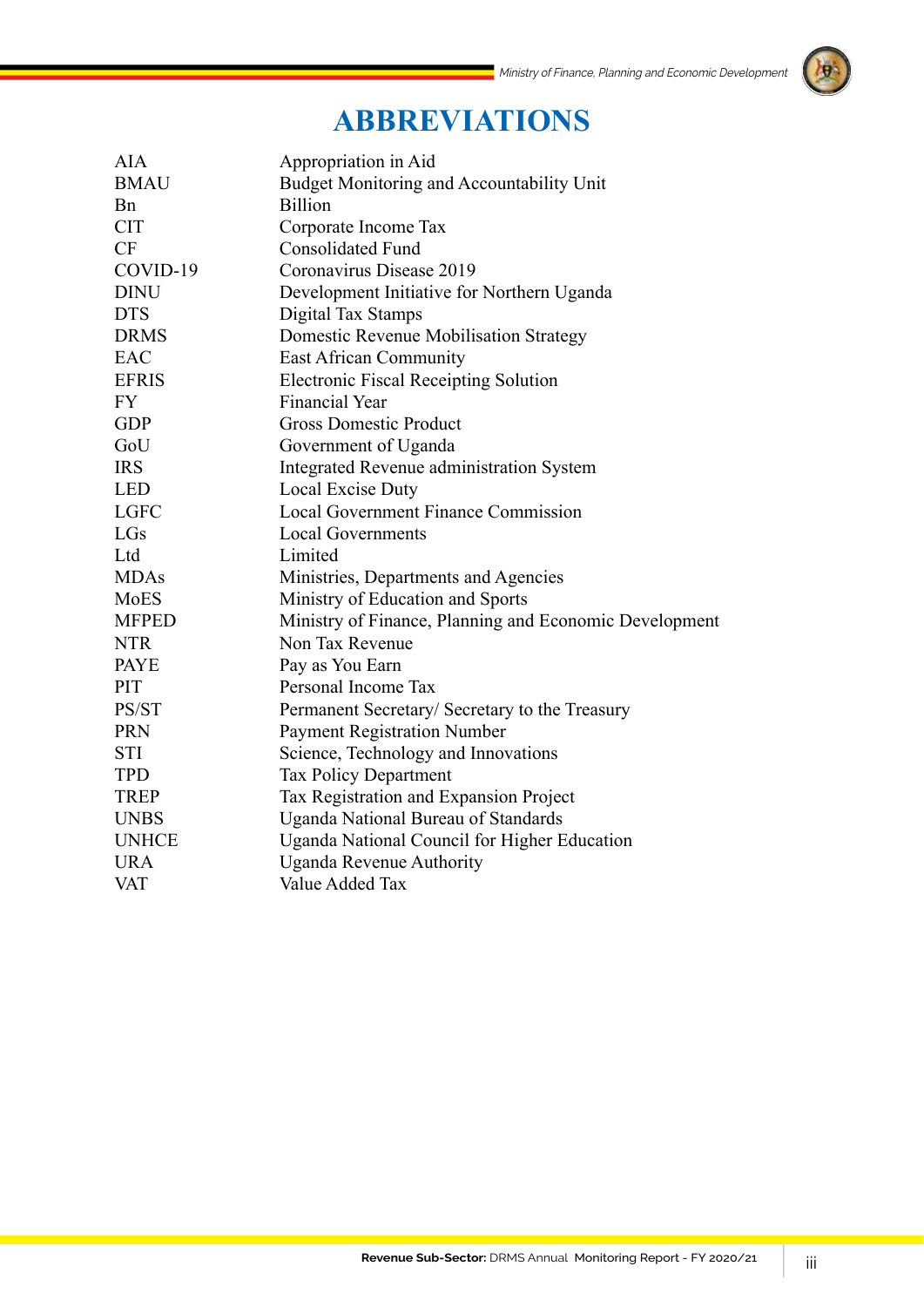# **FOREWORD**

The Government of Uganda (GoU) seeks to enhance efficiency and effectiveness in the mobilisation of its domestic revenue through the implementation of far-reaching reforms agreed upon in its Public Finance Management Strategy (2019-2024) and the recent Domestic Revenue Mobilisation Strategy (DRMS) adopted in 2020. The DRM Strategy aims to improve the tax system by closing gaps in tax policy, improving the productivity of tax instruments, and increasing the efficiency of the tax administration.

Government also requires closer monitoring, reporting and evaluation of the impact of tax policy and revenue administration reforms entailed in the DRM Strategy. The DRMS Monitoring Strategy includes 112 specific interventions that are planned to be implemented by the various responsibility centres mostly at the Uganda Revenue Authority (URA) and Ministry of Finance, Planning and Economic Development (MFPED). Closer monitoring and evaluation of the implementation of these interventions will essentially help to identify what works and what doesn't, and generally to identify what keeps the country from steadily improving its tax revenue to GDP ratio.

The Budget Monitoring and Accountability Unit (BMAU) has been assigned the responsibility of spearheading the monitoring of the DRMS. To that effect, the Unit has embarked on the monitoring of the DRMS and this is the second Annual Revenue Monitoring Report.

I urge all stakeholders to critically review the report and take action to ensure enhanced revenue mobilisation.

Ramathan Ggoobi

**Permanent Secretary/Secretary to the Treasury**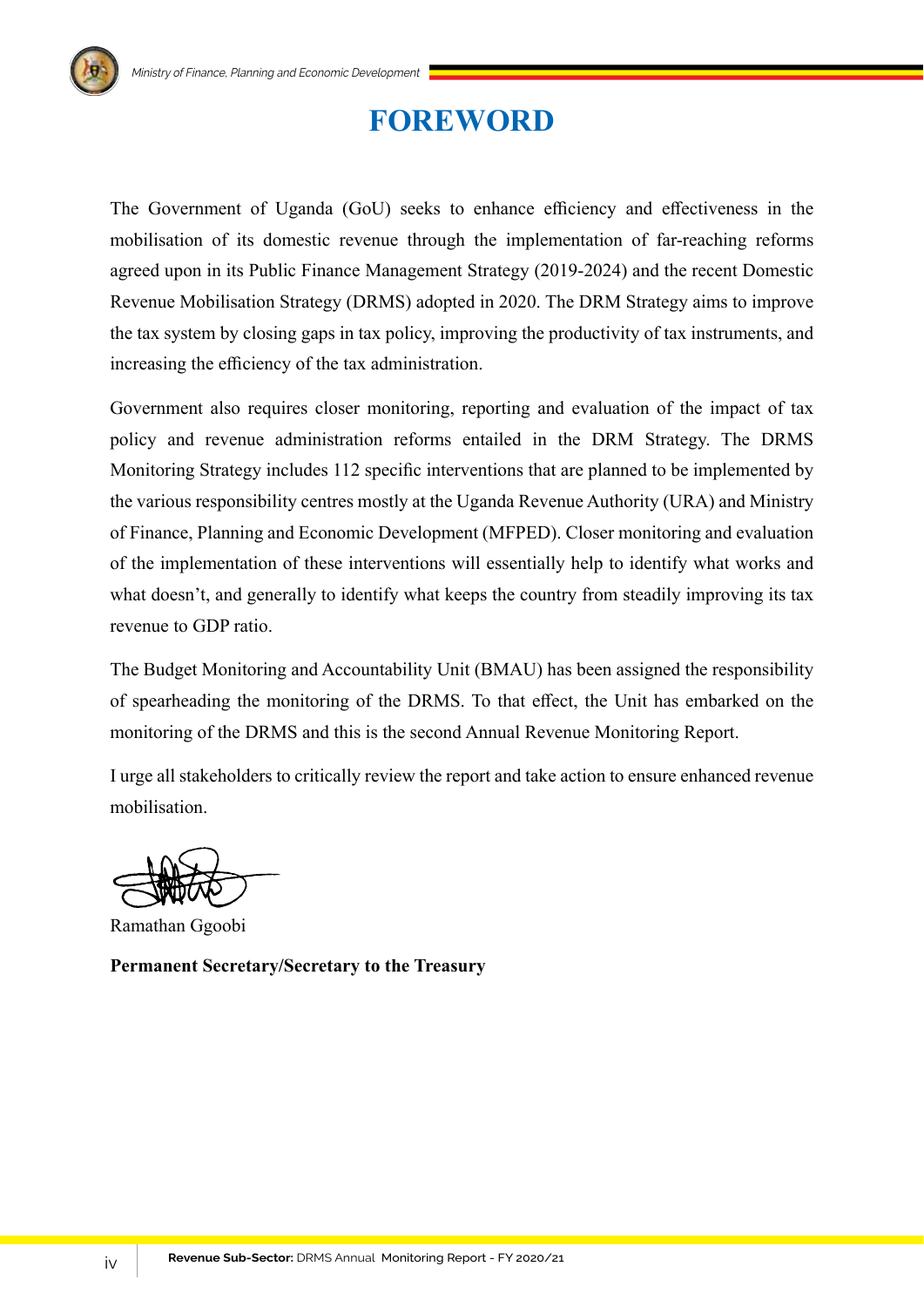# **EXECUTIVE SUMMARY**

The core objective of the Domestic Revenue Mobilisation Strategy (DRMS) is to improve revenue collection, lifting Uganda's tax-to gross domestic product (GDP) ratio from 12.5% to between 16-18% within five financial years 2019/20-2023/24. Additionally, the objective of Government in FY 2020/21 was to raise the revenue effort by 0.5 percentage points of GDP.

# **Methodology**

The assessment covered Uganda Revenue Authority (URA) and Tax Policy Department (TPD) of the Ministry of Finance, Planning and Economic Development (MFPED), Busitema and Soroti universities; 10 Local Governments,<sup>1</sup> and 10 manufacturing industries<sup>2</sup>.

The assessment of URA's performance focused on six indicators on: tax and non-tax revenues through key performance indicators for tax administration. These included tax compliance gaps, timeliness of filing and payments, tax payer registration, tax arrears management, audit process integration and transparency improvement. In addition, the digitalisation process was also reviewed. The assessment of the Tax Policy Interventions also covered six indicators that included; VAT, incentives and exemptions. The integrity of the URA database was assessed albeit to a very limited extent, additionally some tracking was done for NTR.

Data was collected through a combination of qualitative and quantitative methods and approaches. Secondary data was obtained through review of data on the websites of URA and MFPED, revenue performance reports (URA and TPD) and the Domestic Revenue Mobilisation Strategy. On the other hand, primary data was collected through key informant interviews.

# **Findings**

The overall net revenue collections for FY 2020/21 were Ug shs 19,598.31bn against a target of Ug shs 21,810.66bn registering 90%, which was very good performance. However, the Revenue to GDP ratio increased by 0.6% (against a target of 0.5%) from 12.5% in FY 2019/20 to 13.1% in FY 2020/21.

# **i) Tax Policy**

Overall, the tax policy interventions assessed achieved 55% performance, which was fair. The performance of the DRMS as assessed through the tax policy indicators sampled for the exercise, had two indicators on track out of the six. The Value Added Tax (VAT) exempt supplies as a percentage total supplies and value and proportion of exempt supplies by type were on track. Tax policies were developed by the MFPED, although joint analytical publications between URA and MFPED were not achieved. The revenue loss due to various relief measures in the tax laws increased with customs-related revenue losses accounting for 43% of revenue loss.

<sup>1</sup> The Local Governments included Buikwe, Kaliro, Luwero, Mbale, Mukono, Soroti and Wakiso districts. In addition, Kiira, Mukono and Mbale municipalities.

<sup>2</sup> These included: Century Bottling, Crown Beverages, Harris International, Hima Cement, Sugar and Allied Industries, Leaf Tobacco National Cement, Tororo Cement, SCOUL Sugar, Yaket International Limited.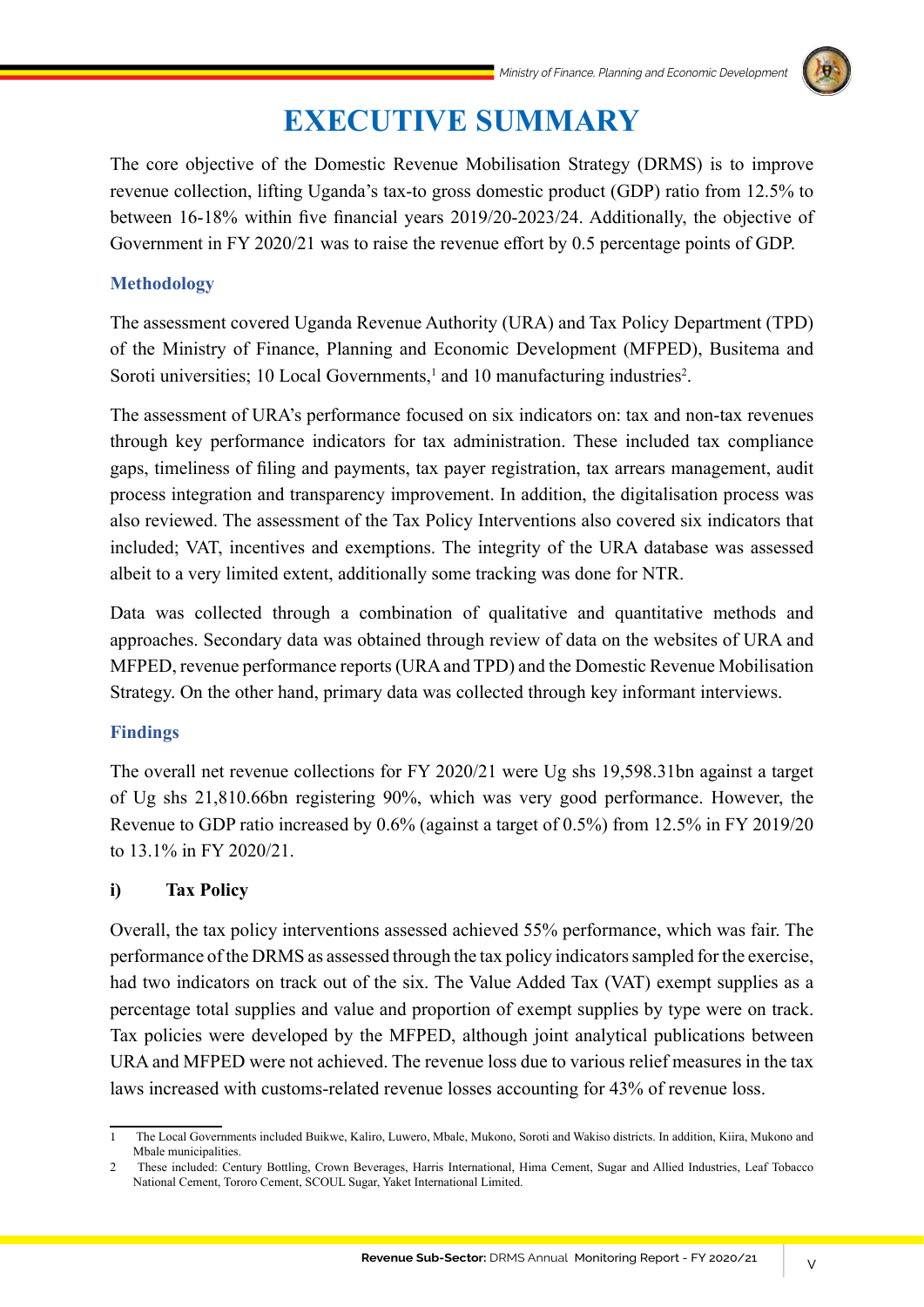

Although there was growth in VAT performance of 14.73% in FY2020/21, analysis of performance based on the selected four indicators showed that two were not on track. One was partially on track, while another was fully achieved. The zero rated supplies as a percentage of total VAT supplies increased over the FYs 2019/20-21 eroding the VAT tax base. Additionally, the number of taxpayers per URA VAT technical staff increased. The VAT exempt supplies as a proportion of VAT supplies reduced minimising revenue leakage. The URA data was not streamlined to capture specific items regarding exempt supplies by type, and this limited the level of analysis.

Incentives and exemptions were not on track therefore tax losses continue to persist. Generally, the revenue loss due to various relief measures in the tax laws has continued to grow over time with customs-related revenue losses accounting for 43% (Ug shs 3,168bn) of total revenue losses in FY 2020/21. The estimation of revenue loss on account of Income Tax and VAT exemptions could not be adequately assessed because of the difficulty in obtaining the required data inputs. This was attributed to lack of enforcement measures on filing by exempt taxpayers. This was also accompanied by the design of the VAT return which does not allow the capture of exemptions by item- goods/service but through aggregated classifications.

### **ii) Tax Administration**

Overall, there were improvements registered amidst challenging economic times for tax administration. The tax administration interventions tracked achieved 75.5% performance, which was good as a high proportion of targets were on track. Over the FYs 2019/20/21, overall tax compliance gap improved from 84% to 90%. These included: Indirect Domestic Taxes (78% to 89%), International Trade Taxes (84% to 94%), and Non-Tax Revenues (58% to 88%). Tax arrears collected achieved a 50% performance; although under Customs Taxes arrears collections achieved 250% performance. The achievements were below the desired targets and there is need to design stronger strategies as overall percentage of collectible arrears declined from 47% to 37%. Timeliness and accuracy of filings declined in FY 2020/21, Personal Income Tax (PIT) and Corporate Income Tax (CIT) registered less than 50% filing rates and attained a performance of 42%. Audit, investigations and enforcement achieved 90% performance on account of improvements from adoption of real time digital sales and production monitoring systems and, improved audits.

### **iii) Integrity of URA Databases**

Comparison of data from 10 manufacturers and the URA database showed variances arising from payments registered and not fully settled by manufacturers (arrears).

Efforts by the URA to review returns through the self-assessment system and recover arrears were found to be limited and underperforming. This contributed to arrears of Ug shs 27.5bn (9% of the registered payments) in VAT and Ug shs 18.253bn (7% of the registered payments) of the sampled manufacturers that would have improved the achievement of targets.

The manufacturers of the products selected for validation were applying Digital Tax Stamps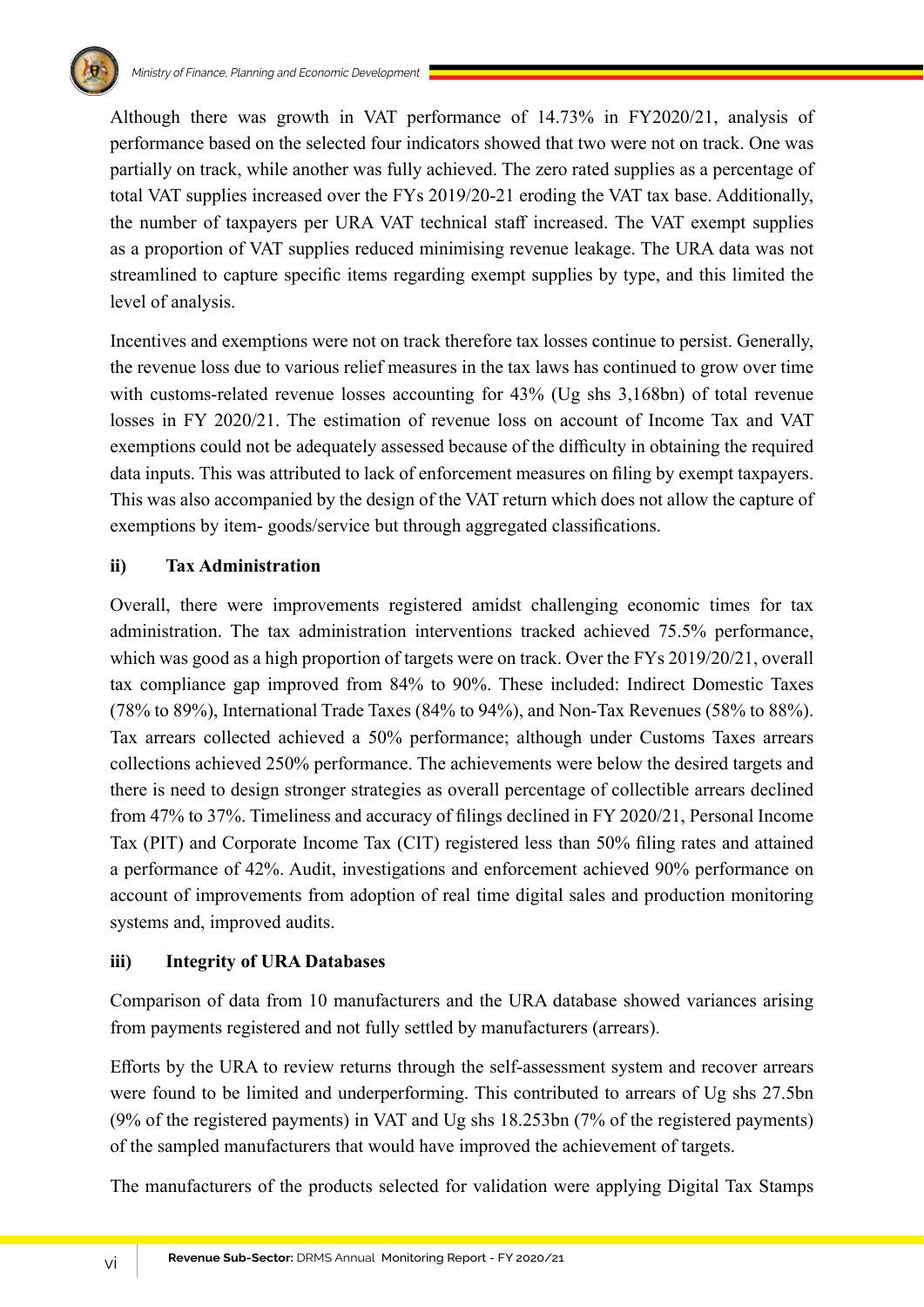

(DTS) and the Electronic Fiscal Receipting and Invoicing Systems (EFRIS) to support collection of Excise Duty and VAT respectively. Although this enhanced performance, challenges experienced included stock outs of digital stamps and unstable network for the EFRIS.

### **iv) Non-Tax Revenue**

The NTR achieved 88% (Ug shs 1,261.83bn) performance against the target. The ministries, departments and agencies (MDAs) were not certain about the rates for some NTR sources. Collection and performance was affected by the COVID-19 interventions.

### **Challenges**

- i) The URA data was not broken-down to fit the requirements for the indicators used to monitor the DRMS. For instance, the indicators on rental income were under consideration but their database could not feed into the requirements of the monitoring tool.
- ii) Poor coordination between TPD and URA results in loss of synergies and convergence of minds that would result into better revenue mobilisation efforts.
- iii) Low economic activity arising from the COVID-19 lockdown enforcement measures that called for incentives and tax relief measures to support businesses impacted on the revenue collections.
- iv) Inadequate resources at the URA to monitor, analyse and enforce the tax administration measures including the self-assessment systems.
- v) Limited resources and capacity within the TPD and BMAU to track the DRMS interventions.

### **Recommendations**

- i) The MFPED should step up budgetary allocations to the Tax Policy Department and URA to enhance efforts to build capacity that includes: staffing levels, digitalisation of processes, trainings and research, analytical capacity in forecasting for both tax and non-tax revenues to implement the DRMS interventions.
- ii) The MFPED should facilitate BMAU to strengthen its capacity to cover more performance indicators for the DRMS.
- iii) The MFPED Tax Policy Department should periodically assess the relevance of certain tax incentives and reliefs to the revenue mobilisation effort for example through commissioned research on the impact of exemptions on plant and machinery in given sectors.
- iv) The URA should streamline its database and systems so that they can capture taxpayers at declaration level and develop a holistic strategy to improve tax enforcement against counterfeit trade and the informal sector.
- v) The URA through innovation and IT strategies should simplify filing for low-income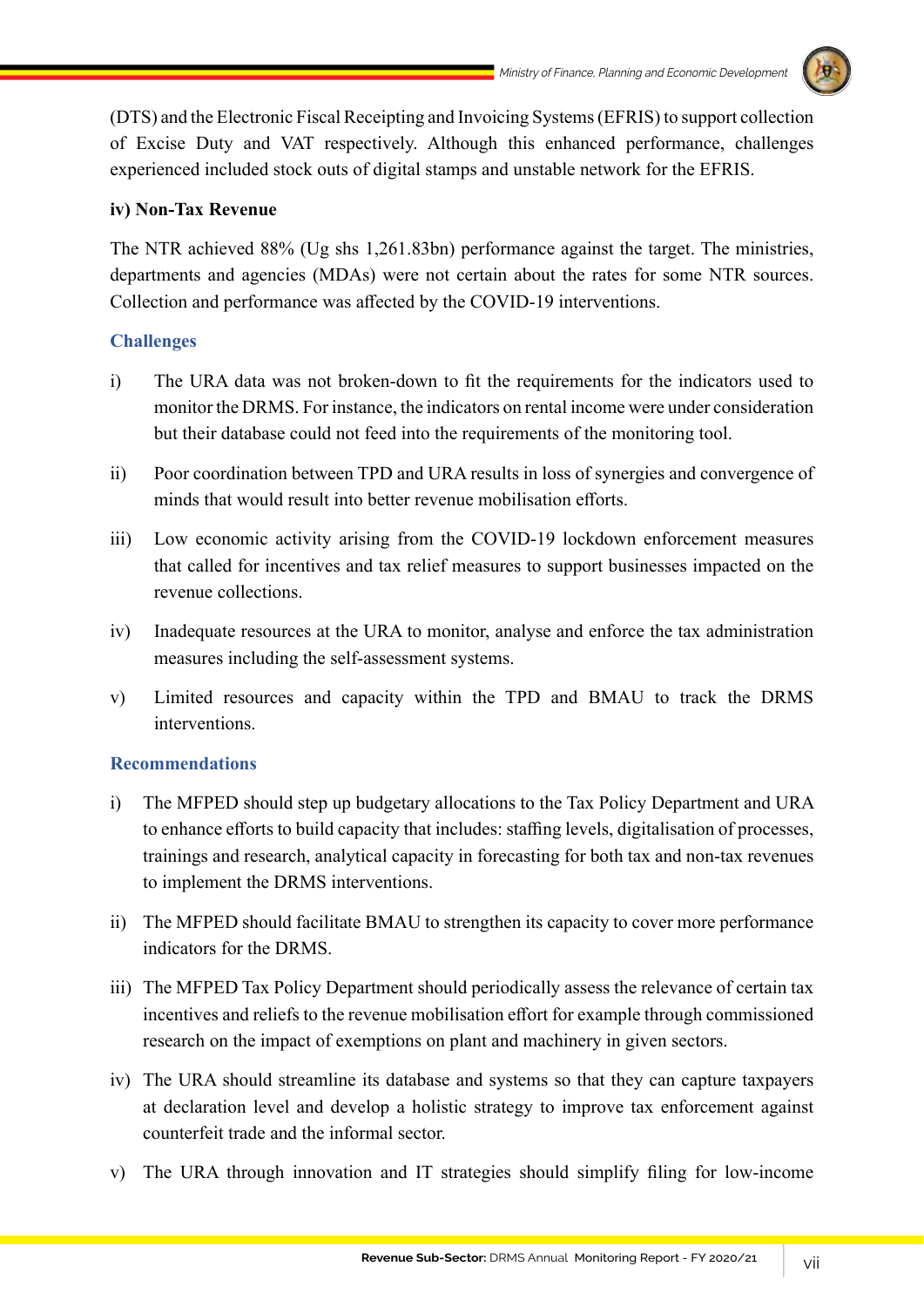

taxpayers including options of filing through mobile phones and have lead times for cleaning the taxpayer register.

vi) The URA should strengthen enforcement measures on filing by exempt taxpayers and also change the design of the VAT return to capture the exemptions by item.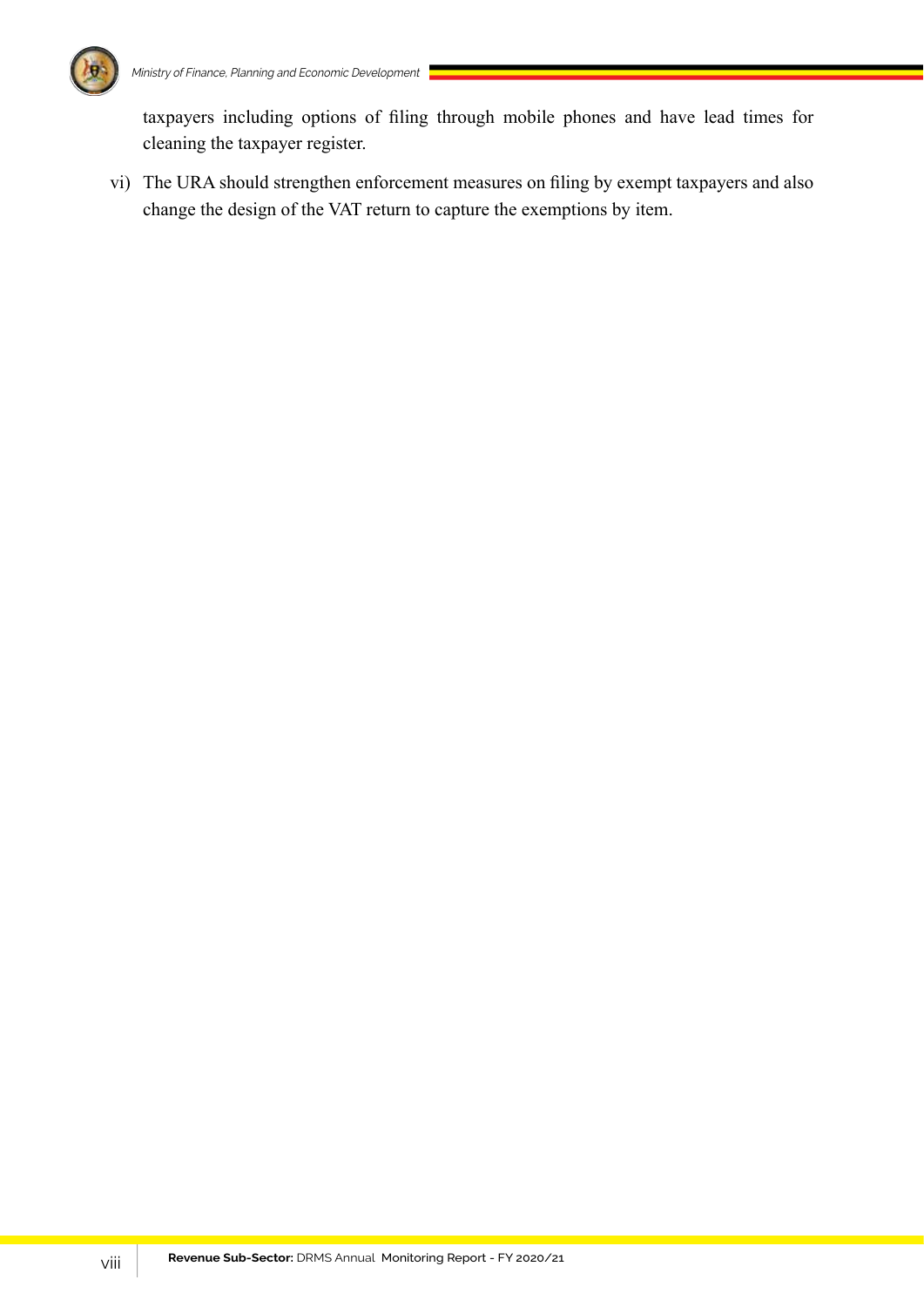

# **CHAPTER 1: INTRODUCTION**

# **1.1 Background**

The Public Finance Reform Strategy focuses on sustainable domestic resource mobilisation as one of the strategic objectives for Uganda's development. To that effect, the Domestic Revenue Mobilisation Strategy (DRMS) 2019/20-2023/24 was developed in FY2019/20 and is currently under implementation over the period.

The DRMS's core objective is to improve revenue collection and, lift Uganda's tax-to-GDP ratio from 12.5% to between 16%-18% within five financial years. To that end, the Government has developed interventions to: 1) Raise additional revenues to support the government's budgetary position, 2). Encourage a healthy flow of investment, and 3). Address issues of fairness and transparency in the tax system. It is critical that this strategy is effectively monitored and the Budget Monitoring and Accountability Unit (BMAU) has been tasked to do so.

The BMAU tracks the implementation of selected Government programmes or projects observing how values of different indicators against stated goals and targets change over time. The Unit regularly produces annual and semi-annual budget monitoring reports, sector monitoring reports and policy briefing papers focusing on various sector reforms. In 2019, on the strength of the Unit's institutional experience in monitoring and evaluating reforms and providing independent evidence-based monitoring findings, MFPED management tasked BMAU to add the revenue sector onto its priority list to be monitored. The Unit has since produced one revenue monitoring report (in December 2020) and this is the second annual report.

The Annual DRMS Monitoring Report for the FY2020/21 is focusing on tax and non-tax revenues. The selected<sup>3</sup> tax revenue key performance indicators for tax administration included; tax compliance gaps against revenue potential, timeliness of filing and payments, tax arrears collection and transparency improvement, audit process integration and taxpayer registration were tracked. For tax policy interventions, the indicators reviewed include: Value Added Tax (VAT) - Zero rated and exempt supplies, tax incentives and exemptions, and tax expenditures.

Additionally, validation of data for excise duty and VAT from selected manufacturers with the URA data was conducted.

The objectives of the monitoring were to assess:

- 1. The performance of selected DRMS tax policy interventions (VAT, incentives and exemptions, tax expenditure).
- 2. The performance of selected DRMS tax administration interventions.
- 3. Non Tax Revenue base covered in terms of revenue mobilisation.
- 4. Local Government efforts in setting and meeting own revenue targets.

<sup>3</sup> The BMAU has very limited capacity to cover all the performance indicators for the DRMS. Currently three staff have been dedicated to revenue monitoring as capacity constraints are addressed. A total of 12 indicators out of 112 proposed indicators were assessed. These are attached as Annex 1.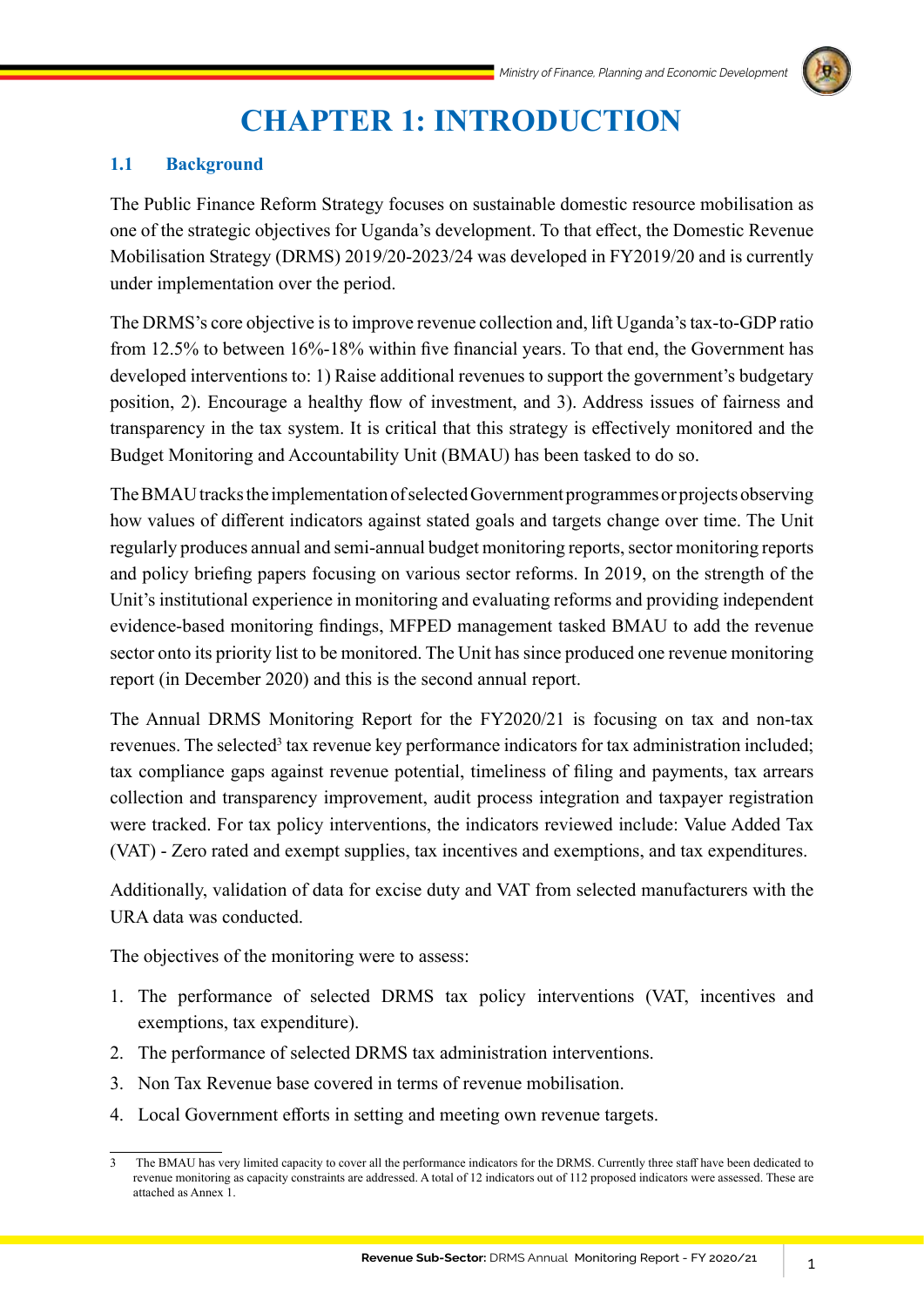# **CHAPTER 2: METHODOLOGY**

# **2.1 Scope**

The assessment covered Uganda Revenue Authority (URA) and Tax Policy Department of the Ministry of Finance, Planning and Economic Development, Universities of Busitema and Soroti; 10 Local Governments<sup>4</sup> and 10 manufacturing industries<sup>5</sup>.

Assessment of URA's performance focused on six indicators covering tax and non-tax revenues through key performance indicators for tax administration. These included tax compliance gaps, timeliness of filing and payments, taxpayer registration, tax arrears management, audit process integration and transparency improvement. In addition, the digitalisation process was also reviewed. The assessment of the tax policy interventions also covered six indicators that included; VAT, incentives and exemptions, tax expenditure management and performance nontax revenue (NTR) were tracked; as well, validation of data for Excise Duty and Value Added Tax (VAT) from selected manufacturers with the URA was conducted.

The NTR assessments were conducted in Universities and Local Governments, while manufacturing industries were visited to verify URA tax records.

# **2.1.1 Data Collection**

Data was collected through a combination of qualitative and quantitative methods and approaches. Secondary data was obtained through review of data on the websites of URA and MFPED, revenue performance reports (URA and Tax Policy) and the Domestic Revenue Mobilisation Strategy.

Primary data was collected through key informant interviews with District Local Government and Municipal Council staff that included Chief Finance Officers, Town Clerks and Accountants. In addition, information was also collected from the manufacturers, and officials from URA Domestic Taxes Department, and the Research and Planning Section.

The manufacturers were visited<sup>6</sup> and performance data of the Excise Duty and VAT obtained for comparison with URA data.

Focus group discussions were conducted with key informant staff for respective manufacturers. Additionally, discussions were held with the manufacturers and URA staff regarding URA's digitalisation process including the roll out of Digital Tax Stamps and about the Electronic Fiscal Invoicing and Receipting System (EFRIS).

<sup>4</sup> The LGs included Buikwe, Kaliro, Luwero, Mbale, Mukono, Soroti and Wakiso. In addition, Kiira, Mukono and Mbale municipalities.<br>5 These included: Century Bottling. Crown Beverages. Harris International. Hima Cement. Suga

<sup>5</sup> These included: Century Bottling, Crown Beverages, Harris International, Hima Cement, Sugar and Allied Industries, Leaf Tobacco National Cement, Tororo Cement, SCOUL Sugar, Yaket International Limited.

<sup>6</sup> This was done by a joint team of BMAU and URA staff.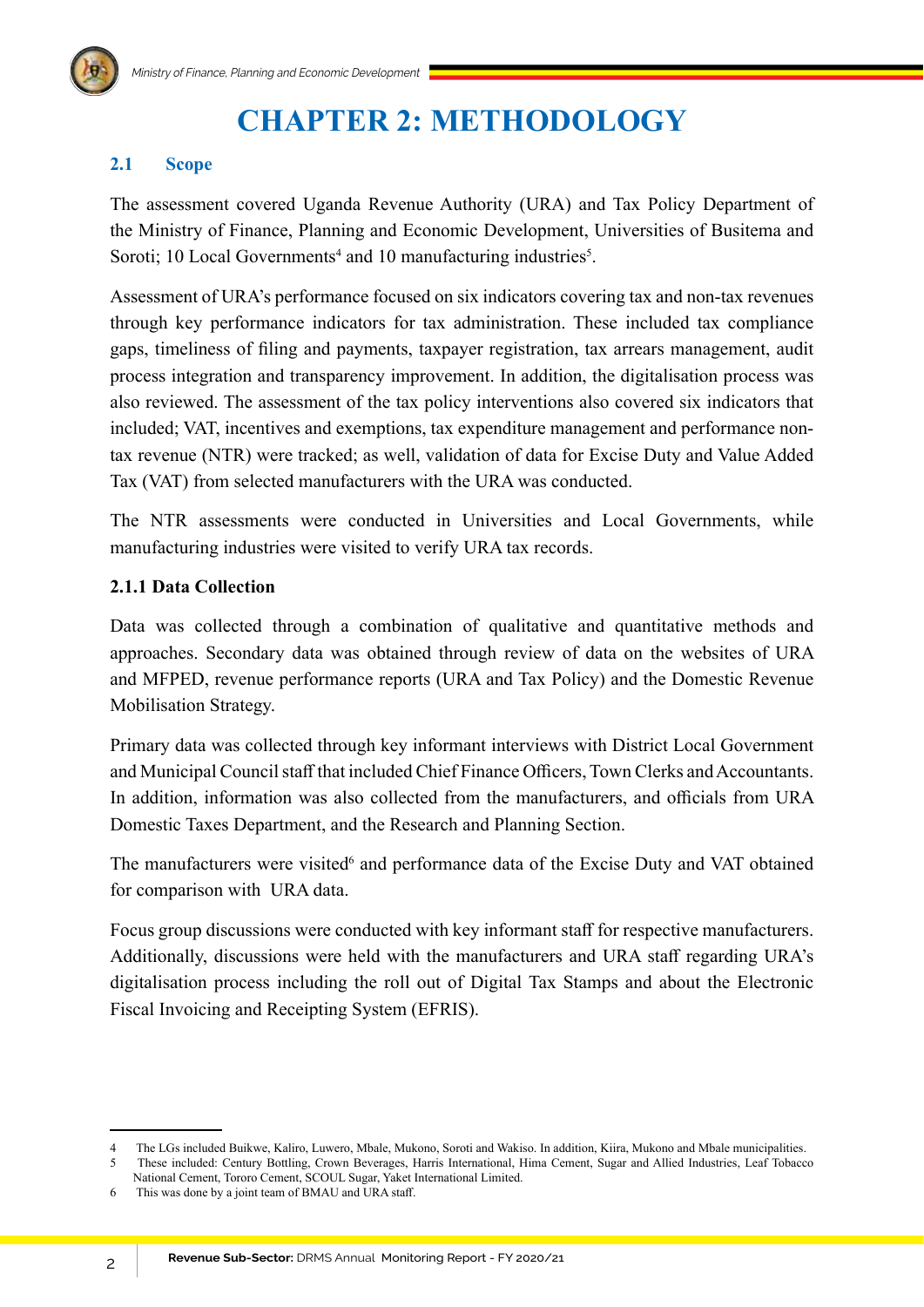# **2.2.2 Data Analysis**

The data was analysed using Microsoft excel tables to determine the changes in tax data over the FYs 2019/20-21, and the variance between information provided by the taxpayers vis-a-vis that on the URA database. Comparison of actual non-tax revenue collections with the targets set was carried out to determine the levels of achievement.

The performance was rated based on the criterion in table 2.1.

| <b>SCORE</b>  | <b>COMMENT</b>                                      |
|---------------|-----------------------------------------------------|
| 90% and above | Very good (most of the set targets achieved)        |
| 70%-89%       | Good (higher proportion of target achieved 70%-89%) |
| 50%-69%       | Fair (few targets achieved 50%-69%)                 |
| Less than 50% | Poor (no targets achieved 50%)                      |

**Table 2.1: Assessment guide to measure performance of the DRMS in FY2020/21**

*Source: BMAU*

## **2.2.3 Limitations of the report**

Two main constraints limited this report.

- A key constraint was the inadequate formats of the data from URA to meet the requirements of the indicators that were selected.
- The BMAU covered a very small number of DRMS monitoring indicators because of capacity constraints. Only one team has been allocated to this task since recruitment of relevant staff has not been made.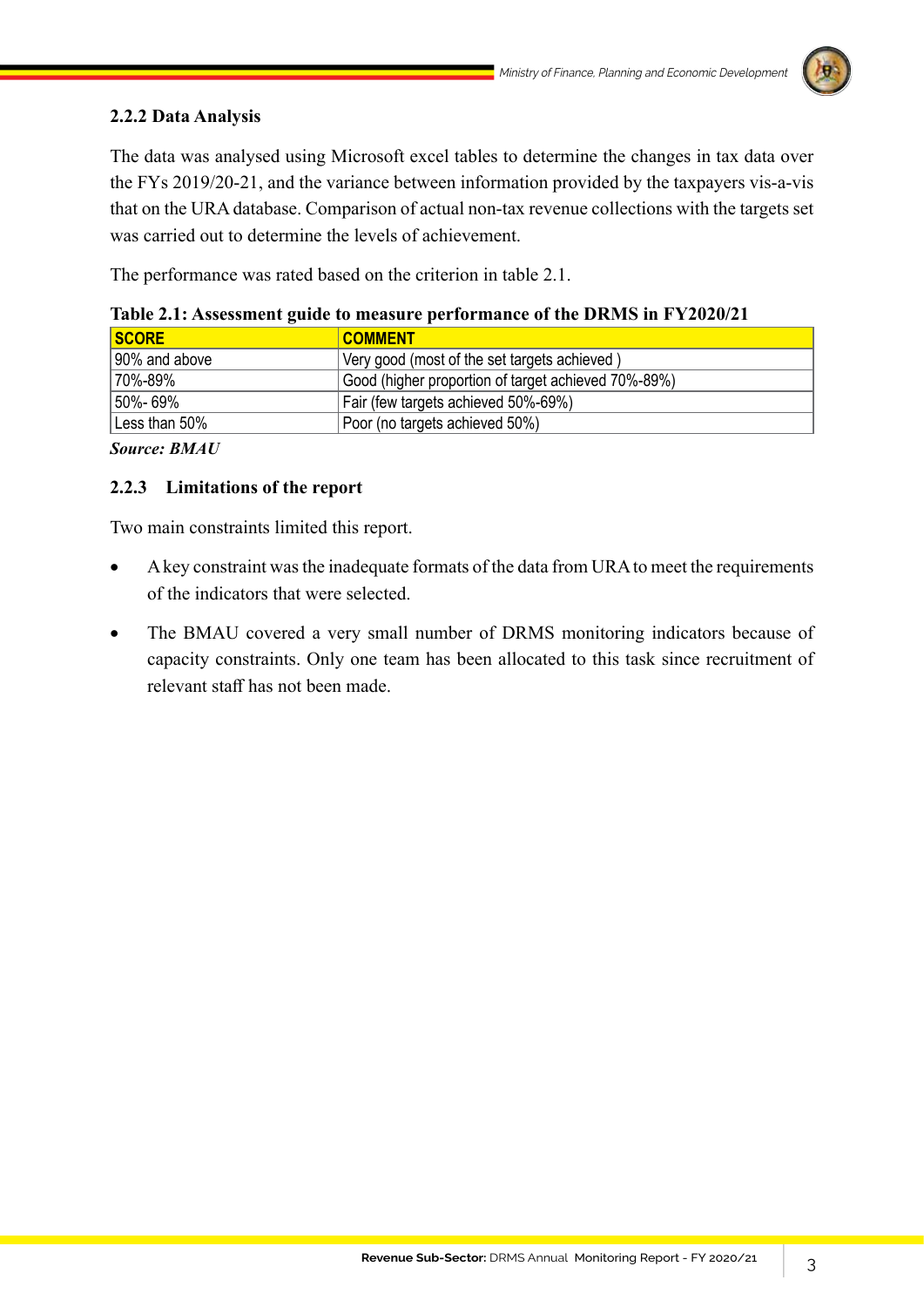

# **CHAPTER 3: PERFORMANCE**

# **3.0 Domestic Revenue Mobilisation Strategy (DRMS)**

### **Background**

In line with international norms, Uganda's tax system comprises of several tax instruments that include, direct personal and corporate income taxes; and indirect taxes such as excise duties and value-added tax. The revenues that the system generates reflect a broad balance between taxes on consumption, income, and international trade.

Government is committed to narrowing the gap between current and potential revenue performance. This commitment builds on the government's existing policy of seeking to increase tax revenues as a share of GDP by at least 0.5% per annum, requiring them to grow at a rate in excess of the rate of growth in GDP (commonly referred to as buoyancy). Although this has been achieved year-on-year, the current revenue yield, remains below expectations for a country at Uganda's stage of development. This jeopardises economic growth and development by limiting the government's ability to provide the education and welfare programmes that would act as drivers of higher achievement. The tax system needs to be "competitive", but it also has to yield enough revenue to address these issues consistently and sustainably. It is not achieving that today.

### **Objectives of the Domestic Revenue Monitoring Strategy**

The core objective of the DRMS is to improve revenue collection, lifting Uganda's tax-to-GDP ratio to between 16%-18% within the next five financial years. This will bring Uganda closer to its theoretical potential and exceeds the target of a 16% tax-to-GDP ratio as set out in the NDPIII and the Charter of Fiscal Responsibility.

In setting the objectives of the DRMS, Government was cognizant of the need to achieve a better balance between competing challenges:

- 1. To raise additional revenues to support the government's budgetary position;
- 2. To encourage a healthy flow of investment; and
- 3. To address issues of fairness and transparency in the tax system.

### **3.1 Annual Domestic Revenue Performance for FY 2020/21**

In the FY 2020/21, the domestic<sup>7</sup> revenue collections were Ug shs 12,144.01bn against a target of Ug shs 14,038.18bn, registering a performance of 86.51% and a deficit of Ug shs 1,894.18bn. Nevertheless, a growth of Ug shs 1,464.19bn (13.71%) was posted compared to the FY 2019/20. In terms of tax heads, a deficit of Ug shs 874.64bn was incurred in direct domestic taxes, Ug shs 555.72bn in indirect domestic taxes, and Ug shs 463.79bn in NTR including appropriation in aid.

<sup>7</sup> Overall net revenue collections for FY2020/21 were Ug shs 19,598.31bn against a target of Ug shs 21,810.66bn of which Ug shs 12,144.01bn were domestic taxes.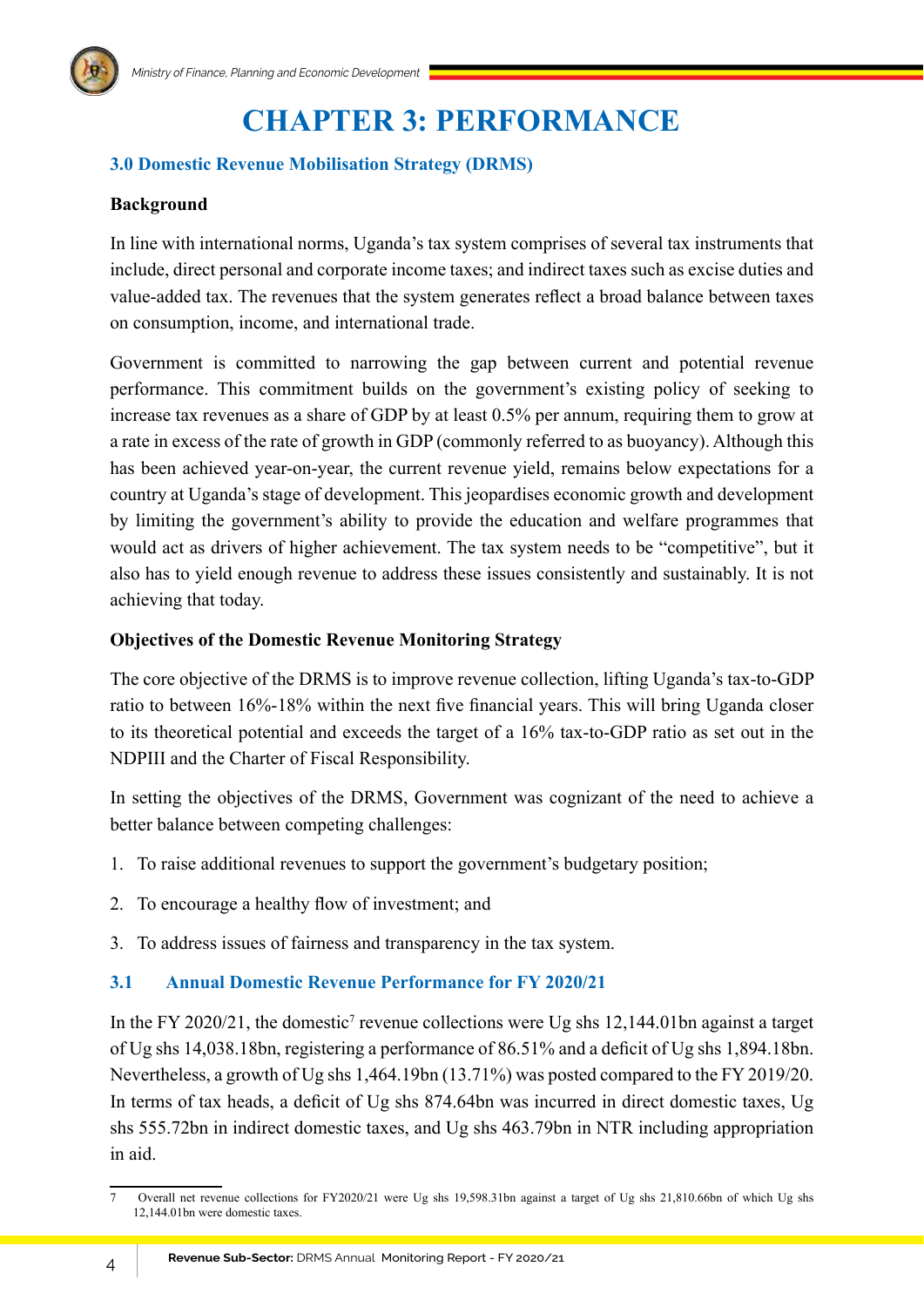

# **3.2 Performance of Tax Policy**

Six indicators under Tax Policy were monitored, four of which were under VAT, while the other two were under exemptions and incentives.

### **3.2.1 Value Added Tax (VAT)**

The VAT is one of the most important revenue sources in Uganda, however it performance is comparatively low. Research indicates that Uganda's VAT efficiency, the ratio of VAT revenue to the product of the standard rate and final consumption is 28.6%. This is lower than the Sub-Saharan African average of 48.7%, and lower than regional peers, such as Kenya (44.4%), Rwanda (41.7%), and Tanzania (45.7%). VAT is normally a buoyant source of revenue, with growth expected to at least match that of GDP.

### **Limit the range of zero rated supplies as far as possible**

### **i) Zero-Rated VAT Supplies as a Percentage of Total VAT Supplies.**

The aim of the intervention is to reduce the zero rated supplies. Where the proportion of zero rated supplies against total VAT supplies remarkably reduces (relative to the baseline), then the taxable VAT base is expanding, which is the ultimate goal of the policy intervention.

The amount of zero-rated VAT supplies increased from Ug shs 12,428.19bn in FY 2019/20 to Ug shs15,405.82bn in FY 2020/21, while the total VAT supplies increased from Ug shs 76,311.16bn in FY2019/20 to Ug shs 86,027.77bn in FY2020/21. The proportion of zero rated supplies to total VAT supplies increased from 16.28% in FY 2019/20 to 17.91% in FY2020/21. This implies, there was a reduction in the taxable VAT base in the FY 2020/21 on account of zero rated supplies, and the aim of intervention based on the indicator was not achieved. Table 3.1 shows the detailed performance.

| <b>Intervention</b>               | FY 2020-2021 | FY 2019-2020 |
|-----------------------------------|--------------|--------------|
|                                   | Ug shs bn    | Ug shs bn    |
| Amount of zero rated VAT supplies | 15,405.82    | 12,428.19    |
| Total VAT supplies                | 86.027.77    | 76,311.16    |
| Indicator calculation             | 17.91%       | 16.28%       |

### **Table 3.1. Zero Rated VAT Supplies as a Percentage of Total VAT Supplies**

 *Source: URA*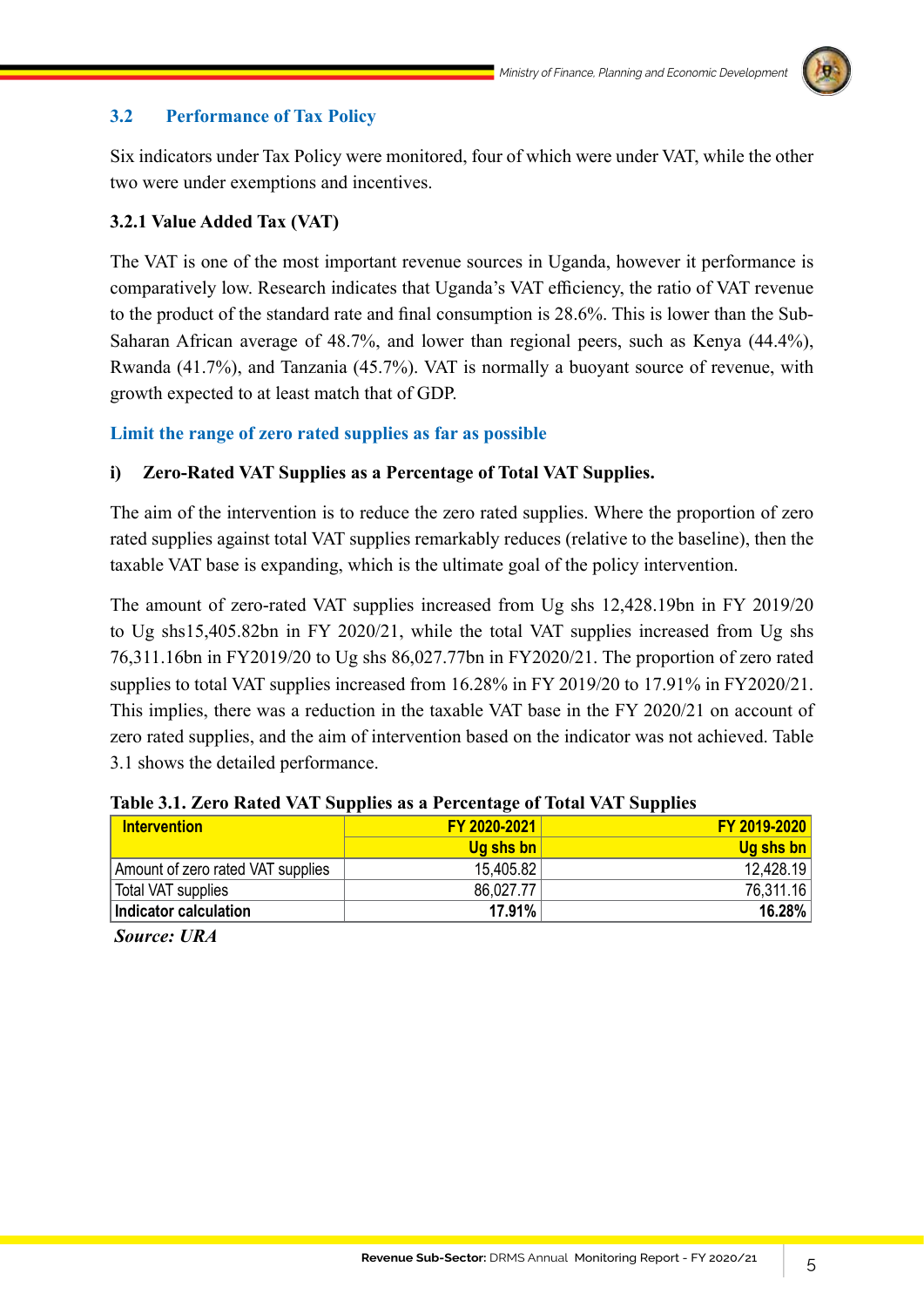# **3.2.2 Remove unnecessary VAT exemptions to curb unjustifiable revenue leakages, while maintaining those that support Ugandan welfare and economic objectives**

# **i) VAT exempt supplies as a percentage of total VAT supplies**

The aim of the intervention is to reduce the exempt supplies. Where the proportion of exempt supplies vis-à-vis total VAT supplies remarkably reduces (relative to the baseline), then the taxable base is expanding, which is the ultimate goal of the policy intervention.

The amount of VAT exempt supplies increased from Ug shs 12,770bn in FY2019/20 to Ug shs 13,330.87bn in FY 2020/21. Total VAT supplies increased in FY 2020/21 to Ug shs 86,027.77bn from Ug shs 76,311.16bn (Table 3.2.). VAT exempt supplies as a proportion of total VAT supplies reduced from 16.73% in FY 2019/20 to 15.5% in FY 2020/21 registering a reduction in revenue loss arising from VAT exempt supplies over the FYs 2019/20-21.

### **Table 3.2: VAT Exempt Supplies as a Percentage of total VAT Supplies**

| <b>Intervention</b>           | FY 2020-2021 | FY 2019-2020 |
|-------------------------------|--------------|--------------|
|                               | Ug shs bn    | Ug shs bn    |
| Amount of VAT exempt supplies | 13,330.87    | 12.770.04    |
| Total VAT supplies            | 86,027.77    | 76,311.16    |
| Indicator calculation         | 15.5%        | 16.73%       |

*Source: URA* 

# **ii) Value (and proportion) of VAT exempt supplies by type of supply**

The aim of the indicator is to monitor the trend in value of the zero rated-rated supplies by type of supply. Items that will be removed from the list will not be expected to return zero values once the policy intervention to remove some of the items from the list is implemented. Where the values continue to be seen would signify a weakness. The indicator values<sup>8</sup> and proportions are also used to examine whether the non-export zero rated supplies are the kind of supplies that support the poor, and if not, this points to areas where revisions in the VAT law could be considered regarding zero rated supplies.

The trend in value of the zero-rated supplies by type of supplies had mixed performance (table 3.3). The value and proportion of most agricultural items reduced, for example irrigation works, sprinklers and ready-to-use drip lines, crop extension services, photosensitive semi-conductor devices, light emitting diodes, solar water heaters, refrigerators, and solar cookers, animal feeds and premixes declined. These were expected to have increased as they support the poor who are the majority.

The supplies that increased in FY2020/21 under agriculture included: unprocessed foodstuffs, agricultural products, livestock, machinery, tools, and implements suitable for use only in agriculture. For this indicator to progress positively, there is need for an increase in the items that directly support the poor.

<sup>8</sup> Y %= $(X \times Y)$  \*100, Where X- is the value of zero rated supplies. Y% is the proportion of zero rated supplies.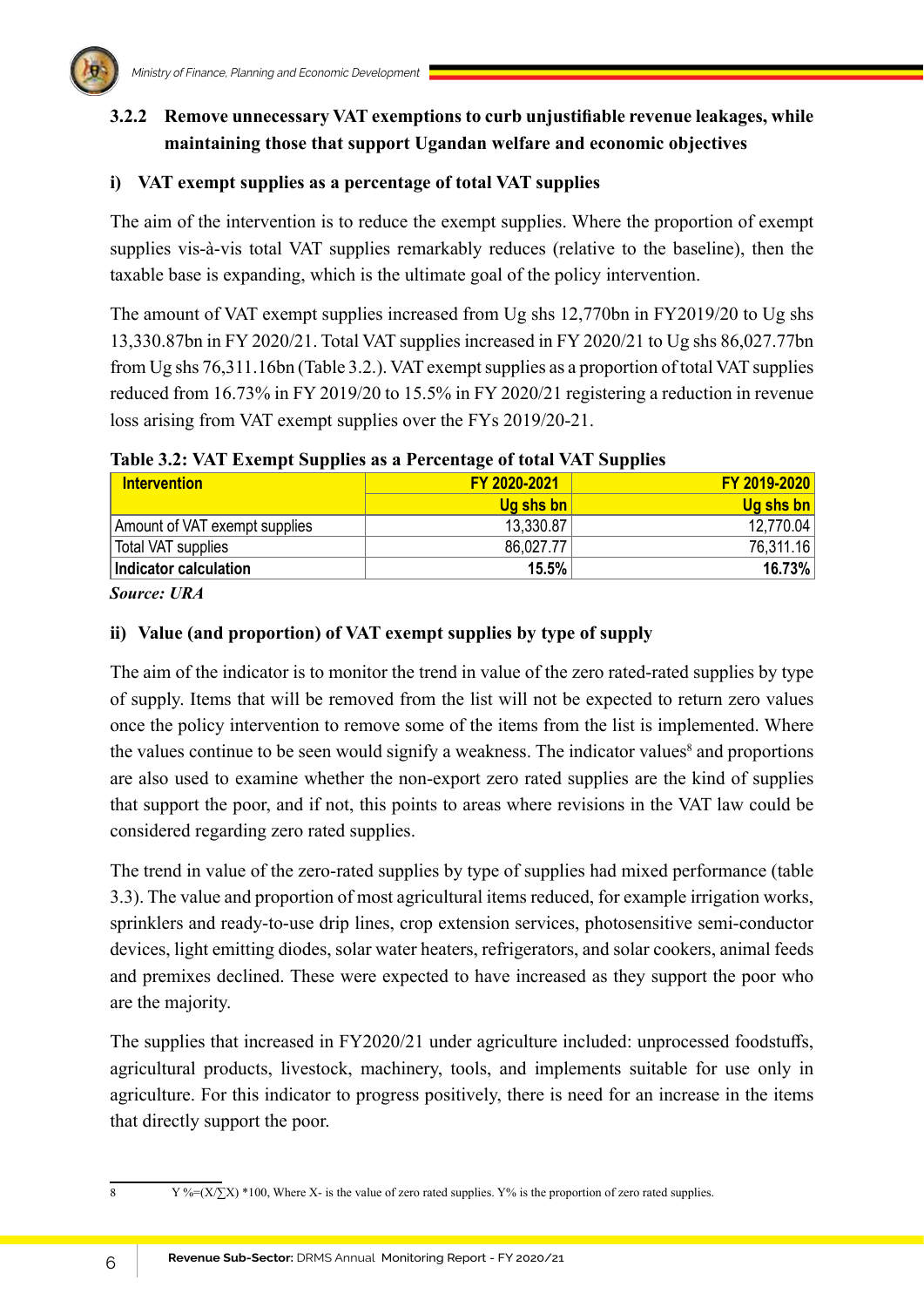

| <b>Type of Zero-Rated Supplies</b>                                                                                                                                       | FY 2019/20 (Ug Shs bn)  |           | FY 2020/21 (Ug Shs bn) |             |           |          |
|--------------------------------------------------------------------------------------------------------------------------------------------------------------------------|-------------------------|-----------|------------------------|-------------|-----------|----------|
|                                                                                                                                                                          | $\overline{\mathbf{X}}$ | <b>Y%</b> | $X(Y\%)$               | $\mathbf x$ | <b>Y%</b> | $X(Y\%)$ |
| Unprocessed foodstuffs, agricultural<br>products, and livestock                                                                                                          | 278.44                  | 1.85      | 514.15                 | 284.5       | 2.24342   | 638.256  |
| Postage stamps (where)                                                                                                                                                   | 204.18                  | 1.35      | 276.48                 | 234.02      | 1.84535   | 431.848  |
| Financial and insurance services                                                                                                                                         | 2569.57                 | 17.04     | 43787.53               | 2972.14     | 23.4366   | 69656.9  |
| <b>Education services</b>                                                                                                                                                | 9.52                    | 0.06      | 0.6                    | 19.8        | 0.15617   | 3.09277  |
| Veterinary, medical, dental, and nursing<br>services                                                                                                                     | 879.38                  | 5.83      | 5128.43                | 1106.46     | 8.72489   | 9653.7   |
| Social welfare services                                                                                                                                                  | 1.27                    | 0.01      | 0.01                   | 2.05        | 0.01618   | 0.0332   |
| Betting, lotteries, and games of chance                                                                                                                                  | 6.96                    | 0.05      | 0.32                   | 5.12        | 0.04036   | 0.20661  |
| Passenger transportation services,<br>except travel and tour operators                                                                                                   | 20.8                    | 0.14      | 2.87                   | 19.48       | 0.15361   | 2.99238  |
| Petroleum fuels subject to excise duty                                                                                                                                   | 10233.96                | 67.87     | 694569                 | 7224.97     | 56.9721   | 411622   |
| Dental, medical, and veterinary<br>equipment                                                                                                                             | 181.84                  | 1.21      | 219.28                 | 268.1       | 2.11409   | 566.787  |
| Animal feeds and premixes                                                                                                                                                | 372.04                  | 2.47      | 917.91                 | 253         | 1.995     | 504.732  |
| Machinery, tools, and implements<br>suitable for use only in agriculture                                                                                                 | 24.01                   | 0.16      | 3.82                   | 36.59       | 0.28854   | 10.5578  |
| Crop extension services                                                                                                                                                  | 21.58                   | 0.14      | 3.09                   | 2.79        | 0.02201   | 0.06144  |
| Irrigation works, sprinklers and ready-to-<br>use drip lines                                                                                                             | 1.45                    | 0.01      | 0.01                   | 0.84        | 0.00665   | 0.0056   |
| Deep cycle batteries, composite lanterns,<br>and raw materials for their manufacture                                                                                     | 0.06                    | 0         | $\mathbf 0$            | 0.4         | 0.00319   | 0.00129  |
| Photosensitive semiconductor devices,<br>light emitting diodes, solar water heaters,<br>solar refrigerators, and solar cookers                                           | 71.09                   | 0.47      | 33.51                  | 62.15       | 0.49008   | 30.458   |
| Lifejackets, life-saving gear, headgear,<br>and speed governors                                                                                                          | 7.86                    | 0.05      | 0.41                   | 9.21        | 0.07262   | 0.66884  |
| Any goods and services to the<br>contractors and subcontractors of<br>hydroelectric power, solar power,<br>geothermal power or biogas, and wind<br>energy power projects | 193.74                  | 1.28      | 248.93                 | 178.66      | 1.40879   | 251.692  |
| Bibles, Qurans, and textbooks                                                                                                                                            | 1.23                    | 0.01      | 0.01                   | 1.31        | 0.0103    | 0.01344  |
| <b>Total</b>                                                                                                                                                             | 15078.98                | 100       | 1507898                | 12681.59    | 100       | 1268159  |

# **Table 3.3: Trends in VAT Exempt Supplies FY2019/20 and 2020/21**

*Source: URA and field findings Y %=(X/∑X) \*100*

Table 3.3 does not show some of the zero- rated supplies because of the nature of the VAT return which does not capture item level declarations. These include: supply of unimproved land; sale, leasing, and letting of immovable property, excluding commercial premises; supply of goods as part of a transfer of business as a going concern.

Other items do not file and even if they filed it would not be easy to distinguish these services. For example, it was noted that burial and cremation services, supply of movie productions do not file and when they do it is not easy to distinguish these services.

The URA data should be cleaned/streamlined so that they are able to capture items at the declarations level and also be able to distinguish the different services.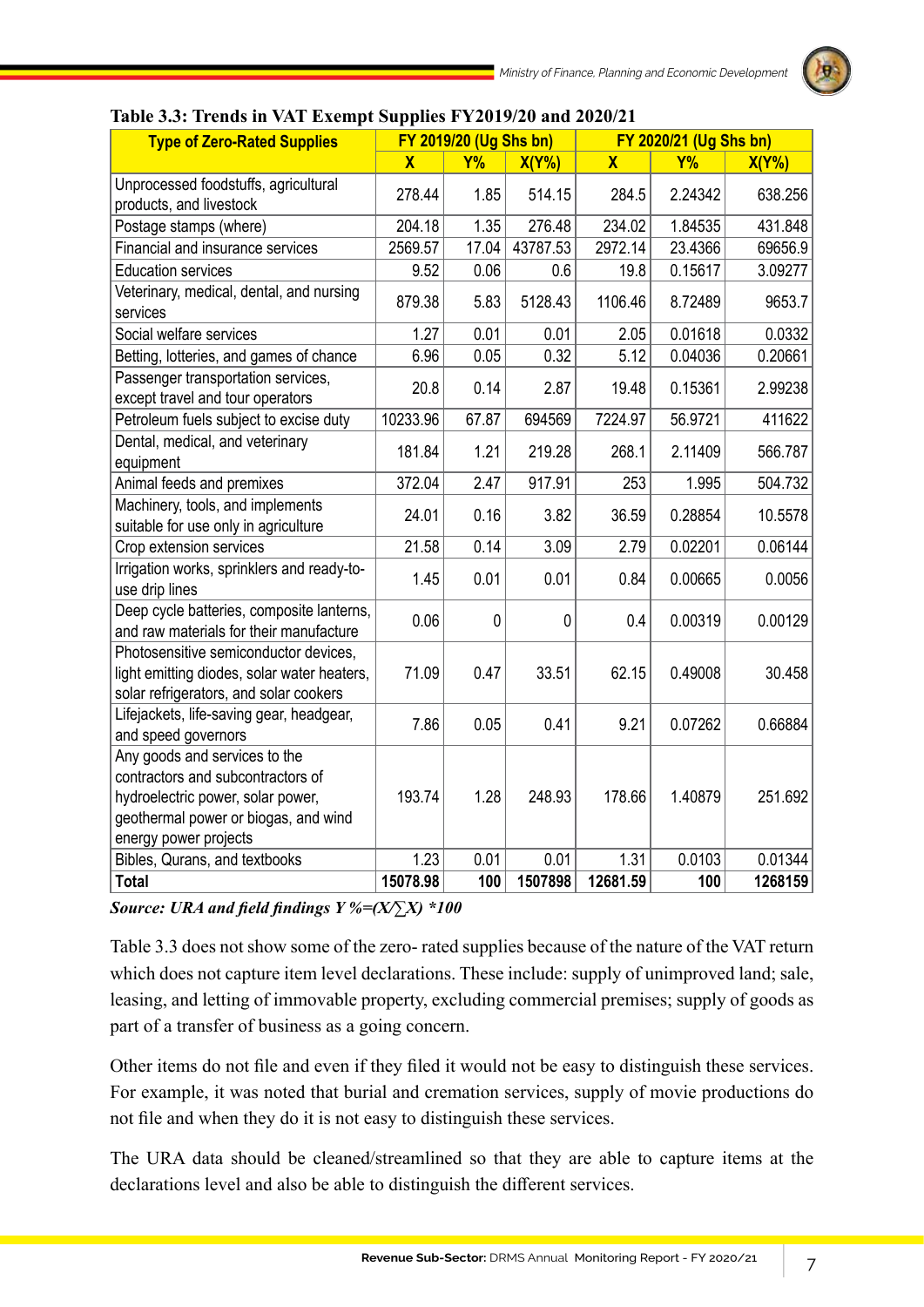

# **iii) Number of VAT payers per VAT Technical Staff**

The goal of the indicator is to show the balance between taxpayers and staff so that the latter are not overworked.

The number of taxpayers increased in FY2020/21, while that of URA staff reduced. Table 3.4 shows an increasing number of taxpayers per staff therefore an increase in the workload

The challenge with this indicator is that the URA data was not specifically broken down to indicate numbers of VAT technical staff and VAT payers. Therefore, the limited data jeopardises the indicator results.

## **Table 3.4: Ratio of Tax Payers to URA Staff**

|                              | FY 2019/20 | FY 2020/21 |
|------------------------------|------------|------------|
| Number of taxpayers          | 1,594,867  | 1,783,493  |
| l Number of URA Staff        | 2546       | 2359       |
| <b>Indicator Calculation</b> | 626.42     | 756.04     |

*Source: URA*

# **3.3 Incentives and Exemptions**

Various factors hinder better performance in revenue collection, and high exemption regimes amidst a big informal sector tend to be central in exacerbating the erosion of the tax base. Tracking the incentives and exemptions would inform a balance for incentives and exemptions to apply.

## **3.3.1 Establish and publish a Tax Expenditure Government Framework**

The framework particularly monitors the trends in the value and composition of tax expenditures and how they erode the tax base. Tax expenditures include:

- (i) Tax exemptions, which are incomes that are excluded from the tax base
- (ii) Tax deductions or allowances which refer to amounts that reduce taxable income
- (iii) Tax deferrals, which are amounts that are not included in the calculation of income for a given year but are included in the calculation of a future year
- (iv) Tax rate reliefs/reductions, which occur by allowing some taxpayers to benefit from reduced tax rates on specific goods or services, and
- (v) Tax credits, which are amounts deducted from a taxpayer's liability (e.g. tax refunds).

The indicator seeks to monitor revenue foregone through tax expenditures<sup>9</sup>. It monitors the trends in the value and composition of tax expenditures and how they erode the tax base. The objective of the intervention is to expand the taxable base through minimisation of tax expenditures. Thus, if tax expenditures especially exemptions (and their share to total revenue) keep increasing relative to the baseline, a flag would be raised.

<sup>9</sup> OECD (2017) defines tax expenditures as "a transfer of public resources that is achieved by reducing tax obligations with respect to a benchmark tax, rather than by a direct expenditure". Tax expenditures include; i) tax exemptions, ii) tax deductions or allowances iii) tax rate reliefs/deductions iv) Tax credits.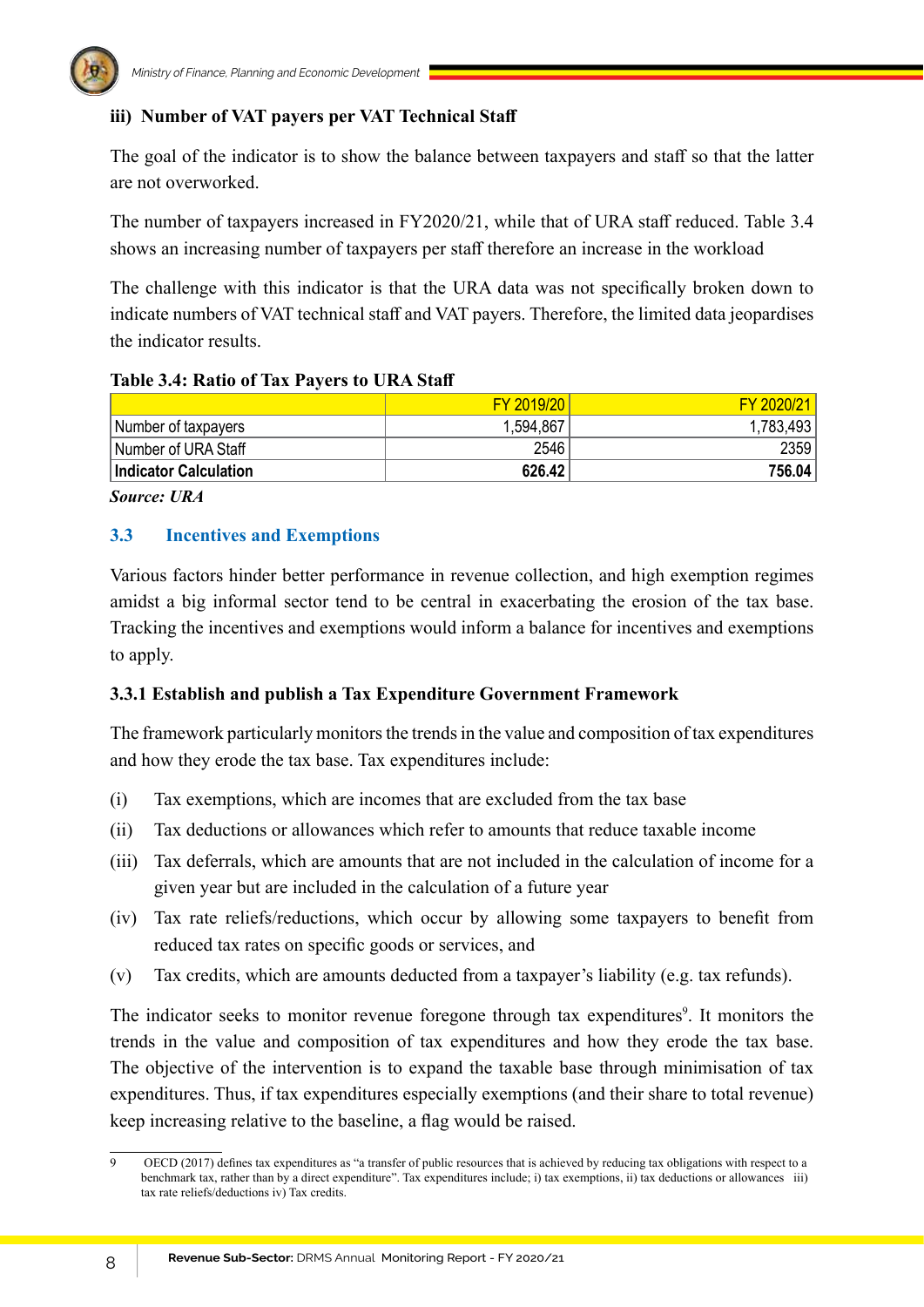Overall, the tax expenditure increased from Ug shs 4,693.73bn in FY2019/20 to Ug shs 7,621.71bn in FY 2020/21, representing a proportion of 38.8% of total revenue (table 3.5). The tax exemptions increased by Ug shs 1,371bn in FY 2020/21, and tax deductions/allowances also increased by Ug shs1,592bn. In FY 2020/21, the tax rate reliefs/deductions reduced to Ug shs 560.01bn. Other tax expenditure types - Income Tax, VAT, Customs registered increases as percentage share to revenue, effectively reducing the taxable base. The indicator was not on track as the objective is to expand the taxable base through minimisation of tax expenditures.

| Tax expenditure by type        | FY2019/20                           |                | FY2020/21        |                |  |
|--------------------------------|-------------------------------------|----------------|------------------|----------------|--|
|                                | <b>Revenue</b><br><b>Percentage</b> |                | <b>Revenue</b>   | Percentage     |  |
|                                | foregone (Ug                        | share to total | foregone (Ug shs | share to total |  |
|                                | Shs bn)                             | revenue        | bn)              | revenue        |  |
| 1) Tax Exemptions              | 2,964.52                            | 17.31          | 4,335.91         | 22.07          |  |
| i) Income Tax                  | 360.2                               | 2.10           | 386.34           | 1.97           |  |
| ii) VAT                        | 845.58                              | 4.94           | 1,116.05         | 5.68           |  |
| iii) Customs                   | 1758.74                             | 10.27          | 2833.52          | 14.42          |  |
| iv) Other                      | $\mathbf 0$                         | 0.00           | 0                | 0.00           |  |
| 2) Tax Deductions/Allowances   | 1133.31                             | 6.62           | 2725.79          | 13.87          |  |
| i) Income Tax                  | 442.55                              | 2.58           | 1949.28          | 9.92           |  |
| ii) VAT                        | 690.76                              | 4.03           | 776.51           | 3.95           |  |
| iii) Customs                   | $\mathbf 0$                         | 0.00           | 0                | 0.00           |  |
| iv) Other                      | $\mathbf{0}$                        | 0.00           | 0                | 0.00           |  |
| 3) Tax Rate Reliefs/Reductions | 595.9                               | 3.48           | 560.01           | 2.85           |  |
| i) Income tax                  | 48.46                               | 0.28           | 23.05            | 0.12           |  |
| ii) VAT                        | 241.03                              | 1.41           | 201.97           | 1.03           |  |
| iii) Customs                   | 306.41                              | 1.79           | 334.99           | 1.70           |  |
| iv) Other                      | $\mathbf{0}$                        | 0.00           | 0                | 0.00           |  |
| 4) Tax Credits                 | $\mathbf 0$                         | 0.00           | 0                | 0.00           |  |
| Income tax<br>i)               | $\mathbf 0$                         | 0.00           | $\mathbf 0$      | 0.00           |  |
| ii) VAT                        | $\mathbf 0$                         | 0.00           | 0                | 0.00           |  |
| iii) Customs                   | $\mathbf 0$                         | 0.00           | 0                | 0.00           |  |
| iv) Other                      | $\mathbf 0$                         | 0.00           | 0                | 0.00           |  |
| 5) Other Tax Expenditures      | $\bf{0}$                            | 0.00           | $\mathbf{0}$     | 0.00           |  |
| 6) Total Tax Expenditures      | 4,693.73                            | 27.41          | 7,621.71         | 38.79          |  |
| i) Income tax                  | 851.21                              | 4.97           | 2358.67          | 12.00          |  |
| ii) VAT                        | 1777.37                             | 10.38          | 2,094.53         | 10.66          |  |
| iii) Customs                   | 2065.15                             | 12.06          | 3168.51          | 16.12          |  |
| iv) Other                      | $\mathbf 0$                         | 0.00           | $\mathbf 0$      | 0.00           |  |

# **Table 3.5: Tax Expenditure by type for the FY2019/20 and FY2020/21**

*Source: URA Database*

## **3.3.2 Tax Exemptions as a Percentage of GDP**

One of the DRMS objectives is to increase the tax/GDP ratio to 16%-18% by FY2023/2024. On the other hand, exemptions as a percentage of GDP are estimated at 1%. This implies that if all exemptions were to be eliminated, Uganda's tax/GDP ratio would presumably increase by one percentage point (from the current level of 12% to 13%) even without implementing other DRMS interventions.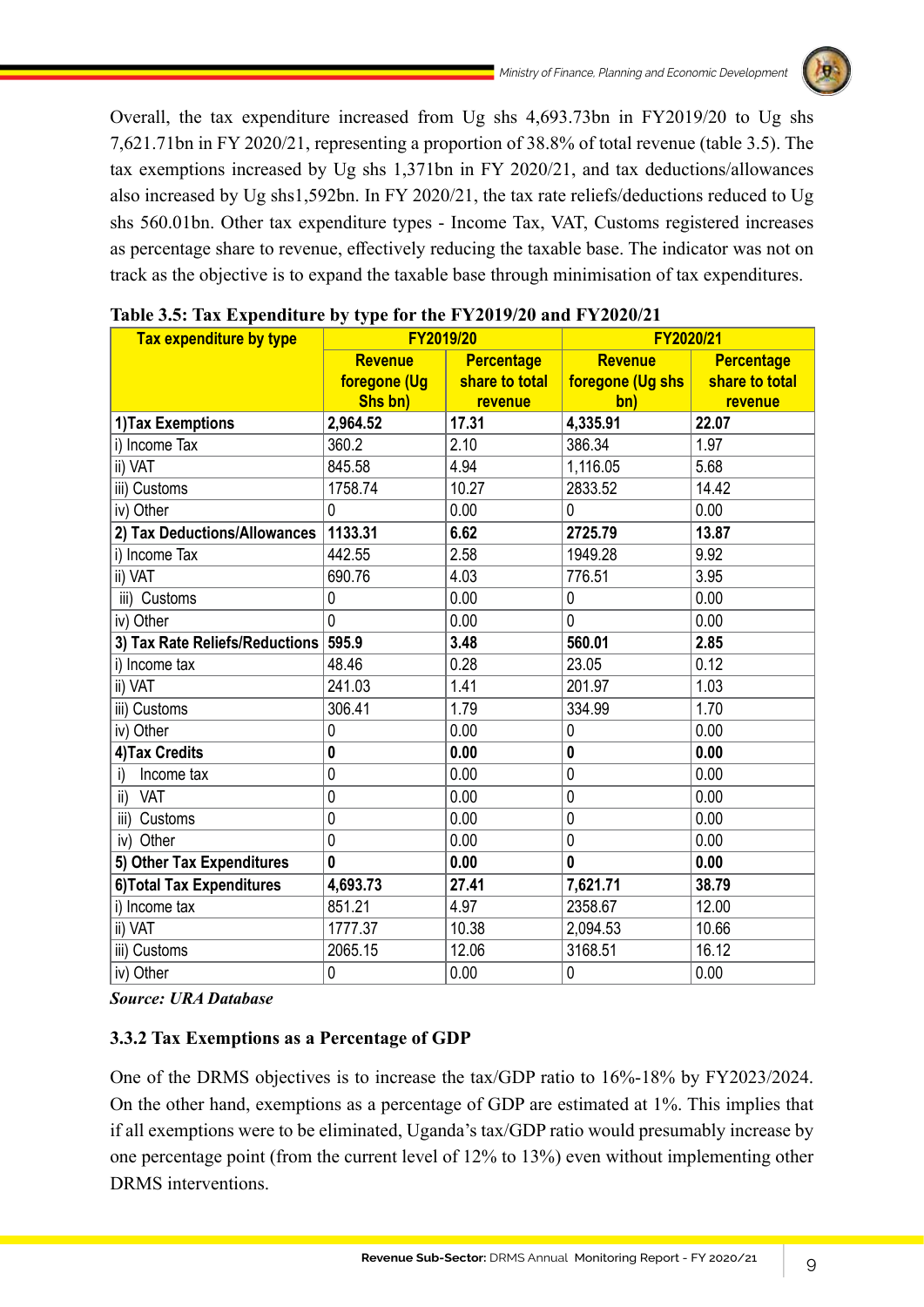

In the FY2020/21, the estimated total revenue foregone due to tax exemptions/incentives amounted to Ug shs 7,722.2bn. This was 38% of the tax exemptions granted in the FY2019/20.

Table 3.6 illustrates the tax exemptions as a percentage of GDP for FY 2019/20 and FY2020/21.

|                            | <b>FY2019/20</b> | FY2020/21 |
|----------------------------|------------------|-----------|
| Tax exemptions (Ug shs bn) | 4,771.85         | 7,722.2   |
| Nominal GDP (Ug shs bn)    | 13.9711.44       | 14,8278   |
| Tax exemption as % of GDP  | 3.42             | 5.21      |

### **Table 3.6: Tax Exemptions as a Percentage of GDP**

### *Source: URA Database*

Total revenue foregone due to various incentives as a percentage of GDP increased to 5.21% in FY2020/21 from 3.42% registered in FY2019/20. There was a 1.79% increase in FY2020/21 which is not a desirable increment. There are revenue leakages through exemptions that almost doubled within one financial year.

In FY2020/21, the largest share of the tax losses was from Customs Taxes Ug shs 3,168.51bn followed by Income Tax revenue losses at Ug shs 2,358.67bn, while VAT revenue losses stood at Ug shs 2,195.34bn.

The indicator seeks to achieve a reduction in exemptions, this is taking the opposite trend.

# **3.4 Tax Administration**

Six indicators were considered in the assessment of the performance for FY 2020/21. These were; tax compliance gap, growth in active taxpayer population, proportion of tax arrears collected, tax returns filing rate, percentage increase in VAT paid and audits investigations and enforcement conducted

# **3.4.1 Expand the range of measures for assessing URA's performance**

Four indicators were introduced and these were analysed as measures of focus for URA performance.

## **i) Tax compliance gap (revenue collected as a percentage of revenue potential)**

The indicator measures the extent to which the tax potential was exploited, focusing on the potential revenue that remains uncollected (which translates into a gap). The desired outcome should be a steady decrease in the gap towards zero percent gap.

There was overall improvement in tax compliance in FY2020/21 registering 90% performance from 84% in FY 2019-20 (table 3.7). However, there was a significant decline in the direct domestic taxes from 90% in FY 2019/20 to 88%. Pay as You Earn (PAYE) declined from 94% to 91%, Corporate Tax from 100% to 87%, and Presumptive Tax from 21% to 2%.

The shortfall in PAYE was due to the COVID-19 pandemic, which led to laying off of some employees and salary reductions. For instance, PAYE from the Education and Sports Sector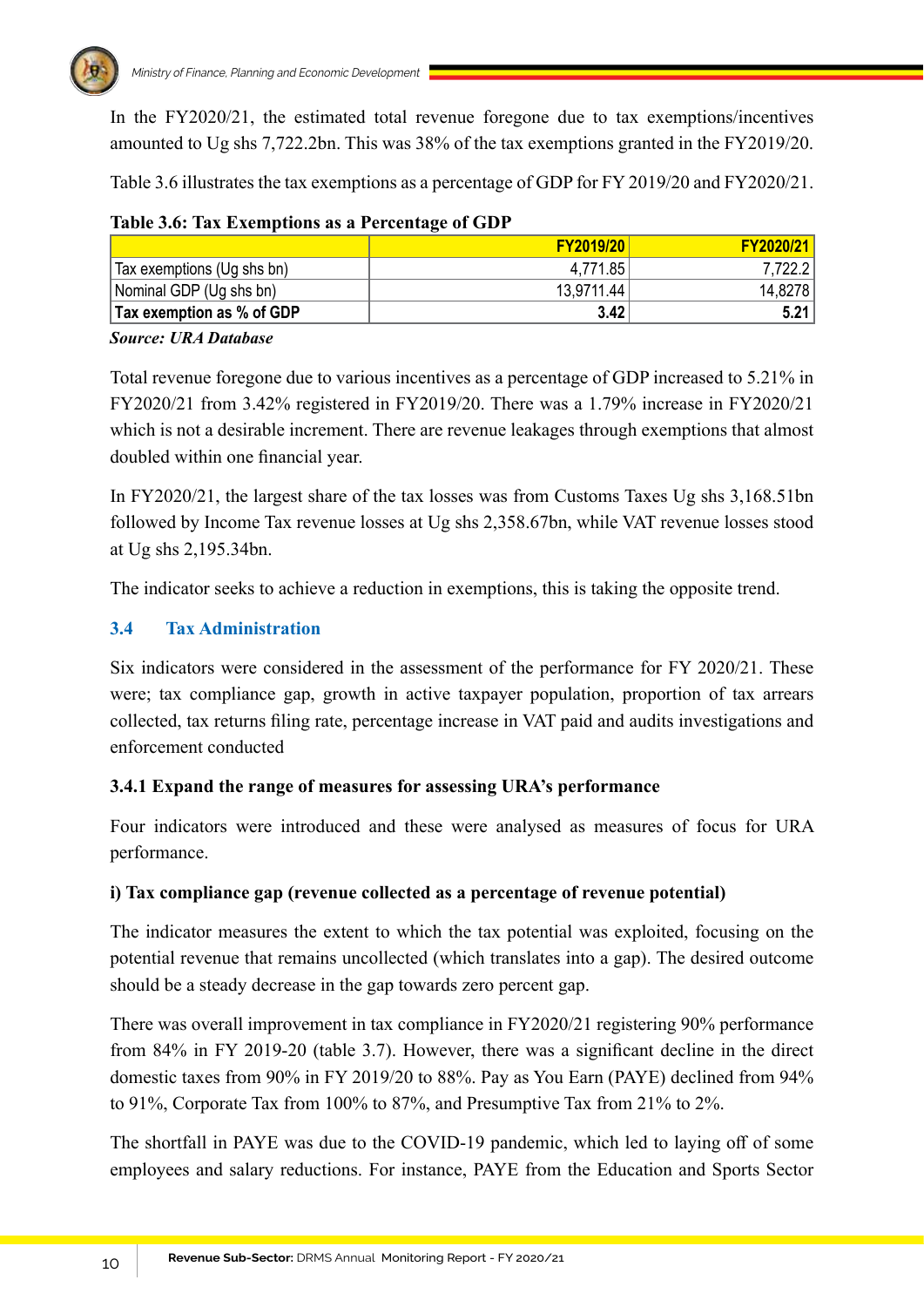

declined by 35.31%, PAYE from accommodation and food services activity reduced by 37.99%, while remittances from construction reduced by 2.23% as a result of laying off over 4,176 employees. For example, Sino Hydro Corporation Limited reduced its employees from 3,793 to 901.

|                                  | <b>Baseline (2019/20)</b>                              |                                    |                                                               |                                                        | Year 1 (2020/21)                   |                                                               |
|----------------------------------|--------------------------------------------------------|------------------------------------|---------------------------------------------------------------|--------------------------------------------------------|------------------------------------|---------------------------------------------------------------|
| <b>Revenue Source</b>            | <b>Estimated</b><br><b>Revenue</b><br><b>Potential</b> | <b>Revenue</b><br><b>Collected</b> | <b>Percentage</b><br><b>Tax Potential</b><br><b>Exploited</b> | <b>Estimated</b><br><b>Revenue</b><br><b>Potential</b> | <b>Revenue</b><br><b>Collected</b> | <b>Percentage</b><br><b>Tax Potential</b><br><b>Exploited</b> |
| (i)                              | (ii)                                                   | (iii)                              | (iv)=(iii)/(ii)                                               | (ii)                                                   | (iii)                              | $(iv)=(iii)/(ii)$                                             |
| <b>Direct Domestic Taxes:</b>    |                                                        |                                    |                                                               |                                                        |                                    |                                                               |
| <b>PAYE</b>                      | 3234.74                                                | 3039.83                            | 94%                                                           | 3424.65                                                | 3109.14                            | 91%                                                           |
| Corporate Tax                    | 1287.63                                                | 1302.30                            | 101%                                                          | 1807.57                                                | 1567.67                            | 87%                                                           |
| <b>Rental Tax</b>                | 321.00                                                 | 103.69                             | 32%                                                           | 285.57                                                 | 117.24                             | 41%                                                           |
| Presumptive taxes                | 25.18                                                  | 5.22                               | 21%                                                           | 271.69                                                 | 6.58                               | 2%                                                            |
| <b>Indirect Domestic Taxes:</b>  |                                                        |                                    |                                                               |                                                        |                                    |                                                               |
| <b>Excise Duty</b>               | 1662.30                                                | 1266.08                            | 76%                                                           | 1735.00                                                | 1479.98                            | 85%                                                           |
| VAT                              | 3316.82                                                | 2608.58                            | 79%                                                           | 3293.62                                                | 2992.92                            | 91%                                                           |
| International trade:             |                                                        |                                    |                                                               |                                                        |                                    |                                                               |
| Petroleum Duty                   | 2233.54                                                | 2012.54                            | 90%                                                           | 2434.96                                                | 2453.38                            | 101%                                                          |
| <b>Import Duty</b>               | 1550.22                                                | 1208.77                            | 78%                                                           | 1574.86                                                | 1403.12                            | 89%                                                           |
| <b>Excise Duty</b>               | 262.72                                                 | 183.81                             | 70%                                                           | 225.08                                                 | 185.34                             | 82%                                                           |
| VAT on Imports                   | 2979.86                                                | 2498.39                            | 84%                                                           | 2940.23                                                | 2832.47                            | 96%                                                           |
| Withholding tax on imports       | 192.42                                                 | 166.41                             | 86%                                                           | 209.97                                                 | 186.04                             | 89%                                                           |
| Non-Tax Revenues:                | 651.28                                                 | 379.23                             | 58%                                                           | 591.05                                                 | 504.81                             | 85%                                                           |
| Summary:                         |                                                        |                                    |                                                               |                                                        |                                    |                                                               |
| <b>Direct Domestic Taxes</b>     | 6514.68                                                | 5878.63                            | 90%                                                           | 7494.07                                                | 6619.40                            | 88%                                                           |
| <b>Indirect Domestic Taxes</b>   | 4979.12                                                | 3874.67                            | 78%                                                           | 5028.62                                                | 4472.90                            | 89%                                                           |
| <b>International Trade Taxes</b> | 7666.84                                                | 6446.60                            | 84%                                                           | 8001.35                                                | 7505.86                            | 94%                                                           |
| <b>NTRs</b>                      | 651.28                                                 | 379.23                             | 58%                                                           | 591.05                                                 | 504.81                             | 85%                                                           |
| <b>Total</b>                     | 19811.92                                               | 16579.12                           | 84%                                                           | 21115.08                                               | 19102.97                           | 90%                                                           |

# **Table 3.7: Tax Compliance Gap for FY2019/20 – 2020/21**

*Source: URA Data*

## **iv) Growth in active taxpayer population**

The indicator seeks to assess URA's efforts in increasing the registered taxpayers' base and enforcing tax payment from the registered taxpayers. The desired outcome is a steady increase in the growth rate in active taxpayer population (i.e., registered taxpayers that pay tax) in each of the major tax categories (Income Tax, VAT, Excise Tax, Customs).

In FY 2020/21, there was a steady increase of active taxpayers registered. The VAT registered a lowest increase of 7.63%, followed by PAYE with a 7.75% (table 3.8). Customs/Imports registered the highest increase of 94.20% followed by Corporate Income Tax (CIT) at 16.29%. The indicator was achieved on basis of increase in active tax payers.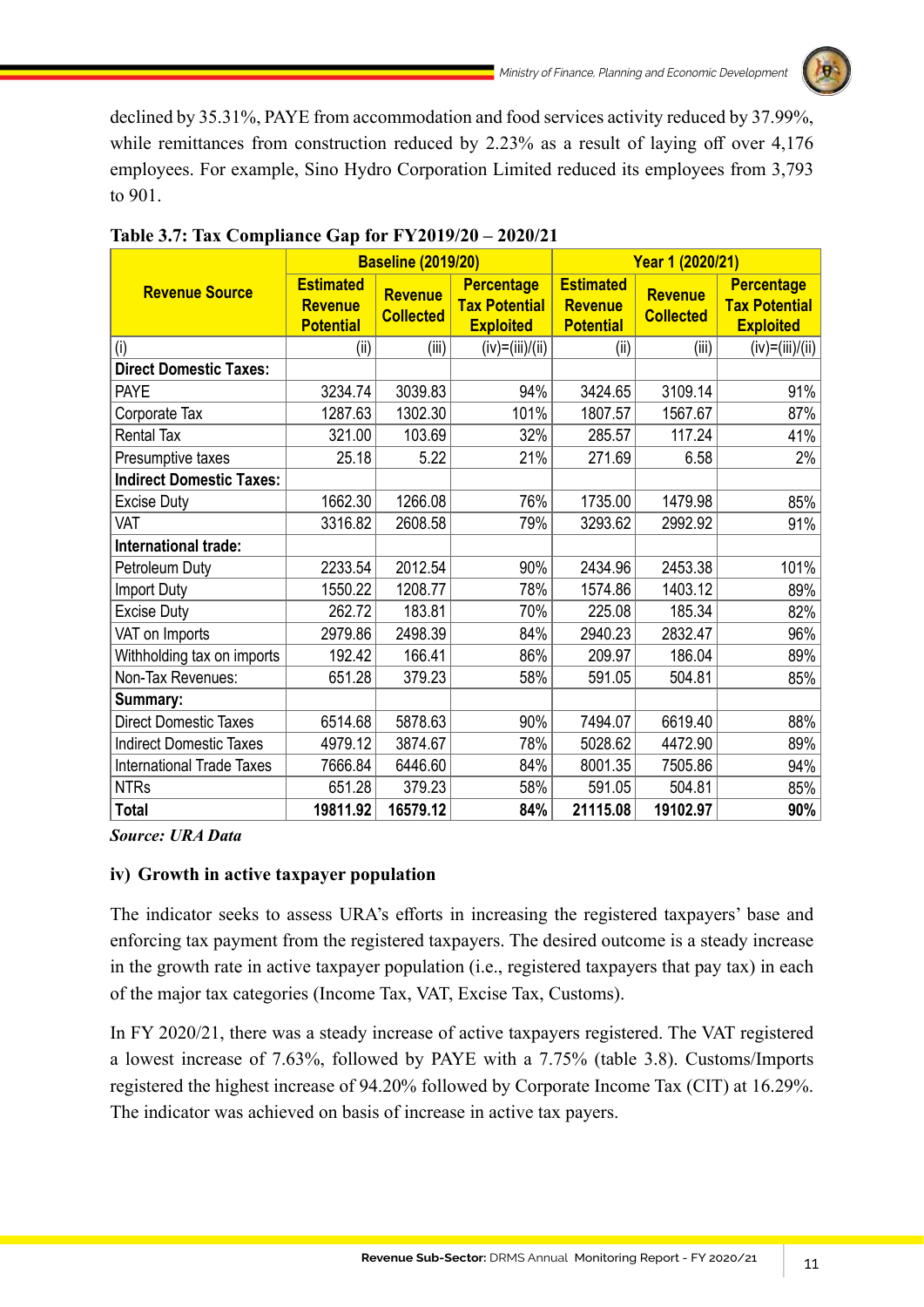

| <b>Tax category</b>    |            | <b>Number of active taxpayers</b> | <b>Annual growth rates</b> |
|------------------------|------------|-----------------------------------|----------------------------|
|                        | FY 2019/20 | FY 2020/21                        | 2020/21                    |
| (i)                    | (i)        | (iii)                             | A=[(iii)/(ii)]-1*100       |
| Income tax             |            |                                   |                            |
| o/w PAYE               | 32,301     | 34,804                            | 7.75%                      |
| o/w CIT                | 114,984    | 133,717                           | 16.29%                     |
| o/w Rental Tax         | 54,076     | 56,056                            | 3.66%                      |
| VAT                    | 18,810     | 20,245                            | 7.63%                      |
| <b>Excise Tax</b>      | 483        | 557                               | 15.32%                     |
| <b>Customs/imports</b> | 452,556    | 878,883                           | 94.20%                     |

### **Table 3.8: Growth Rates in Active Taxpayer Population FY 2019/20 – 2020/21**

*Source: URA Database*

### **v) Proportion of tax arrears collected**

Tax arrears refer to past due debt or an unfulfilled tax obligation. The desired outcome would be a steady increase in the proportion of collectible tax arrears collected in each of the major tax categories. The intervention seeks to assess URA's performance in terms of enforcing the collection of tax arrears.

The total arrears stock by  $30<sup>th</sup>$  June 2021 was Ug shs 4,190.10bn, of which Ug shs 4,111.78bn were arrears from Domestic Taxes, and Ug shs 78.32bn Customs Taxes. The proportion of arrears collected of collectible arrears reduced from 47% to 34.68% in FY2020/21 (table 3.9).

Although there was improved performance under Domestic Tax arrears collected as a percentage of collectible arrears from 0.44% to 33% in FY 2020/21, Ug shs 1,960.79bn collectible arrears under Domestic Taxes were not collected in the FY2020/21.

| <b>Tax type</b>                                          | 2019/20 (Ug Shs bn) | 2020/21 (Ug Shs bn) |
|----------------------------------------------------------|---------------------|---------------------|
| <b>Domestic Tax</b>                                      |                     |                     |
| Total arrears                                            | 2884.28             | 4111.78             |
| Collectable arrears                                      | 1523.69             | 2932.70             |
| Arrears collected                                        | 674.57              | 971.91              |
| Arrears collected as % of total arrears                  | 0.23                | 23.64%              |
| Arrears collected as % of collectable arrears            | 0.44                | 33.14%              |
| <b>Customs</b>                                           |                     |                     |
| Total arrears                                            | 105.19              | 78.32               |
| Collectible arrears                                      | 21.70               | 20.94               |
| Arrears collected                                        | 51.69               | 52.47               |
| Arrears collected as % of total arrears                  | 49.14%              | 66.99%              |
| Arrears collected as % of collectable arrears            | 238.21%             | 250.57%             |
| Total                                                    |                     |                     |
| Total arrears $\sum$ Xi                                  | 2,989.47            | 4,190.11            |
| Collectible arrears $\Sigma$ Yi                          | 1,545.39            | 2,953.64            |
| Arrears collected $\Sigma$ Zi                            | 726.26              | 1024.39             |
| Arrears collected as % of total arrears∑Zi/∑Xi*100       | 24.29%              | 24.45%              |
| Arrears collected as % of collectible arrears∑Zi/∑Yi*100 | 47.00               | 34.68               |

**Table 3.9: Performance of Proportion of Tax Arrears Collected FY 2019/20 -2020/21**

*Source: URA Database*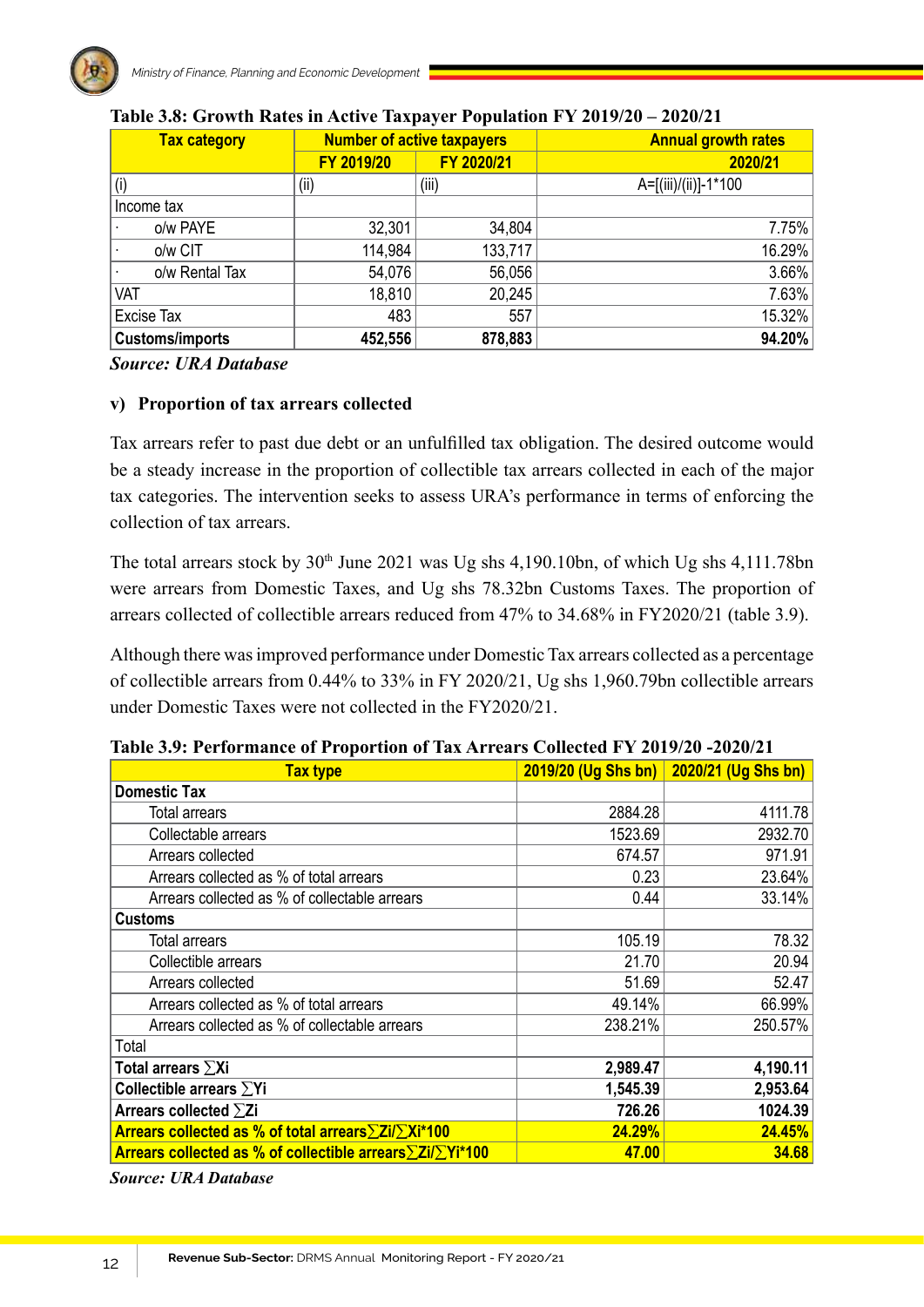# **3.5 Timely and Accurate Filing**

This intervention seeks to assess URA's efforts towards enforcing on time filing of Income Tax, VAT tax returns and payment of taxes declared. The desired outcome is an increase in both rates (on time filing of returns and on time tax payment).

# **3.5.1 Work more closely with relevant regulators to improve filing compliance**

Tax returns filing rates were tracked for Corporate Income Tax (CIT), Personal Income Tax (PIT) and Value Added Tax (VAT). The information from other relevant regulators was not readily available to support efforts to improve tax filing by the URA.

# **i) Tax returns filing rates by tax type (CIT, PIT, VAT, and PAYE)**

This indicator seeks to track the filing ratios for each tax source. All taxpayers are expected to file their returns as required in the tax laws. Filing rates of below 100% imply there is more work that needs to be done to improve tax compliance.

In FY 2020/21 none of the filing rates achieved 100%. There was a general decline in the filing rates. Out of the three variables, PIT and CIT registered low filing rates below 50%, while VAT achieved the highest rate at 83.83% followed by CIT with 37.75%. More effort is required to improve filing rates to 100% as 75% of variables in table 3.10 were less than 50%.

| <b>Variables</b>                  | FY 2019/20 | FY 2020/21 |
|-----------------------------------|------------|------------|
| 1. CIT                            |            |            |
| No. of declarations filed         | 36,646     | 39,826     |
| No. of declarations filed on-time | 28,792     | 31,077     |
| No. of declarations expected      | 87,836     | 105,486    |
| Filing rate                       | 41.72%     | 37.75%     |
| On-time filing rate               | 32.78%     | 29.46%     |
| 2. PIT                            |            |            |
| No. of declarations filed         | 48,148     | 37,461     |
| No. of declarations filed on-time | 44,284     | 33,207     |
| No. of declarations expected      | 359,751    | 431,422    |
| Filing rate                       | 13.38%     | 8.68%      |
| On-time filing rate               | 12.31%     | 7.70%      |
| <b>3. VAT</b>                     |            |            |
| No. of declarations filed         | 173,605    | 188,321    |
| No. of declarations filed on-time | 151,638    | 164,868    |
| No. of declarations expected      | 201,219    | 224,652    |
| Filing rate                       | 86.28%     | 83.83%     |
| On-time filing rate               | 75.36%     | 73.39%     |

**Table 3.10: Performance of Tax return filing rates for FY2019/2020& FY2020/21**

*Source: URA Database*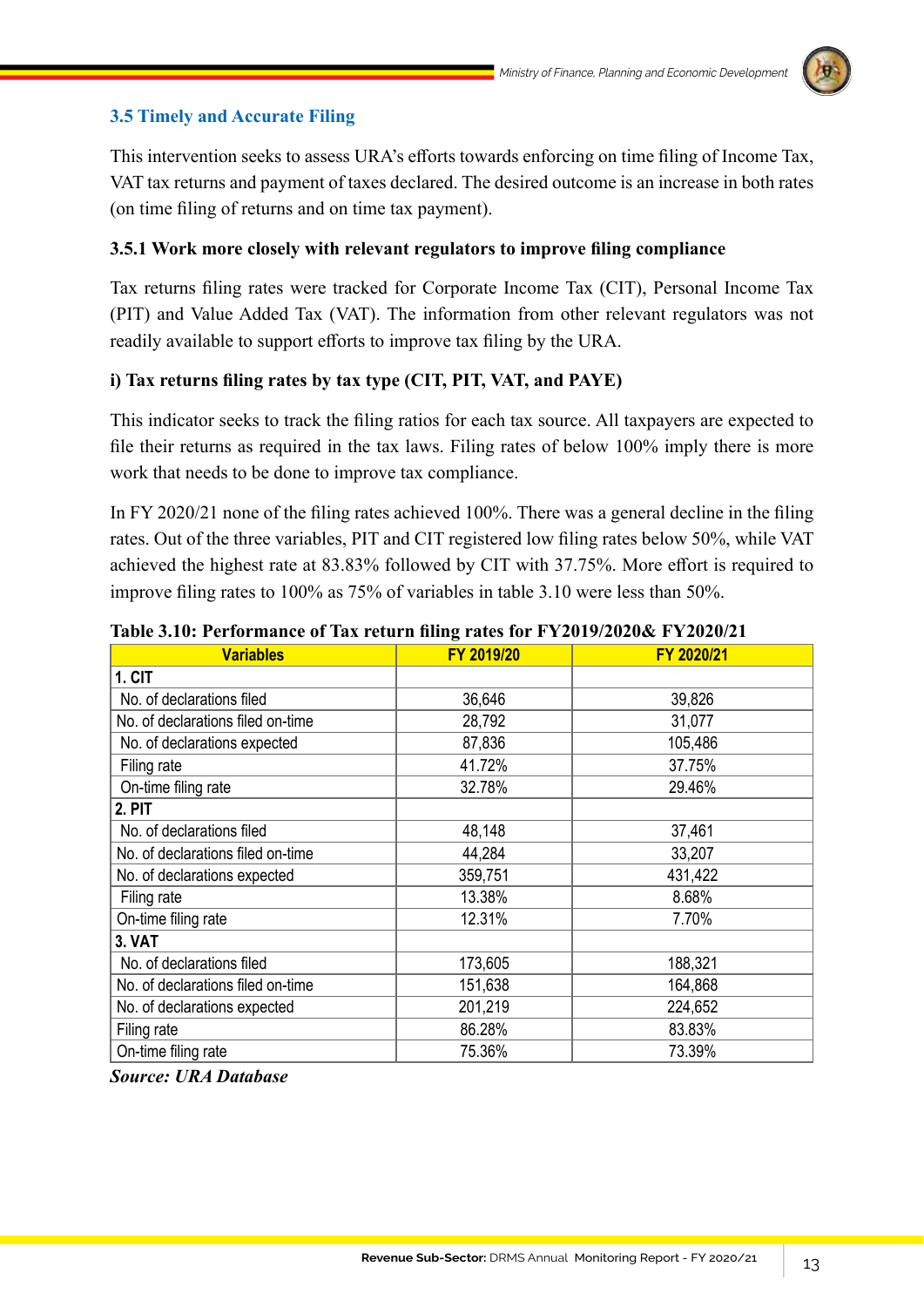

# **3.6 Audit, Investigations and Enforcement**

Audits lead to effective enforcement-related strategies to deter, detect and address noncompliance. A risk management approach is a structured and systematic process for deciding what is important in a tax compliance context and how major compliance risks will be addressed. One of the benefits of pursuing a risk management approach is that it provides the revenue authority with a structured basis for strategic planning and a focus on the underlying drivers of non-compliance.

### **3.6.1 Consider the adoption of real-time digital sales and production monitoring systems**

This intervention intends to minimise tax evasion through under declaration of sales, especially VAT supplies. The implementation of the intervention is thus expected to lead to an increase in the average VAT declared/paid by firms that have adopted the use of digital tax stamps (DTS). The DTS was introduced mainly targeting taxpayers involved in production for specific gazetted excisable products for example spirits, wines, water etc

### **i) Percent increase in average amount of VAT paid by firms**

There was an increase in the average VAT paid by firms using digital stamps from 4.96% to 22.81% in FY 2020/21 (table 3.11).

The DTS contributed to the 16.89% growth in Local Excise Duty (LED) collections by aiding the enforcement and tracking of locally manufactured and imported goods. There was an increase in the percentage growth in average VAT paid by firms using digital stamps.

# **Table 3.11: Average amount of VAT paid by firms using digital stamps FYs 2019/20 & 2020/21**

| <b>Variable</b>                                                  | <b>FY 2019/20</b> | FY 2020/21 |
|------------------------------------------------------------------|-------------------|------------|
| No. of firms registered on Digital Tax Stamps (DTS)              | 93                | 212        |
| Total VAT paid by the firms that were registered (Ug shs bn).    | 579.73            | 663.27     |
| Percent growth in average VAT paid by firms using digital stamps | 4.96%             | 22.81%     |

*Source: URA Database*

### **3.6.2 Promote audit process integration across taxpayer offices at URA**

The aim of the intervention was to create synergy among auditors as well as minimize audit administration costs within the URA, as well as improve audit yield through sharing of information. An increase in the number of joint audits should indicate success in the implementation of the intervention.

# **i) Number of joint tax audits conducted (involving VAT, Income Taxes, Excise Taxes and Customs)**

There was an increase in the number of comprehensive audits in FY2020/21 compared to FY 2019/20 (table 3.12). Data on joint audits done during the time was not availed, synergies among auditors from the intervention are lost as well audit administration cost are not minimised.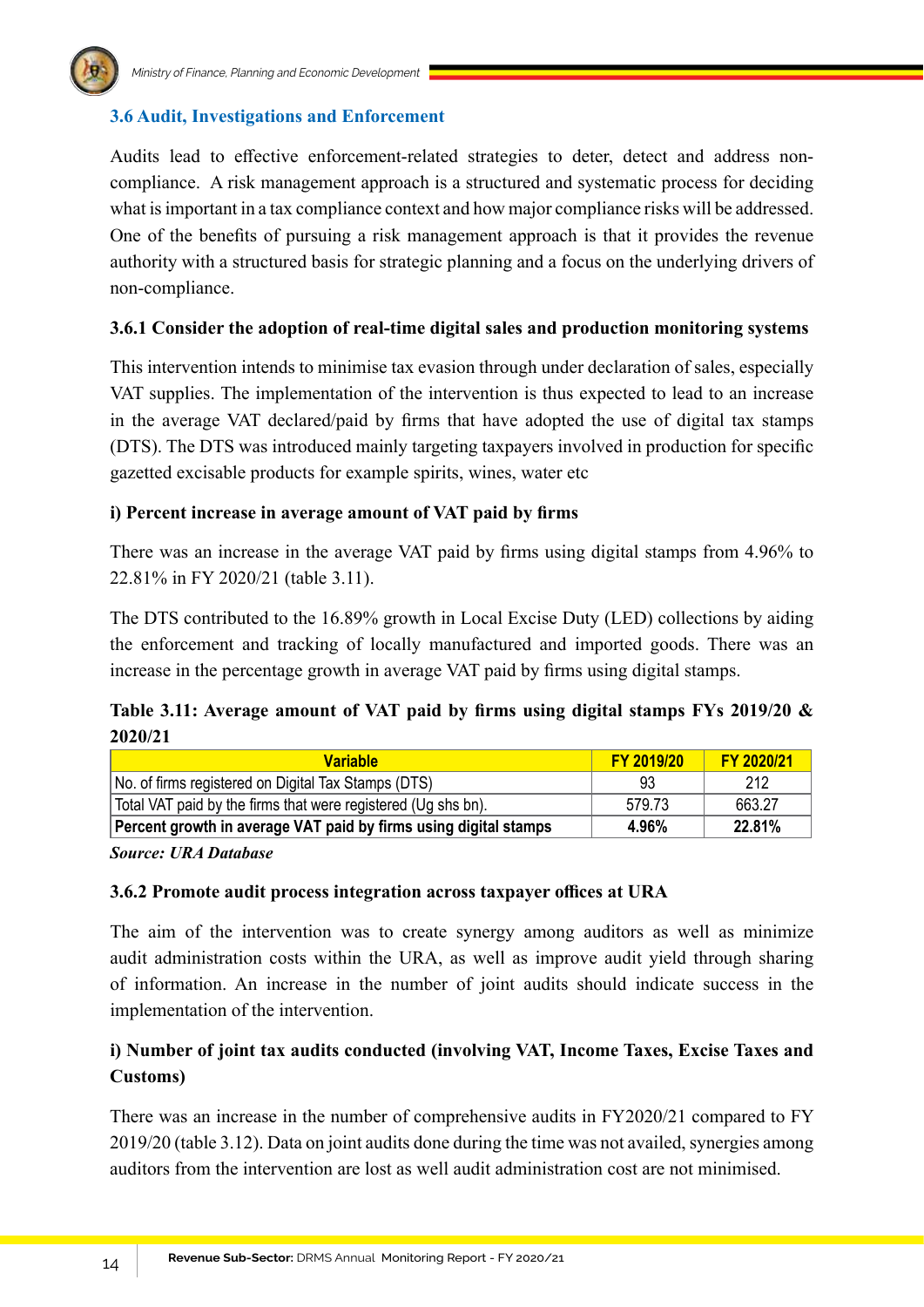

| <b>Count of audits</b> | 2019/20 | 2020/21 |
|------------------------|---------|---------|
|                        |         |         |
| <b>CIT</b>             |         |         |
| <b>Issue</b>           | 441     | 959     |
| Comprehensive          | 20      | 174     |
| <b>PAYE</b>            |         |         |
| Issue                  | 164     | 210     |
| Comprehensive          | 13      | 133     |
| <b>VAT</b>             |         |         |
| Issue                  | 773     | 833     |
| Comprehensive          | 21      | 155     |
| <b>CUSTOMS</b>         |         |         |
| <b>Issue</b>           | 73      | 40      |
| Comprehensive          | 134     | 60      |

### **Table 3.12: Number of Comprehensive Audits in FY 2019/20 & FY2020/21**

*Source: URA Database*

### **3.6.3 Challenges**

- i) Difficulties in determining the tax potential to reasonably estimate the compliance gap.
- ii) Inadequate resources at URA to manage filing and payment compliance.
- iii) Failure to implement rental tax tracking solution by RippleNami<sup>10</sup> to significantly exploit the potential.

### **3.6.4 Recommendations**

- i) Strengthen the Tax Analysis Unit at the URA through training embedded with scenarios to build analytical and forecasting capacities.
- ii) The MFPED should consider increasing budgetary allocations to Tax Policy Department and URA to achieve improved staffing levels and technologies.
- iii) The MFPED and URA should step up awareness for tax administration measures to enable stakeholders appreciate the costs and benefits.

## **3.7 Integrity of the URA Database**

This section compares the URA Database records with selected manufacturers as an indicator of the integrity of the database. Data for Value Added Tax (VAT) and Local Excise Duty (LED) for 10 selected companies was compared with the URA data. The data sets for the manufacturers compared with that at URA for the VAT paid as at  $30<sup>th</sup>$  June 2021 registered variations in nine companies with only one- Tororo Cement having no discrepancies.

<sup>10</sup> RippleNami is a technology company working to deliver innovative solutions to people across the globe to solve critical problems, empower nations, and provide people with real-time information to connect and create positive change. Also, delivering scalable Web and mobile applications, RippleNami supports governments, businesses, and individuals with traceable and transparent technology solutions.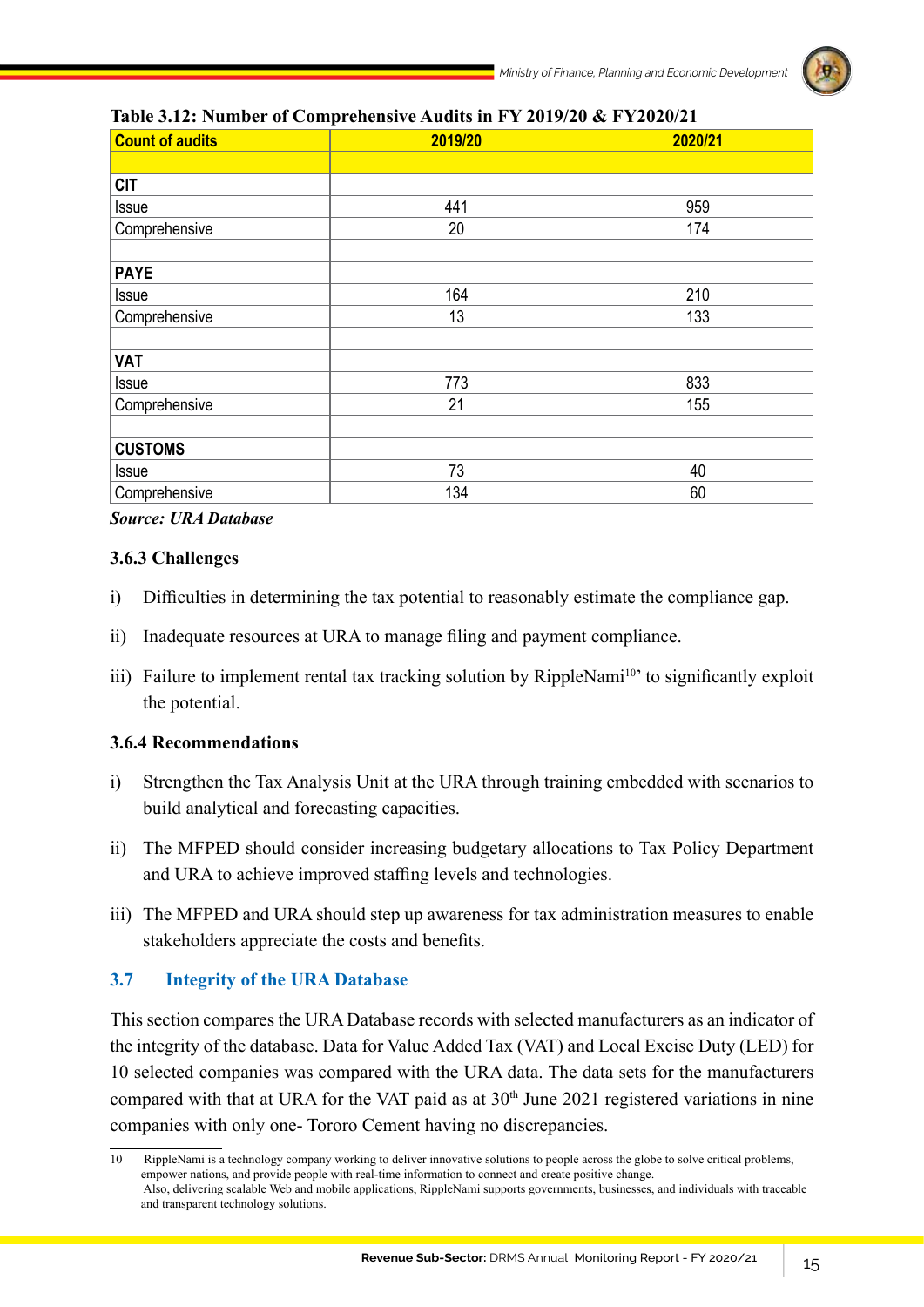The overall VAT collected in FY 2020/21 was Ug shs 2,992bn against a target of Ug shs 3,293bn representing 90.87% performance that was good. From the manufacturers, Ug shs 644.744bn was realised against a target of Ug shs 747.826bn representing 86% performance.

The nine companies that registered variances with the URA data arose from payment registrations made but remained outstanding by  $30<sup>th</sup>$  June, 2021, effectively creating 9% (Ug shs 27.5bn) arrears from registered payments (table 3.13).

| <b>Taxpayer</b>    | Manufacturers'      | <b>URA VAT(Ug</b> | <b>Variance (Ug</b> | <b>Remarks</b>                                                     |
|--------------------|---------------------|-------------------|---------------------|--------------------------------------------------------------------|
|                    | <b>VAT (Ug shs)</b> | Shs)              | Shs)                |                                                                    |
| Century            | 35,275,627,773      | 29,658,511,741    | 5,617,116,032       | Manufacturer registered payments,                                  |
| <b>Bottling</b>    |                     |                   |                     | but remained with outstanding                                      |
| Company            |                     |                   |                     | payments to settle by 30 <sup>th</sup> June.                       |
| Crown              | 16,952,812,095      | 15,431,270,374    | 1,521,541,721       | Manufacturer registered payments,                                  |
| <b>Beverages</b>   |                     |                   |                     | but remained with outstanding                                      |
|                    |                     |                   |                     | payments to settle by 30 <sup>th</sup> June.                       |
| Harris             | 22,922,585,197      | 17,404,666,421    | 5,517,918,776       | Manufacturer registered payments,                                  |
| International      |                     |                   |                     | but remained with outstanding                                      |
|                    |                     |                   |                     | payments to settle by 30 <sup>th</sup> June.                       |
| Hima Cement        | 32,348,022,339      | 29,404,619,941    | 2,943,402,398       | Manufacturer registered payments,                                  |
|                    |                     |                   |                     | but remained with outstanding                                      |
|                    |                     |                   |                     | payments to settle by 30 <sup>th</sup> June.                       |
| Sugar              | 7,606,029,174       | 7,506,713,975     | 99,315,199          | Manufacturer registered payments,                                  |
| and Allied         |                     |                   |                     | but remained with outstanding                                      |
| Industries         |                     |                   |                     | payments to settle by 30 <sup>th</sup> June.                       |
| Leaf Tobacco       | 630,976,480         | 532,146,995       | 98,829,485          | Manufacturer registered payments,                                  |
|                    |                     |                   |                     | but remained with outstanding                                      |
| National           |                     |                   | 6,798,068,813       | payments to settle by 30 <sup>th</sup> June.                       |
| Cement             | 45,032,064,089      | 38,233,995,276    |                     | Manufacturer registered payments,<br>but remained with outstanding |
|                    |                     |                   |                     | payments to settle by 30 <sup>th</sup> June.                       |
| Tororo             | 120,466,451,747     | 120,466,451,747   | 0                   | Payments registered by                                             |
| Cement             |                     |                   |                     | manufacturer were all settled by                                   |
|                    |                     |                   |                     | 30th June 2021                                                     |
| <b>SCOUL Sugar</b> | 28,909,660,482      | 28,700,602,482    | 209,058,000         | Manufacturer registered payments,                                  |
|                    |                     |                   |                     | but remained with outstanding                                      |
|                    |                     |                   |                     | payments to settle by 30 <sup>th</sup> June.                       |
| Yaket              | 10,734,435,339      | 6,007,250,367     | 4,727,184,972       | Manufacturer registered payments,                                  |
| International      |                     |                   |                     | but remained with outstanding                                      |
| Ltd                |                     |                   |                     | payments to settle by 30 <sup>th</sup> June.                       |
| <b>Total</b>       | 320,878,664,715     | 293,346,229,319   | 27,532,435,396      |                                                                    |

| Table 3.13: VAT Performance for Selected Companies/Manufacturers in FY 2020/21 |  |
|--------------------------------------------------------------------------------|--|
|--------------------------------------------------------------------------------|--|

*Source: URA Database and Field Findings*

Overall, Excise Duty collected was Ug shs 1,479bn against a target of Ug shs 1,735bn thus registering 85% performance.

From the 10 selected manufacturers 6 had outstanding payments by  $30<sup>th</sup>$  June 2021, these effectively resulted in arrears of Ug shs 18.253bn (7% of the registered payments). Four companies had all registered payments settled as at 30<sup>th</sup> June 2021.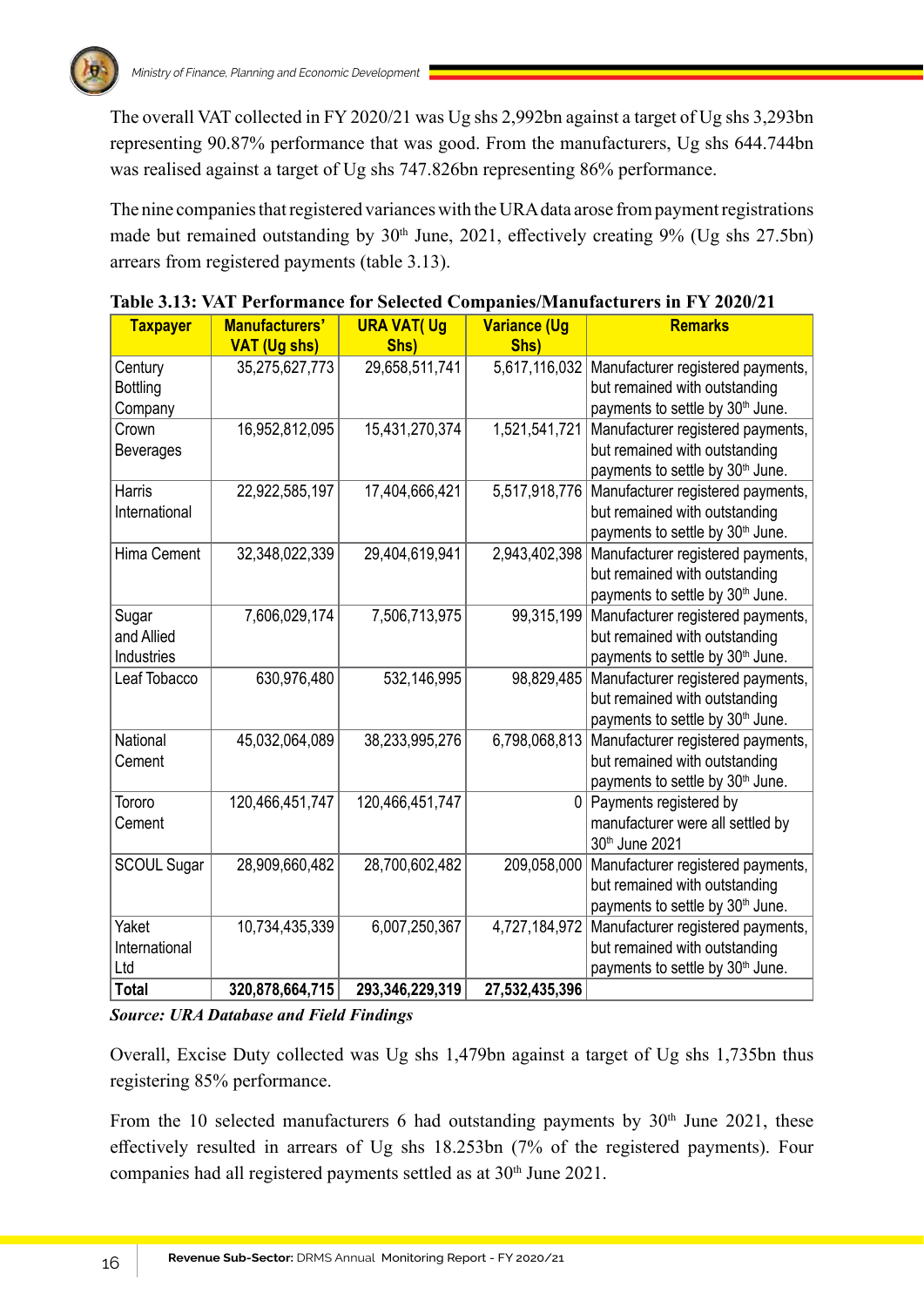

| <b>Taxpayer</b>      | Manufacturers'                        | <b>URA LED (Ug</b>     | <b>Variance (Ug</b>   | <b>Remarks</b>                                     |
|----------------------|---------------------------------------|------------------------|-----------------------|----------------------------------------------------|
| Century              | <b>LED (Ug shs)</b><br>56,755,033,994 | Shs)<br>55,089,596,547 | Shs)<br>1,665,437,447 | Manufacturers LED was higher                       |
| <b>Bottling</b>      |                                       |                        |                       | than that registered at URA, on                    |
| Company              |                                       |                        |                       | account of outstanding payment                     |
|                      |                                       |                        |                       | registrations.                                     |
| Crown                | 61,398,344,229                        | 61,398,344,229         | $\mathbf 0$           | Payments registered by                             |
| <b>Beverages</b>     |                                       |                        |                       | manufacturer were all settled by                   |
|                      |                                       |                        |                       | 30th June 2021                                     |
| Harris               | 48,086,819,027                        | 33,551,909,466         | 14,534,909,561        | Manufacturers LED was higher                       |
| International        |                                       |                        |                       | than that registered at URA, on                    |
|                      |                                       |                        |                       | account of outstanding payment                     |
| Hima Cement          | 9,989,071,217                         | 9,397,251,017          | 591,820,200           | registrations.<br>Manufacturers LED was higher     |
|                      |                                       |                        |                       | than that registered at URA, on                    |
|                      |                                       |                        |                       | account of outstanding payment                     |
|                      |                                       |                        |                       | registrations.                                     |
| Sugar                | 1,777,178,000                         | 1,577,178,000          | 200,000,000           | Manufacturers LED was higher                       |
| and Allied           |                                       |                        |                       | than that registered at e URA, on                  |
| Industries           |                                       |                        |                       | account of outstanding payment                     |
|                      |                                       |                        |                       | registrations.                                     |
| Leaf Tobacco         | 26,999,989,585                        | 26,999,989,585         | $\pmb{0}$             | Payments registered by                             |
|                      |                                       |                        |                       | manufacturer were all settled by<br>30th June 2021 |
| National             | 6,868,873,705                         | 6,780,130,400          | 88,743,305            | Manufacturers LED was higher                       |
| Cement               |                                       |                        |                       | than that registered at URA, on                    |
|                      |                                       |                        |                       | account of outstanding payment                     |
|                      |                                       |                        |                       | registrations.                                     |
| <b>Tororo Cement</b> | 24,267,681,400                        | 24,267,681,500         | $-100$                | Payments registered by                             |
|                      |                                       |                        |                       | manufacturer were all settled by                   |
|                      |                                       |                        |                       | 30th June 2021                                     |
| <b>SCOUL Sugar</b>   | 20,656,858,832                        | 20,656,858,832         | 0                     | Payments registered by                             |
|                      |                                       |                        |                       | manufacturer were all settled by<br>30th June 2021 |
| Yaket                | 6,355,970,873                         | 5,183,491,305          | 1,172,479,568         | Manufacturers LED was higher                       |
| International        |                                       |                        |                       | than that registered at URA, on                    |
| Ltd                  |                                       |                        |                       | account of outstanding payment                     |
|                      |                                       |                        |                       | registrations.                                     |
| <b>Total</b>         | 263,155,820,862                       | 244,902,430,881        | 18,253,389,981        |                                                    |

# **Table 3.14: LED Performance for Selected Companies/Manufacturers in FY 2020/21**

*Source: URA Database and Field Findings*

# **3.7.1 Timely and Accurate Filing**

The average on time filing ratio for VAT in FY 2020/21 was 80.47%, against a target of 89%. On average on time filing gap for VAT of 8.54%, as shown in table 3.15.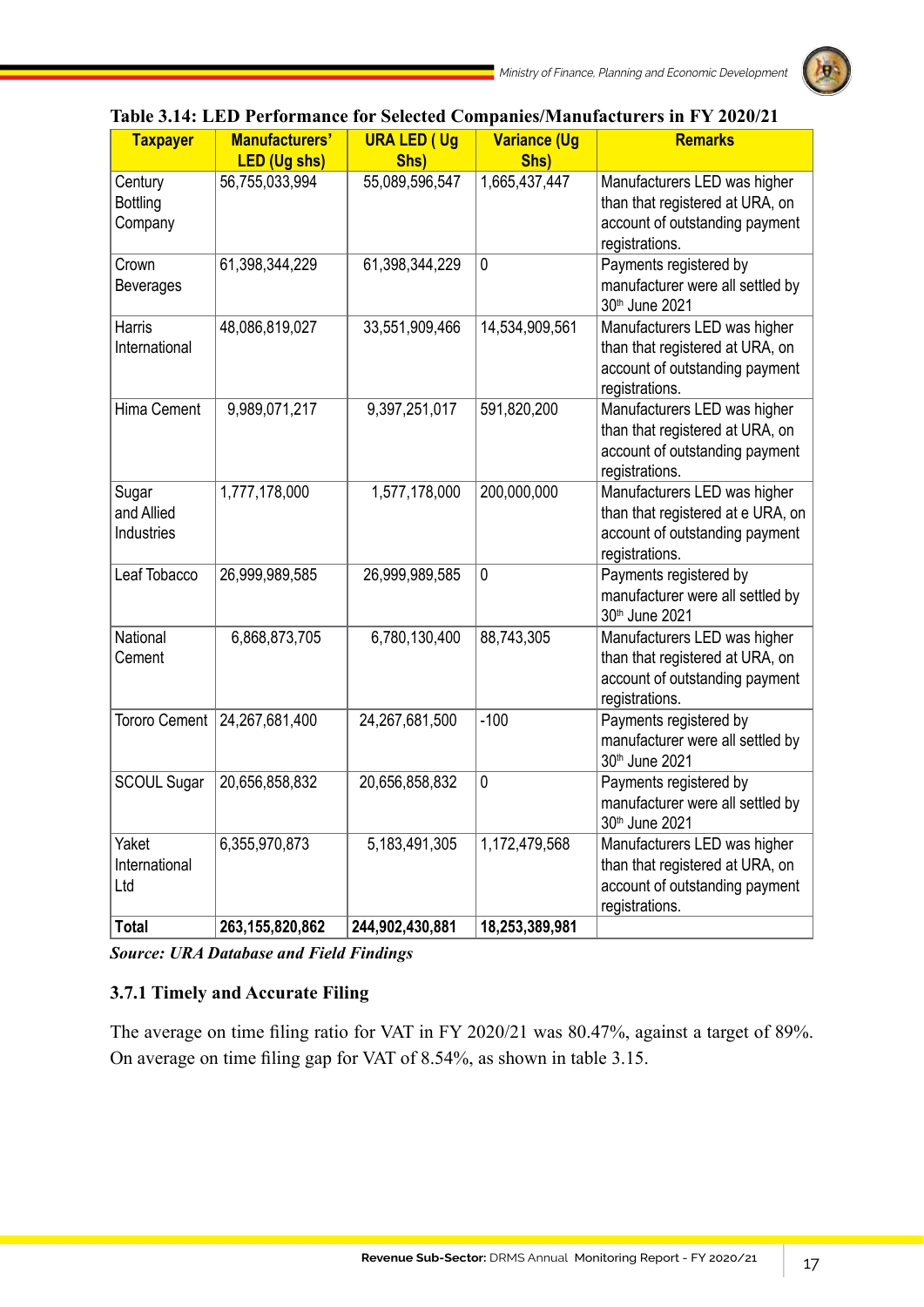

| <b>Taxpayer segments</b>    | <b>Target Filing ratio (%)</b> | <b>Actual Filing ratio (%)</b> | <b>Average Filing gap (%)</b> |
|-----------------------------|--------------------------------|--------------------------------|-------------------------------|
| Large Tax Payer Office      | 98.00                          | 91.40                          | 6.60                          |
| Medium Tax Payer Office     | 99.00                          | 88.78                          | 10.22                         |
| Small Tax Payer Office      | 75.00                          | 71.55                          | 3.45                          |
| <b>Public Sector Office</b> | 84.00                          | 70.13                          | 13.87                         |
| <b>NAT Average</b>          | 89.00                          | 80.47                          | 8.54                          |

# **Table 3.15: On-time filing Ratios for VAT FY 2020/21**

### *Source: URA Database*

The average filing ratio for VAT was 80.4% and was below the target of 89%. This was partly attributed to requests for extension and existence of non-filers on the register. The data for timeliness of filing for Local Excise Duty was not availed for further analysis

Outstanding payments registered by the manufacturers effectively result into Domestic Tax arrears, and these are based on a self-assessment system which is not adequately supervised and enforced by URA.

Overall, shortfalls against targets for Excise Duty were registered among manufacturers as follows: beer Ug shs 107.6bn, soft drinks Ug shs 45.12bn, cigarettes Ug shs 9.09bn and sugar Ug shs 4.35bn. A recovery of the outstanding Excise Duty from the sampled soft drinks manufacturers<sup>11</sup> would reduce the overall shortfall registered by 40%.

Data regarding penalties arising from non-filing and late filing was not availed, so enforcing of filing for VAT by the URA could not be tracked.

The manufacturers were already applying Digital Tax Stamps (DTS) and Electronic Fiscal Receipting and Invoicing System (EFRIS) to track production for Excise Duty and VAT respectively.

# **3.7.2 Challenges**

Variances from the comparison of the manufacturers' records and URA showed existence of both process and implementation challenges, arising from internal and external operations of the manufacturers and the URA as follows:

- i) Differences in records for taxes collected and that of manufacturers that will result in uncollectible tax arrears if not enforced.
- ii) Supervision and review of submissions from the self-assessment system and enforcement of arrears by the URA is limited.
- iii) A number of businesses yet to enroll onto the EFRIS affects would-be supply chains for business inputs.
- iv) The markets for manufactured goods declined due to the COVID-19 lockdown enforcement measures and the ban on some exports in the region, for example, sugar to Kenya.
- v) There are shortages and slow supply of digital stamps and high downtime levels affecting the use of the EFRIS.

<sup>11</sup> Century Bottling Company, Harris International, Yaket International Ltd, Crown Beverages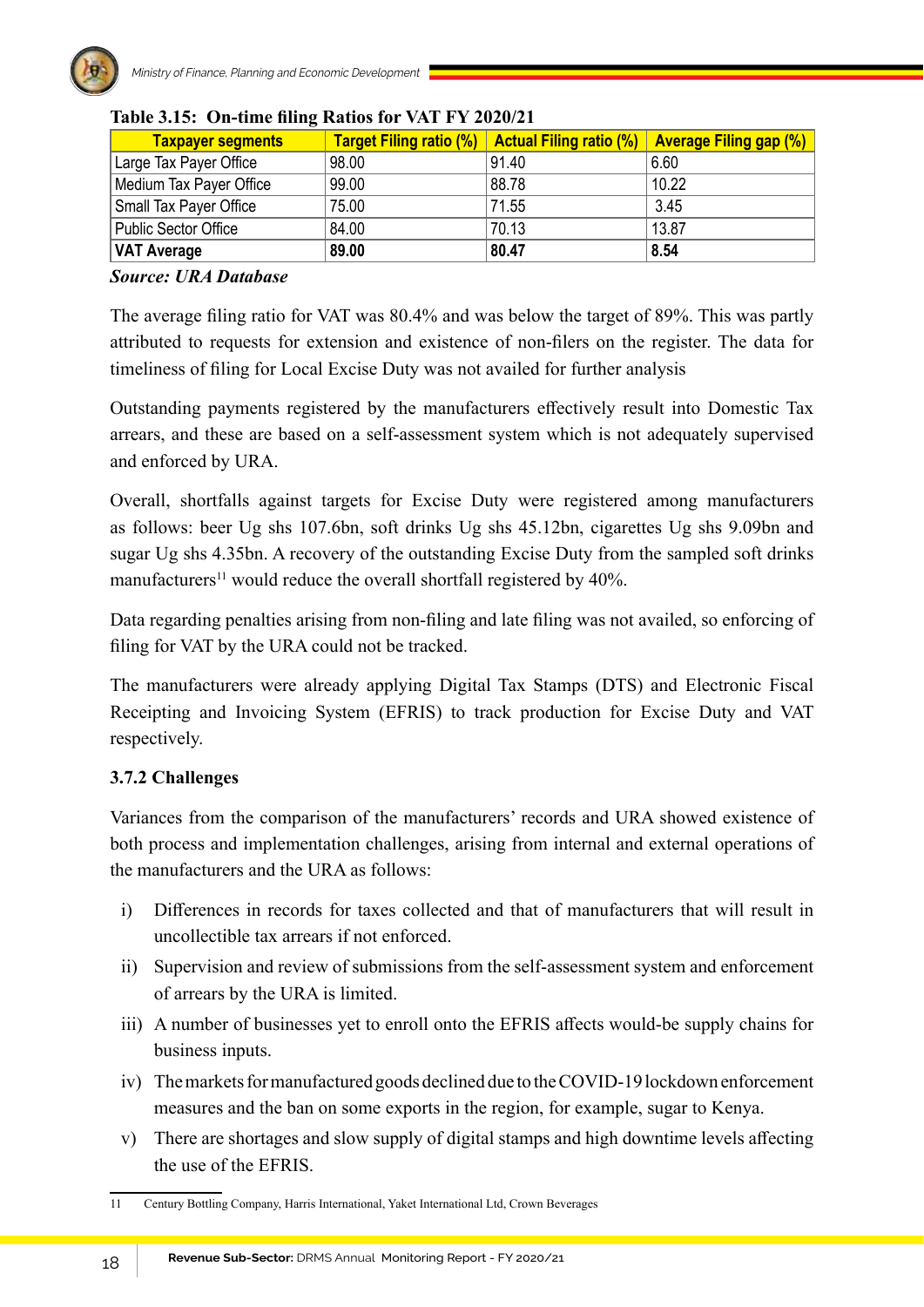

### **3.7.3 Recommendations**

- i) The URA should step up the review from the self-assessment system and enforcement of arrears collection for VAT and Excise Duty.
- ii) The MFPED should through budgetary allocation support URA's efforts to improve capacity to review self-assessments, enforcement and digitalisation of systems.
- iii) The URA should further create awareness and simplified approaches for businesses and taxpayers about the benefits from the EFRIS.
- iv) The Ministry of Trade, Industry and Cooperatives, and that of East African Community Affairs should step up bilateral talks regarding compliance with the Common Market Protocols to limit loss of markets of exportable products.
- v) The URA should track the functionality of the newly rolled tax administration measures to ensure smooth operation and fairness in the process of taxation.

## **3.8 Performance of Non-Tax Revenue**

### **Introduction**

Non-tax revenue (NTR) includes all Government revenue not derived from taxes, from both domestic and external sources. Domestic sources include payments for Government services, such as permits, licenses, passports, mining, royalty fees, fines and penalties. External sources include grants and gifts from development partners. NTR currently contributes around 0.5% of GDP and there is scope to improve its performance to at least 1% of GDP.

The more recent reform that resulted in improvement of NTR collections was the directive to Ministries, Departments and Agencies (MDAs) to transfer the responsibility to collect NTR to URA. Although this is regularly communicated in the budget call circulars issued by MFPED, it is not regularly followed as there is lack of clarity on the NTR sources available for collection by the MDAs.

The objectives of analysing NTR were to assess the: i) NTR base covered in terms of revenue mobilisation, and ii) LGs efforts in setting and meeting own revenue targets as at 30<sup>th</sup> June 2021.

The approved annual target for NTR for the FY 2020/21 was Ug shs 1,436.214bn, of which Ug shs 1,263.530bn (88% of the budget) was collected by  $30<sup>th</sup>$  June 2021.

## **3.8.1 Uganda Revenue Authority's Performance**

Cumulatively, from July 2020 to June 2021, NTR collections including Appropriation in Aid (AIA) were Ug shs1,051.71bn, against a target of Ug shs 1,515.49bn. Posting a shortfall of Ug shs 463.79bn and a performance 69.4%. The NTR contributed Ug shs 630.3bn against a target of Ug shs 687.56bn with a performance of 91.67%, while AIA contributed Ug shs 421.41bn against a target of Ug shs 827.93bn and a short fall of Ug shs 406.52bn with a performance of 50.9% (table 3.16.)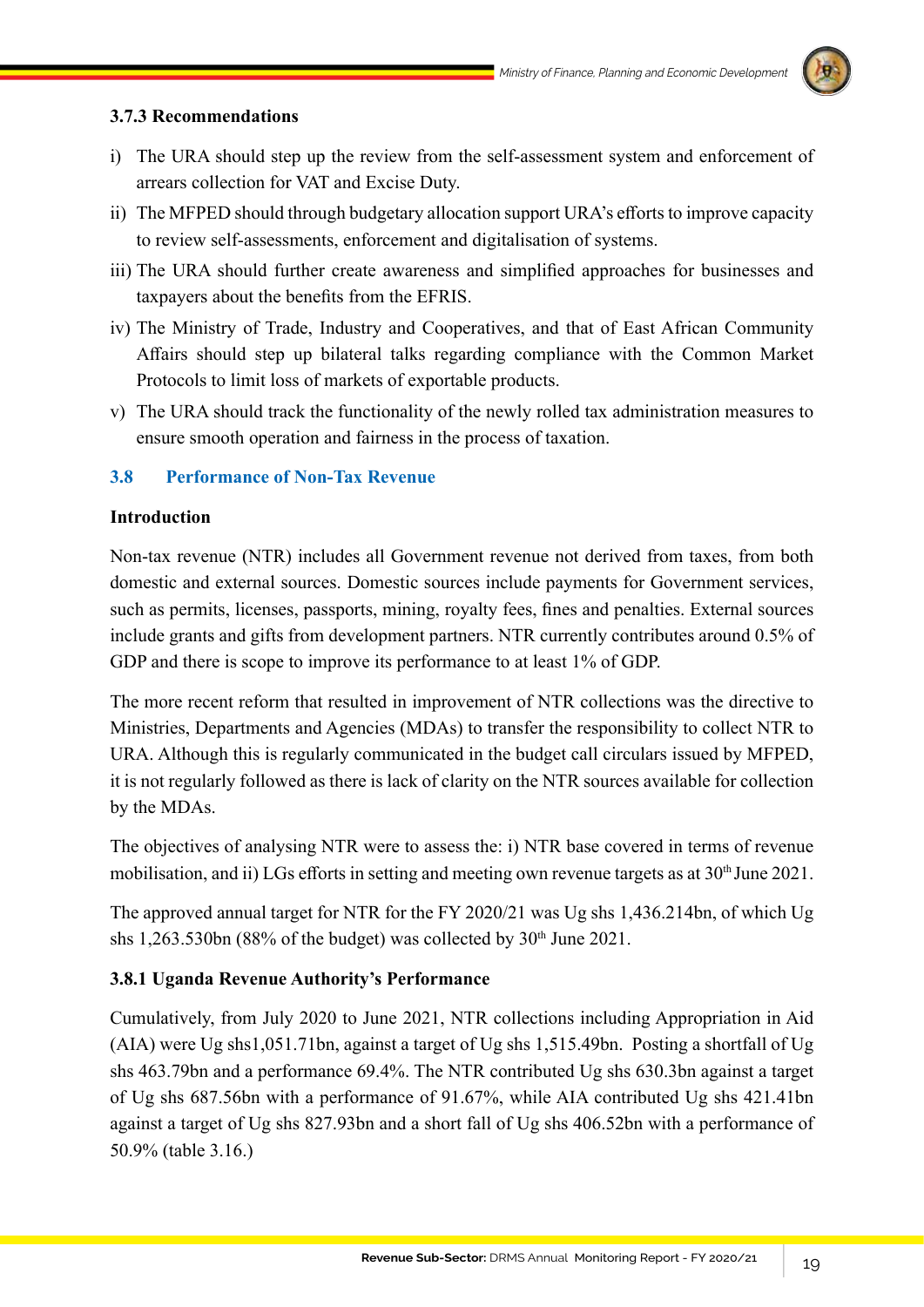| S/N | <b>Tax Head</b>            | <b>Category</b>      | <b>June 2021</b> | July 2020 - June<br>2021 |
|-----|----------------------------|----------------------|------------------|--------------------------|
| 1.1 | Non-Tax Revenue            | Target (Ug shs bn)   | 81.49            | 687.56                   |
|     |                            | Actual (Ug shs bn)   | 39.07            | 630.30                   |
|     |                            | Variance (Ug shs bn) | (42.42)          | (57.27)                  |
|     |                            | Achievement rate (%) | 47.94%           | 91.67%                   |
| 1.2 | Appropriation in Aid (AIA) | Target (Ug shs bn)   | 143.86           | 827.93                   |
|     |                            | Actual (Ug shs bn)   | 26.63            | 421.41                   |
|     |                            | Variance (Ug shs bn) | (117.22)         | (406.52)                 |
|     |                            | Achievement rate (%) | 18.51%           | 50.90%                   |

### *Source: URA Databases*

Overall performance for the selected MDAs and LGs was below the target. This was attributed to the COVID-19 lockdown and the phased re-opening of the academic institutions that affected NTR collections. Whereas most entities had NTR targets set, in some MDAs sources did not have targets, thus affecting the overall NTR effort. It was observed that some projected revenue was collected outside the URA portal and yet the targets set for the NTR were not revised downwards. For instance, Uganda National Medical Stores collected Ug shs 56.38bn and Uganda Communications Commission Ug shs 26.89bn outside the URA portal.

# **3.8.2 MDAs and LGs**

This includes performance of NTR in FY2020/21 for Busitema and Soroti universities, District Local Governments including Buikwe, Luweero, Mbale, Mukono and Wakiso and Municipal Councils including Kiira and Mbale as at  $30<sup>th</sup>$  June 2021. The Local Government Finance Commission (LGFC) was also monitored to assess its performance in terms of interventions and support towards the LG's revenue mobilisation efforts.

The sources of NTR varied across the different agencies and these included; fees for application, registration, examinations, tuition, accreditation and plan park, teaching licenses, local service tax, local hotel tax, property tax, market dues, land fees, business licenses and sale of tender documents among others.

## i) **Busitema University**

The planned annual NTR collection for Busitema University was Ug shs 6.517bn, and Ug shs 4.12bn (63.2%) was collected by 30<sup>th</sup> June 2021 (compared to FY 2019/20 performance of Ug shs 5.497bn against the target of Ug shs 5.768bn. Tuition fees and procurements presented the highest collections for NTR. The COVID-19 lockdown affected NTR considering few students who were in their final year paid for their examinations. The different non-functioning projects at the campus for instance the ginnery also contributed to low revenue.

## ii) **Soroti University**

Overall NTR receipts by  $30<sup>th</sup>$  June 2021 were Ug shs 195.9m which was at 27% of the annual projected target of Ug shs 700m. The biggest contribution to the NTR was tuition and bid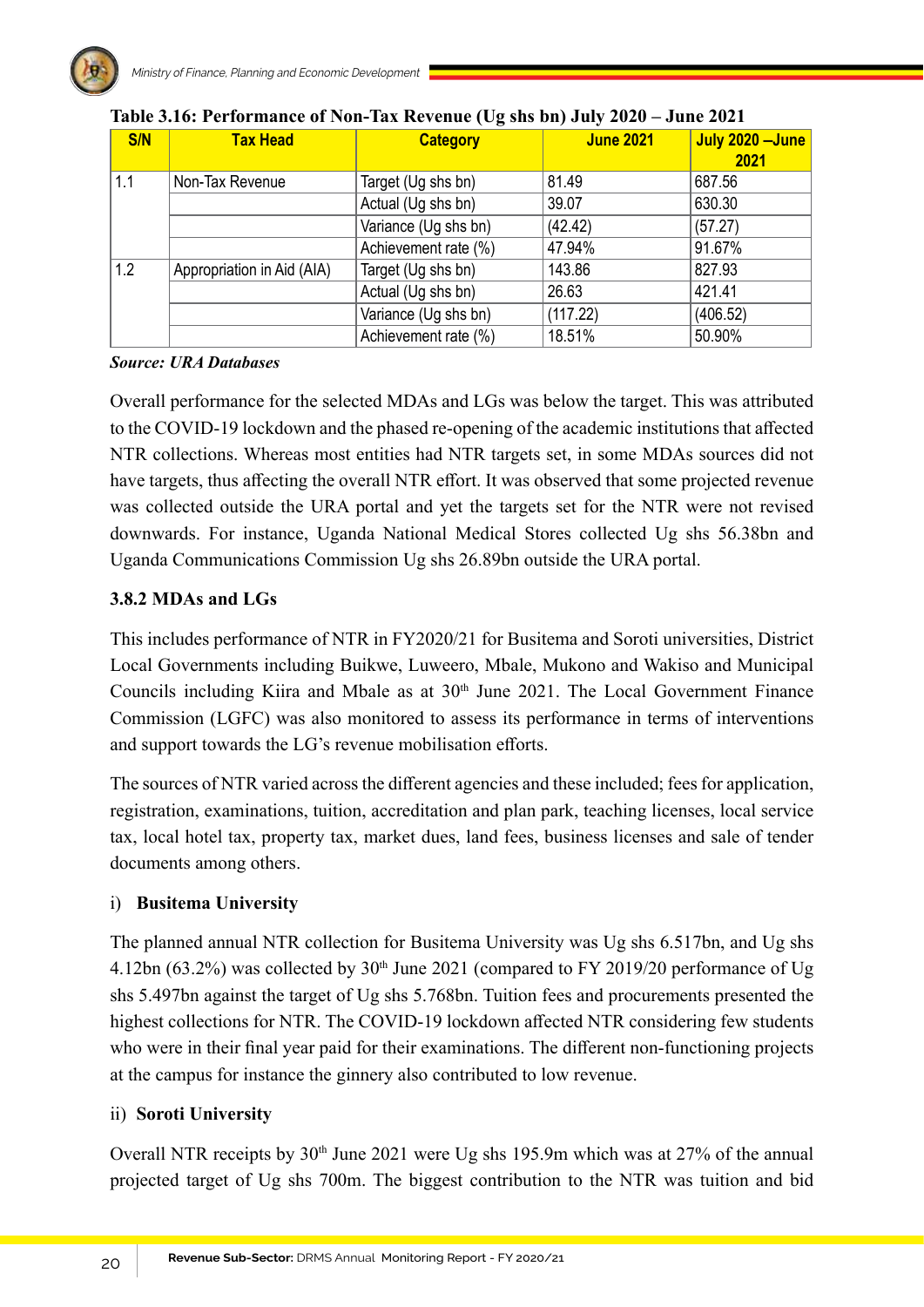

documents. The poor performance is attributed due to the partial re-opening of educational institutions. Absence of students due to the COVID-19 lockdown and late accreditation of courses (Bachelors of Science in Education & Bachelors of Science in Accounting) by the National Council for Higher Education (NHCE), and the low staffing levels affected performance of NTR collections.

# iii) **Local Governments**

The Local Governments (LGs) assessed included: Mbale, Buikwe, Kaliro, Luweero, Mukono and Wakiso DLGs; plus, Kiira and Mukono Municipal Councils. The revenue sources included: Local Service Tax, rent and rates, inspection fees, business licenses, sale of non-produced assets, administrative fees and licenses among others.

# **Financial Performance**

The highest performance was registered under Luwero DLG at 87.5 % (Ug shs 1.2bn, against a target of Ug shs 2bn). This was followed by Kaliro DLG that attained 87% (Ug shs 175million) against a target of Ug shs 200m. The least performing LG was Buikwe at 14.3% with a collection of Ug shs 191.5m against a target of 1.335bn (table 3.17). The highest performing local revenue source was Local Service Tax, business trading licenses and administrative fees (inspection fees, property rates among others). Poor budgeting (forecasting), planning and political interferences contributed to under performance in the LGs. Local revenue is a function of the lower local governments (sub-counties, divisions and parishes), but they have limited staff to handle its collection and administration.

| <b>Vote</b>                | <b>Budget F/Y</b> | <b>Actual</b>     | Performance (%) | <b>Remarks</b>   |
|----------------------------|-------------------|-------------------|-----------------|------------------|
|                            | 2020/21           | <b>Receipts/</b>  |                 |                  |
|                            |                   | <b>Collection</b> |                 |                  |
| Soroti University          | 700,000,000       | 195,900,000       | 27              | Poor performance |
| <b>Busitema University</b> | 6,517,000,000     | 4,120,000,000     | 63.2            | Fair performance |
| Mbale LG                   | 970,364,320       | 269,130,457       | 27.7%           | Poor performance |
| <b>Buikwe LG</b>           | 1,335,227,000     | 191,593,798       | 14.3            | Poor performance |
| Kaliro LG                  | 200,000,000       | 175,000,000       | 87              | Good performance |
| Kiira Municipality         | 9,580,000,000     | 5,365,386,904     | 56              | Fair performance |
| Luweero LG                 | 2,007,245,246     | 1,207,778,225     | 87.5            | Good performance |
| Mukono LG                  | 3,450,395,000     | 1,541,143,851     | 44              | Poor performance |
| Wakiso LG                  | 8,560,640,069     | 5,028,390,159     | 58.7            | Fair performance |

**Table 3.17: Performance of Non Tax Revenue for selected MDAs &LGs as at 30th June 2021**

*Source: Field Findings*

# iv) **Local Government Finance Commission**

The Local Government Finance Commission Act, 2003, provides the operational framework for the Local Government Finance Commission (LGFC). It is an autonomous arm of Government responsible for advising Central and Local Governments on matters of fiscal decentralisation. In FY 2020/21, the Commission received Ug shs 4.841bn, of which Ug shs 0.042bn was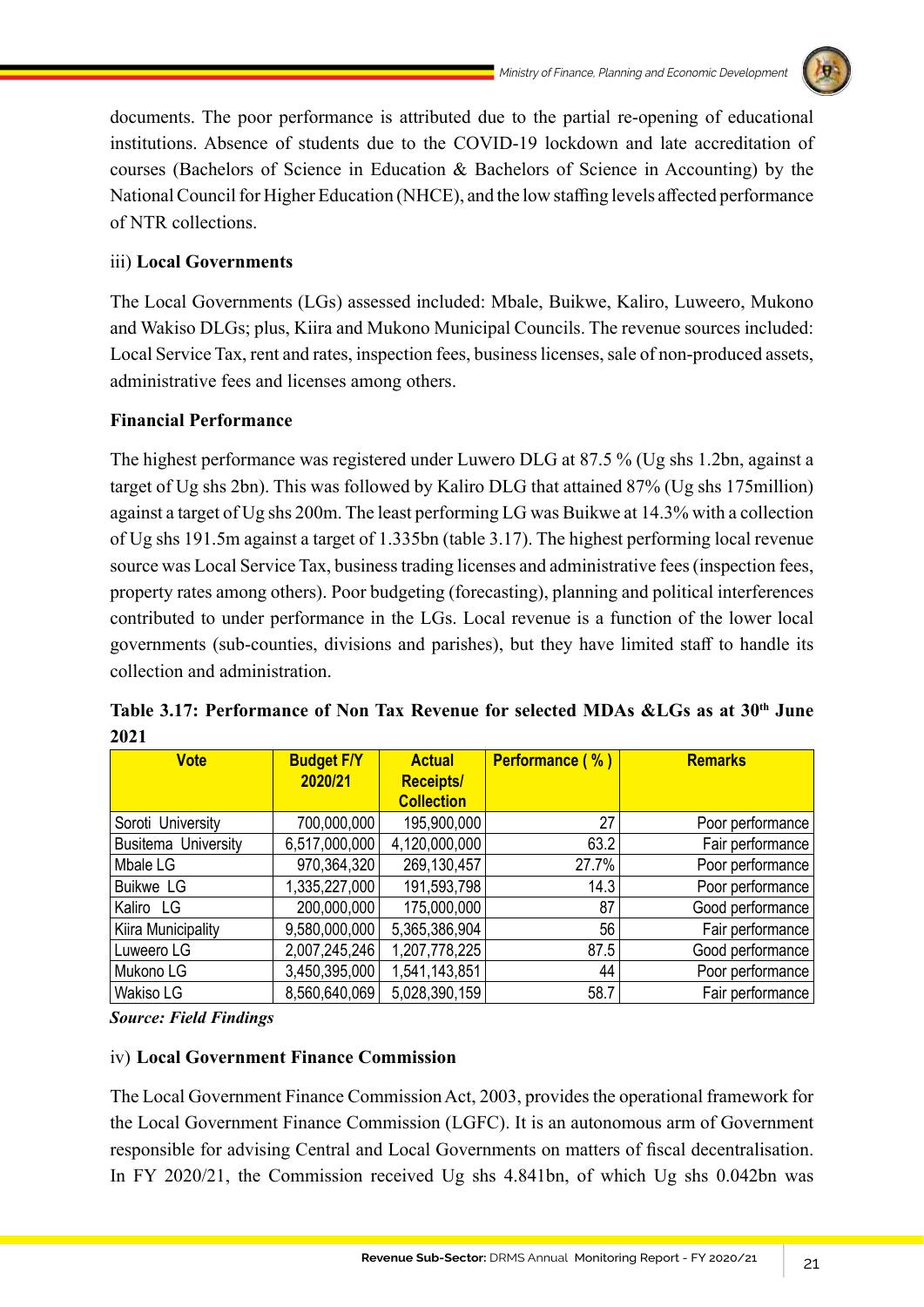

for development, Ug shs 1.214bn for wage, and Ug shs 2.585bn for non-wage. Analysis under LGFC focused as far as NTR support to enhancement of LG Revenue generation and mobilisation efforts

### **Interventions**

The Ministry of Local Government through the LGFC rolled out the automated revenue management system, E-LogRev aimed at increasing revenue collections. The online tool is used for local taxpayers' registration, payment assessments, e-payment, reconciliation, enforcement, reporting and integration with other government agencies. The system has been under pilot study in Jinja and Kira municipalities. Based on an assessment conducted by LGs and the success registered during the pilot period of two years, the E-LogRev is to be rolled out to all LGs in a phased manner. The system led to development of properly maintained registers, ease of payments and reduction of forgeries. However, to experience efficient services from its use, the municipal councils have to ensure the assessable sources are organised and captured on the system.

The Local Revenue Mobilisation Strategy was finalised and disseminated and waiting for validation from stakeholders prior to implementation. This is expected to strengthen the local revenue collection effort with enhanced assessments, collection and reconciliations.

The Integrated Revenue Administration System (IRAS) was rolled out in June 2021 to cities, LGs and municipalities to support the automation of local revenue collection. This was through the Development Initiative for Northern Uganda (DINU) Project with a specific objective to mobilise local resources for improved service delivery through improved revenue administration, asset management and revenue enhancement initiatives. Five districts of Kole, Yumbe, Zombo and Omoro, and cities - Gulu, Mbarara, Soroti, Arua, Mbale, plus Entebbe, Nansana, Makindye and Mubende municipalities benefited. For instance, revenue collection for Yumbe DLG improved from Ug shs 300m in FY 2019/20 to Ug shs 1.4bn in FY 2020/21.

Existing local revenue enhancement, strategies were conducted and data collected from 11 LGs of Masindi, Moroto, Mubende, Jinja and Buhweju Buikwe, Nwoya, Kanungu, Kasese, Tororo, Hoima and a report on revenue enhancement strategies produced. Action research in revenues potential from natural resources was conducted focusing on poorly performing LGs.

Support in dissemination and setting appropriate charges for local revenue for LGs was provided in Yumbe, Dokolo, Kyenjojo, Kaliro, Kanungu, Budaka, Oyam, Kaberamaido, Kitgum and Ngora. Dissemination was carried out in Lwengo, Ngora and Oyam LGs and a report produced. However, these interventions are yet to be embraced by the LGs supported, for example Buikwe felt the support from the LGFC should involve systems improvement and mobilisation of stakeholders. Wakiso DLG acknowledged obtaining support including computers and update of the local revenue database, however these were not integrated and are manual in form. Moreover, more work was in mapping out divisions, urban areas and parishes under sub-counties for purposes of developing local revenue sources.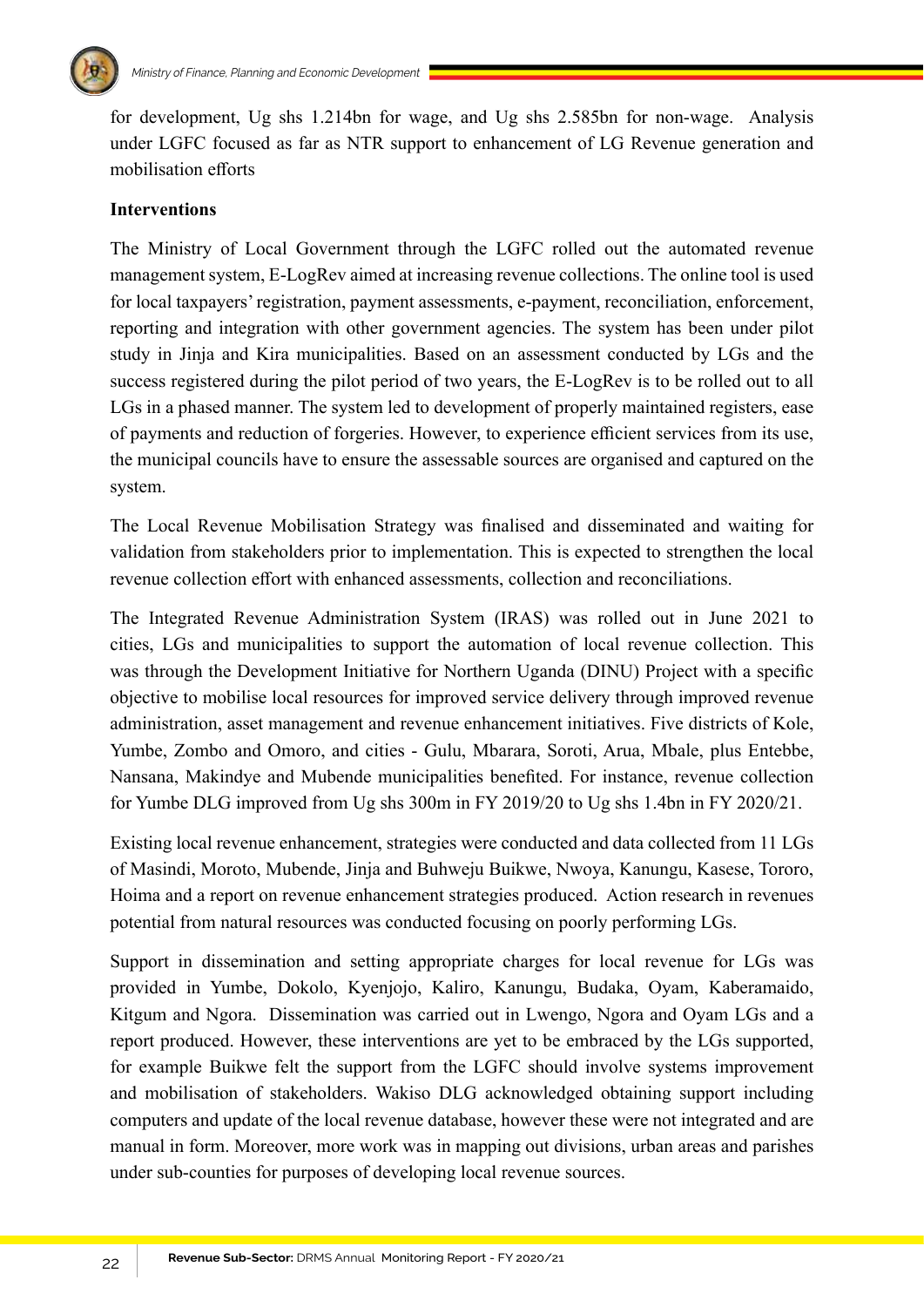

## **3.8.3 Challenges**

- i) Inadequate staff provided for in the district structure especially the lower local governments (sub-counties and parishes) to conduct enforcement has affected the revenue collection.
- ii) Lack of a clear framework for LG taxation. Without guiding principles of LG taxation, the risk of distortions between various regions and elements of double taxation is high. Absence of policy alignment with the national tax policy as well as collaboration between URA and LGs to facilitate collection.
- iii) The LGs' capacity to interrogate policy options, forecast, and analyse revenue streams is low**.** Many LGs do not have a comprehensive system for monitoring revenue, and they still predominantly use cumbersome, independent, manual systems that do not facilitate integrated reporting. There is poor taxpayer profile management with details of the same customer paying different taxes maintained in different systems.
- iv) Inadequate resources for LGs to roll out the Electronic Revenue Management System (E-LogRev), and/or the Integrated Revenue Administration System (IRAS) that would streamline the local revenue collection and management of data.
- v) Low NTR collections as a result of the phased re-opening of institutions of learning affected implementation of planned outputs.
- vi) Late payment of tuition fees, and use of enrolment figures during planning compared to registration figures affects accurate projections of NTR and delays implementation of planned activities. (Many students who enroll do not register).

## **3.8.4 Conclusion**

The performance of the MDAs in achieving the set targets was better than that of LGs. This was attributed to their ability to enforce collections especially fees at the point of offering the service. The MDAs' performance was affected by the COVID-19 lockdown enforcement measures. The monitored LGs did not meet their revenue targets, registering an average achievement rate of 55%. The LGFC interventions to enhance revenue mobilisation included introduction of the E-LogRev, although it has not been rolled out to all LGs due to inadequate funding, moreover another system - IRAS has also been introduced. This is creating confusion over which system to adopt.

Following the development of the Domestic Revenue Mobilisation Strategy (DRMS) 2019/20- 2023/24, the Government of Uganda embarked on a process of changing the method of collecting and managing NTR. The execution of the strategy is essential in streamlining and achieving the full potential of NTR in the MDAs and LGs. This starts with determining the responsibilities for the MDAs and URA, and disseminating the relevant information regarding the sources and targets.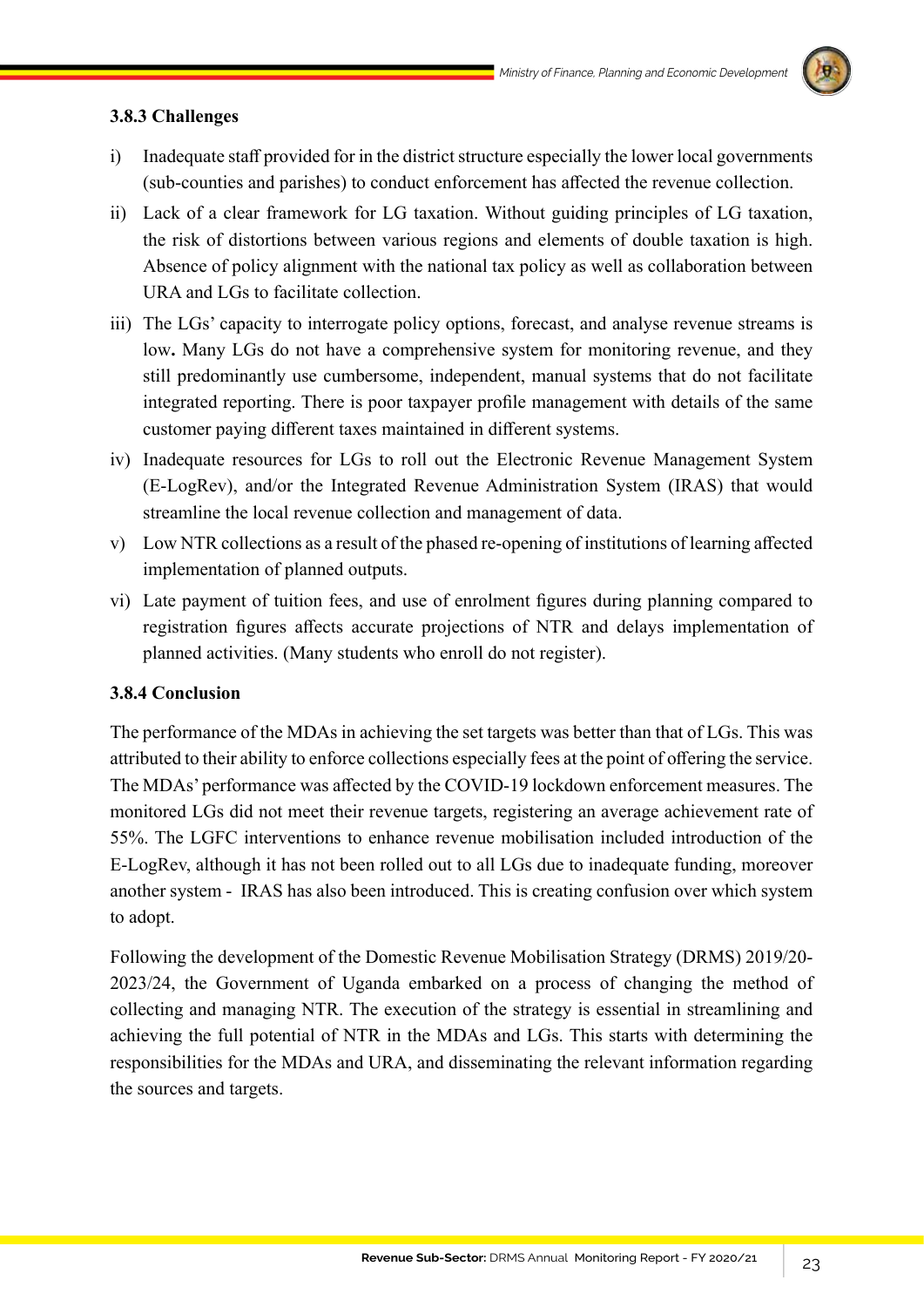

### **3.8.5 Recommendations**

- i) The Ministry of Public Service in consultation with LGs and MoLG should make provision for revenue enforcement officers within the staffing structures to improve revenue collection.
- ii) The LGFC should build capacity of LG officers and other stakeholders including political leaders to assess and manage local revenue sources, and determine areas that would be managed through partnerships with URA.
- iii) The MFPED should further strengthen communication in the Budget Call Circulars about policy regarding collection and use of NTR and AIA for MDAs and LGs.
- iv) The MFPED in consultation with the MDAs should hold workshops with the Votes to determine the targets for NTR sources and disseminate responsibilities for collection
- v) The MoLG should advocate for more resources to roll out information management solutions (E-LogRev and IRAS) to all LGs and support regular implementation, computerisation, documentation and dissemination of good practices of LGs. More support through grants is needed to implement the Local Revenue Mobilisation Strategy.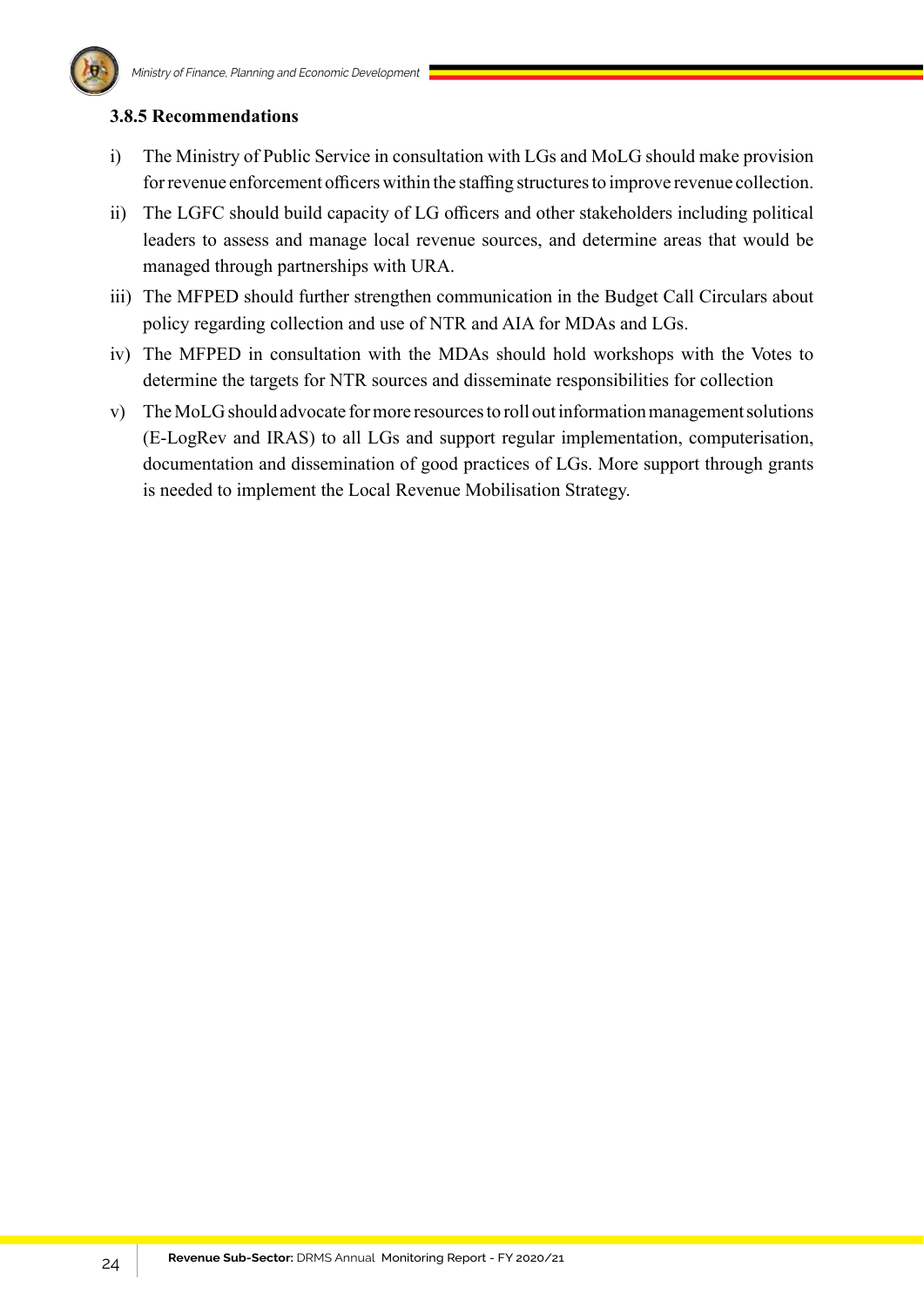

# **CHAPTER 4: CONCLUSION AND RECOMMENDATIONS**

## **4.1 Overall Conclusion**

The overall net revenue collections for FY 2020/21 were Ug shs 19,598.31bn, against a target of Ug shs 21,810.66bn registering 90%, which was very good performance, however, the revenue to GDP ratio increased by 0.6% (against a target of 0.5%) from 12.5% in FY 2019/20 to 13.1% in FY 2020/21.

## **Tax Policy**

Overall, tax policy interventions assessed achieved 55% performance, which was fair. The performance of the DRMS as assessed through the tax policy indicators sampled for the exercise, had two indicators on track out of the six. The VAT exempt supplies as a percentage of total supplies and value and proportion of exempt supplies by type were on track. Tax policies were developed by MFPED, although joint analytical publications between URA and MFPED were not achieved. The revenue loss due to various relief measures in the tax laws increased with Customs-related revenue losses accounting for 43% of revenue loss.

Although there was growth in VAT performance of 14.73% in FY 020/21, analysis of performance based on the selected four indicators showed that two were not on track. One was partially on track, while another was fully achieved. The zero rated supplies as a percentage of total VAT supplies increased over the FYs 2019/20-21 eroding the VAT tax base. Additionally, the number of taxpayers per URA VAT staff increased. The VAT exempt supplies as a proportion of VAT supplies reduced thus minimising revenue leakage. The URA data was not streamlined to capture specific items regarding exempt supplies by type, and this limited the level of analysis.

Incentives and exemptions were not on track therefore tax losses continue to persist. Generally, the revenue loss due to various relief measures in the tax laws has continued to grow over time with Customs-related revenue losses accounting for 43% (Ug shs 3,168bn) of total revenue losses in FY 2020/21. The estimation of revenue loss on account of Income Tax and VAT exemptions could not be adequately assessed because of the difficulty in obtaining the required data inputs. This was attributed to lack of enforcement measures on filing by exempt taxpayers. This was also accompanied by the design of the VAT return which does not allow the capture of the exemptions by item- good/service but through aggregated classifications.

### **Tax Administration**

Overall, improvements were registered amidst challenging economic times for tax administration. The tax administration interventions tracked achieved 75.5% performance, which was good as a high proportion of targets were on track. Over the FYs 2019/20-21, the overall tax compliance gap improved from 84% to 90%. These included, Indirect Domestic Taxes (78% to 89%), International Trade Taxes (84% to 94%) and Non-Tax Revenues (58% to 88%).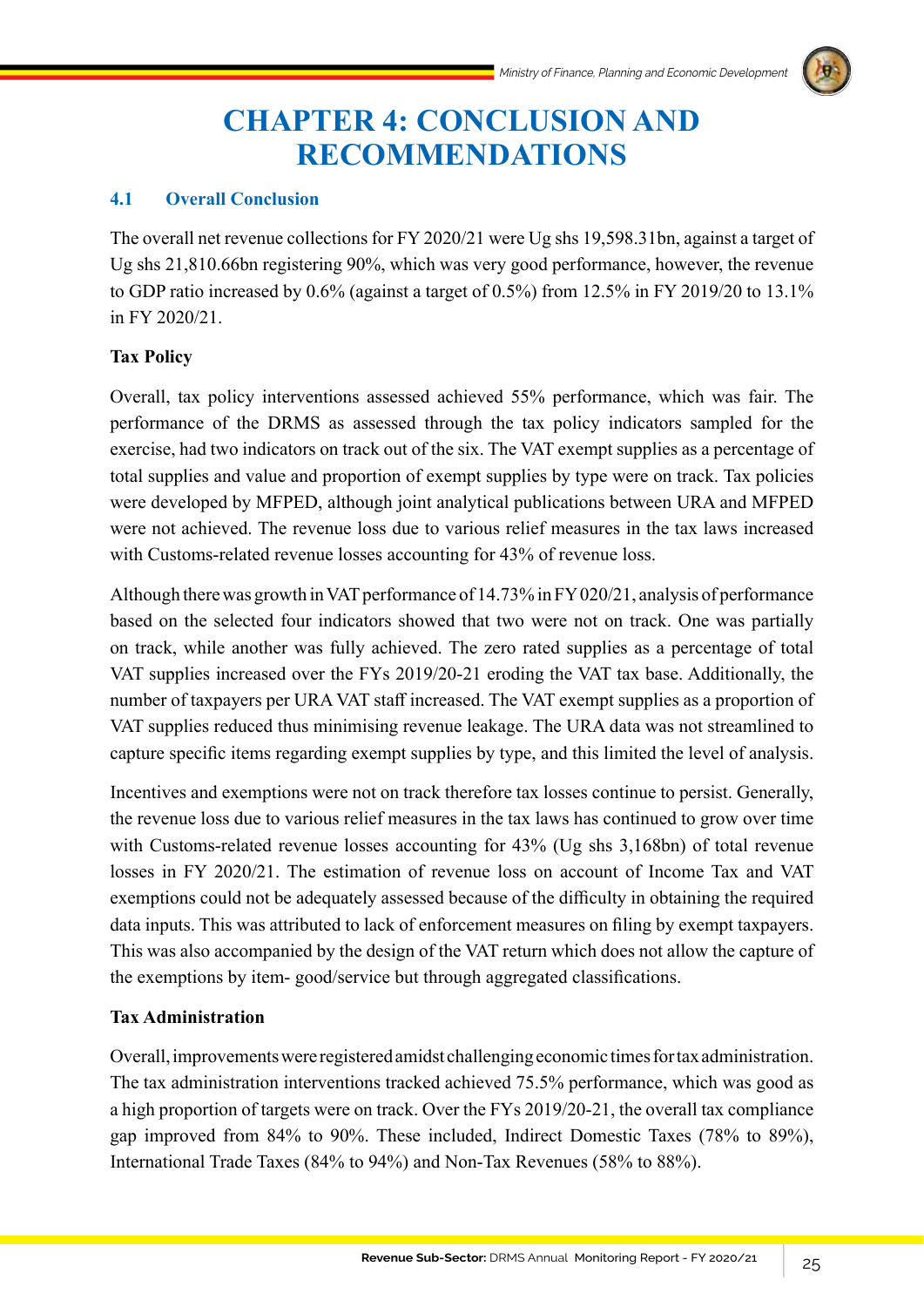Tax arrears collected achieved a performance of 50%; although under Customs Taxes arrears collections achieved 250% performance. However, the achievements were below the desired targets and there is need to design stronger strategies as overall percentage of collectible arrears declined from 47% to 37%. Timeliness and accuracy of filings declined in FY 2020/21, Personal Income Tax (PIT), and Corporate Income Tax (CIT) registered less than 50% filing rates and attained a performance of 42%. Audit, investigations and enforcement achieved 90% performance on account improvements from adoption of real time digital sales and production monitoring systems and, improved audits.

## **Integrity of URA Databases**

Comparison of data from manufacturers and the URA database for the 10 manufacturers showed variances arising from payments registered and not fully settled by manufacturers (arrears).

Efforts by the URA to review returns through the self-assessment system and recover arrears were found to be limited and underperforming. This contributed to arrears of Ug shs 27.5bn (9% of the registered payments) in VAT and Ug shs 18.253bn (7% of the registered payments) of the sampled manufacturers that would have improved the achievement of targets.

The manufacturers of the products selected for validation were applying Digital Tax Stamps (DTS) and Electronic Fiscal Receipting and Invoicing Systems (EFRIS) to support collection of Excise Duty and VAT respectively. Although this enhanced performance, some of the challenges experienced included stock-outs for digital stamps and unstable network for the EFRIS.

### **Non-Tax Revenues**

The NTR achieved 88% (Ug shs 1,261.83bn) performance against the target. The MDAs were not certain about the rates for some NTR sources. Its collection and performance was affected by the COVID-19 interventions.

### **4.2 Challenges**

- i) The URA data was not broken-down to fit in the requirements for the indicators used to monitor the DRMS. For instance, the indicators on rental income were under consideration but their database could not feed into the requirements of the monitoring tool.
- ii) Poor coordination between TPD and URA results in loss of synergies and convergence of minds that would result into better revenue mobilisation efforts.
- iii) Low economic activity arising from the COVID-19 lockdown enforcement measures that called for incentives and tax relief measures to support businesses impacted on the revenue collections.
- iv) Inadequate resources at URA to monitor, analyse and enforce the tax administration measures including the self-assessment systems.
- v) Limited resources and capacity within the MFPED's Tax Policy Department and BMAU to track the DRMS interventions.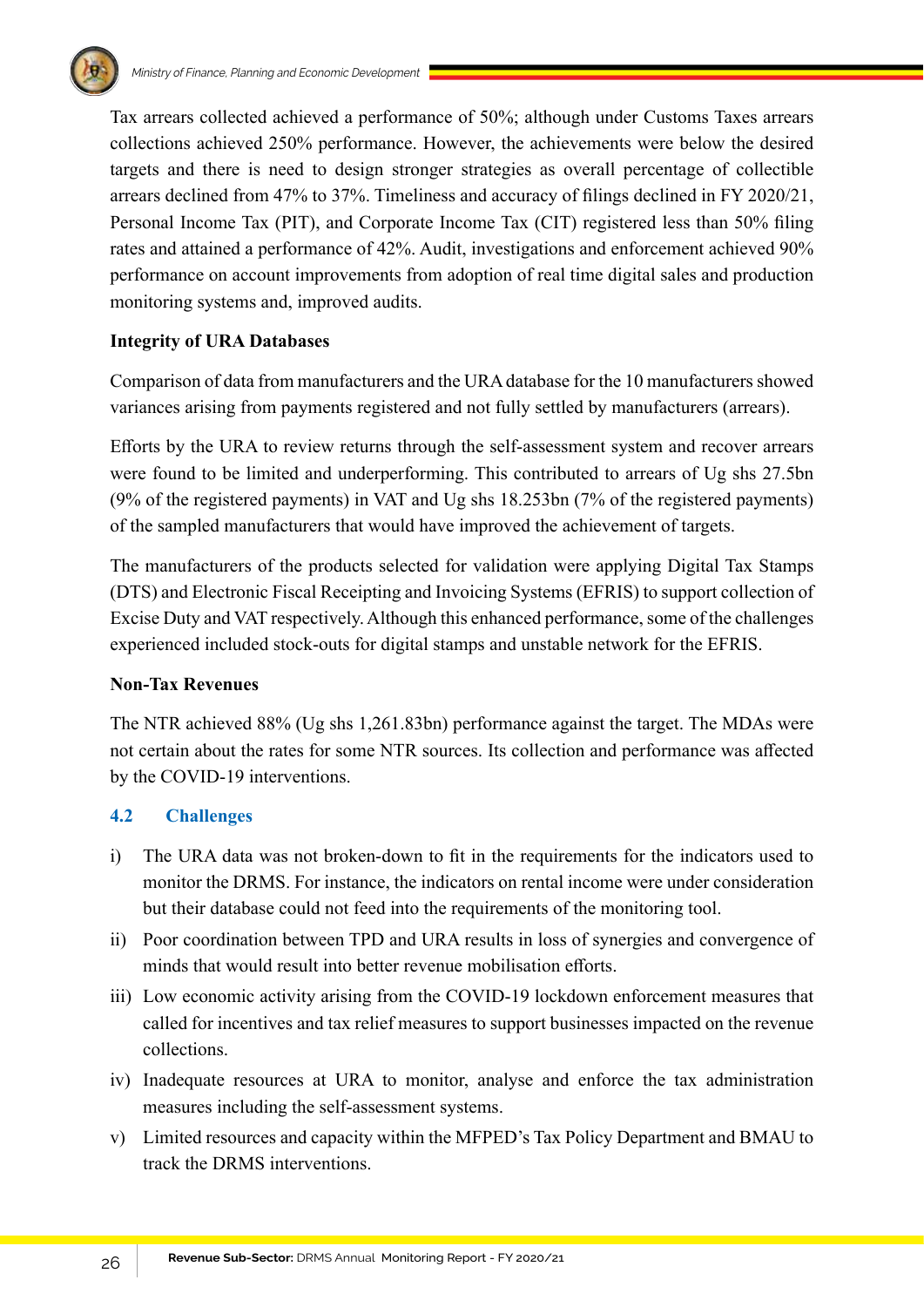

### **Recommendations**

- i) The MFPED should step up budgetary allocations to the Tax Policy Department and URA to enhance efforts to build capacity that includes: staffing levels, digitalisation of processes, trainings and research, analytical capacity in forecasting for both tax and non-tax revenues to implement the DRMS interventions.
- ii) The MFPED should facilitate BMAU to strengthen its capacity to cover more performance indicators for the DRMS.
- iii) The MFPED Tax Policy Department should periodically assess the relevance of certain tax incentives and reliefs to the revenue mobilisation effort for example through commissioned research on the impact of exemptions on plant and machinery in given sectors.
- iv) The URA should streamline its database and systems so that they can capture taxpayers at declaration level and develop a holistic strategy to improve tax enforcement against counterfeit trade and the informal sector.
- v) The URA through innovation and IT strategies should simplify filing for low-income taxpayers including options of filing through mobile phones and have lead times for cleaning the taxpayer register.
- vi) The URA should strengthen enforcement measures on filing by exempt taxpayers and also change the design of the VAT return to capture the exemptions by item.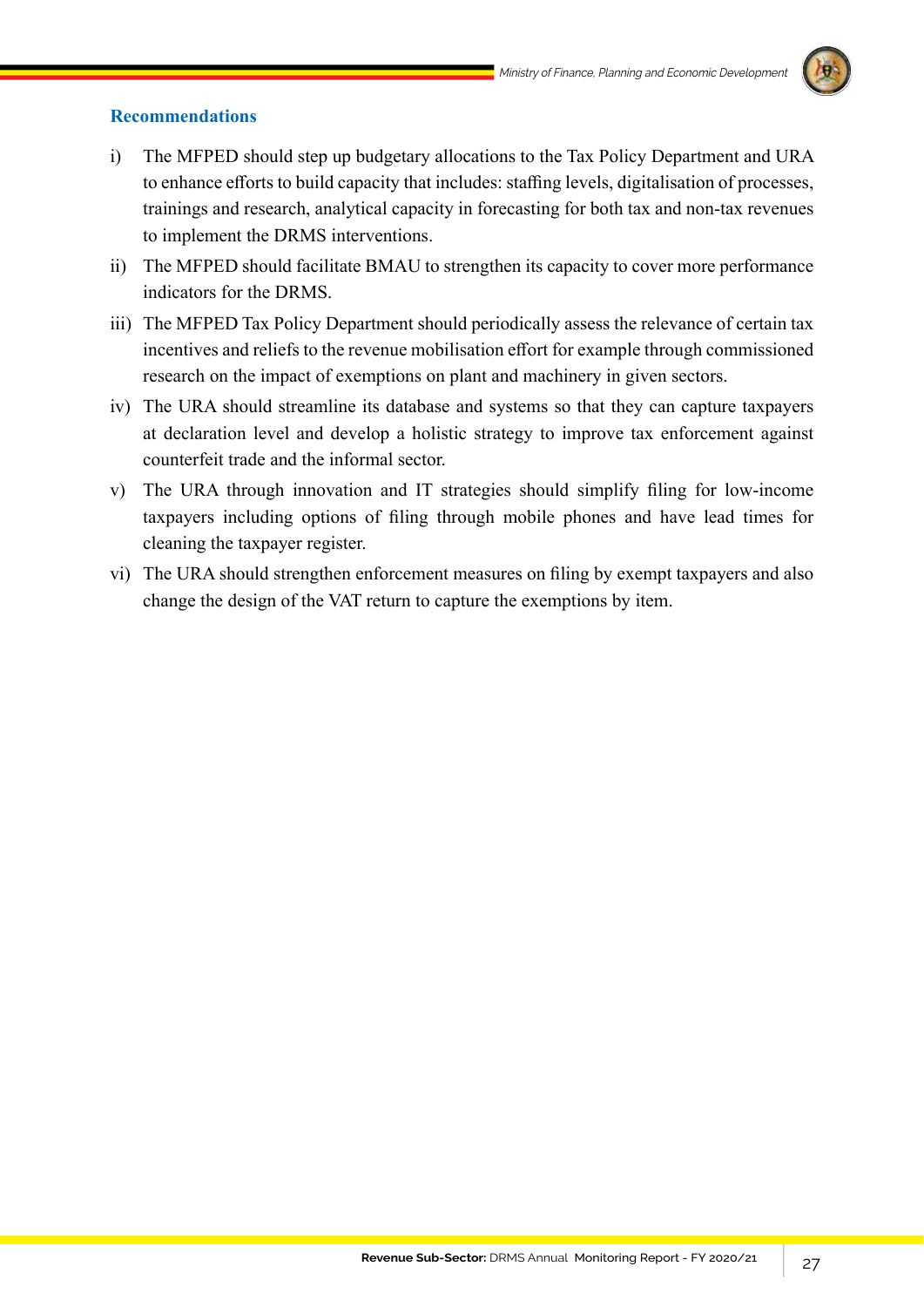# **REFERENCES**

Budget Monitoring and Accountability Unit, September 2021. Domestic Revenue Mobilisation Strategy Monitoring Framework

Joseph O. Okuja, 2019. Domestic and International Taxation in Uganda

Ministry of Finance, Planning and Economic Development, October 2019. Domestic Revenue Mobilisation Strategy 2019/20- 2023/24

Ministry of Finance Planning and Economic Development, 2018. Result Based Tax and Non-Tax Revenue Monitoring Framework.

Uganda Revenue Authority, 2020. Annual Revenue Performance Report FY 2020/21

Uganda Revenue Authority, 2020. Annual Revenue Performance Report FY 2019/20

Uganda Revenue Authority data base, July 2020 – June 2021.

Uganda Revenue Authority, September 2018. Institutional Assessment Report

Uganda TADAT Performance Assessment Report February 2019.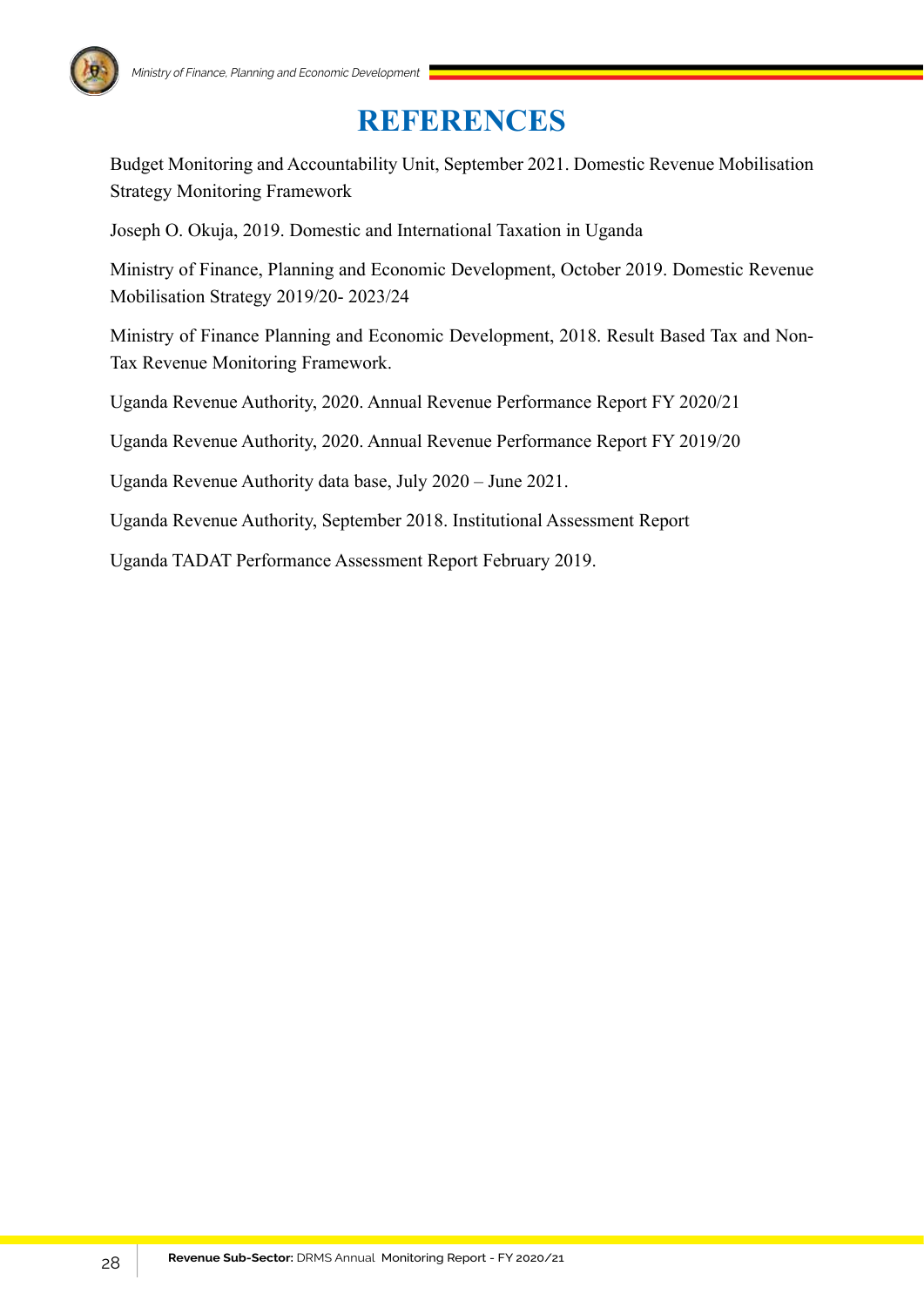# **Annex 1. DRMS Performance Monitoring Indicators**

These are listed under the categories of tax policy and tax administration.

# **1.1 Performance indicators relating to tax policy interventions.**

A total of  $(60)^{12}$  indicators have been proposed to be used in tracking the implementation of interventions to reform Uganda's tax policy. The indicators are presented in Table 1.1 below, in the non-shaded cells just below the grey-shaded area that presents the interventions as provided in the DRMS.

Table 1.1: Performance Indicators for Tax Policy Interventions

|    |                                                                                                | <b>Area measured/Indicator</b>                                                                                            |  |  |
|----|------------------------------------------------------------------------------------------------|---------------------------------------------------------------------------------------------------------------------------|--|--|
|    |                                                                                                | P1. Process reform and institutional changes                                                                              |  |  |
| 1. |                                                                                                | Reform of the tax policy-making process                                                                                   |  |  |
|    | 1.1.                                                                                           | No. of tax related proposals received from non-state stakeholders in a year                                               |  |  |
|    | 1.2.                                                                                           | No. of tax related proposals received from stakeholders within Government in a year                                       |  |  |
|    | 1.3.                                                                                           | No. of revenue measures adopted from tax proposals from non-state stakeholders in a fiscal year                           |  |  |
| 2. |                                                                                                | Elevate the status of taxation within MFPED                                                                               |  |  |
|    | 2.1.                                                                                           | Tax Policy Department's budget as percent of MoFPED budget                                                                |  |  |
| 3. |                                                                                                | Enhance the analytical capacity of TPD & URA                                                                              |  |  |
|    | 3.1.                                                                                           | No. of tax related analytical papers published by TPD/URA staff per year- To be availed by<br>Commissioner TPD and AC RPD |  |  |
| 4. |                                                                                                | Address TPD structure and staffing/training needs                                                                         |  |  |
|    | 4.1.                                                                                           | No. of TPD staff attended specialised training in a year                                                                  |  |  |
| 5. |                                                                                                | Strengthen partnership with URA and formalise arrangements.                                                               |  |  |
|    | 5.1.                                                                                           | No. of tax related analytical papers jointly prepared by TPD and URA staff and uploaded on the<br>MFPED websites.         |  |  |
|    | P <sub>2</sub> . VAT                                                                           |                                                                                                                           |  |  |
| 6. |                                                                                                | Limit the range of zero-rated supplies as far as possible                                                                 |  |  |
|    | 6.1                                                                                            | Zero-rated VAT supplies as % of total VAT supplies                                                                        |  |  |
|    | 6.2                                                                                            | Value of zero-rated VAT supplies (non-export items) as % of total value of VAT zero-rated supplies                        |  |  |
|    | 6.3                                                                                            | Value of VAT zero-rated supplies (export items) as % of total value of exports                                            |  |  |
|    | 6.4<br>Value (and proportion) of VAT zero-rated supplies by type of supply*                    |                                                                                                                           |  |  |
| 7. |                                                                                                | Remove unnecessary VAT exemptions to curb unjustifiable revenue leakages,                                                 |  |  |
|    |                                                                                                | while maintaining those that support Ugandan welfare and economic                                                         |  |  |
|    | Objectives.                                                                                    |                                                                                                                           |  |  |
|    | 7.1                                                                                            | Exempt VAT supplies as % of total VAT supplies- Revised to : VAT exempt supplies as a % of<br>total VAT supplies          |  |  |
|    | 7.2                                                                                            | Value (and proportion) of VAT exempt supplies by type of supply- Goods, services, imports and                             |  |  |
|    |                                                                                                | exports                                                                                                                   |  |  |
|    | 7.3                                                                                            | Proportion of exempt supplies to Total supplies                                                                           |  |  |
| 8. |                                                                                                | Narrow deeming provisions                                                                                                 |  |  |
|    | 8.1.                                                                                           | VAT lost on account of deemed provisions                                                                                  |  |  |
|    | 8.2                                                                                            | Value of deemed supplies as a % of GDP or;                                                                                |  |  |
|    |                                                                                                | Value of deemed supplies as a % of total VAT                                                                              |  |  |
| 9. | Re-assess registration threshold and rate. - To be tracked by Tax policy department and or URA |                                                                                                                           |  |  |
|    | 9.1.                                                                                           | No. of tax payers that filed for VAT and tax paid per turnover bracket.                                                   |  |  |

12 The number of indicators is tentative; it could decrease or increase.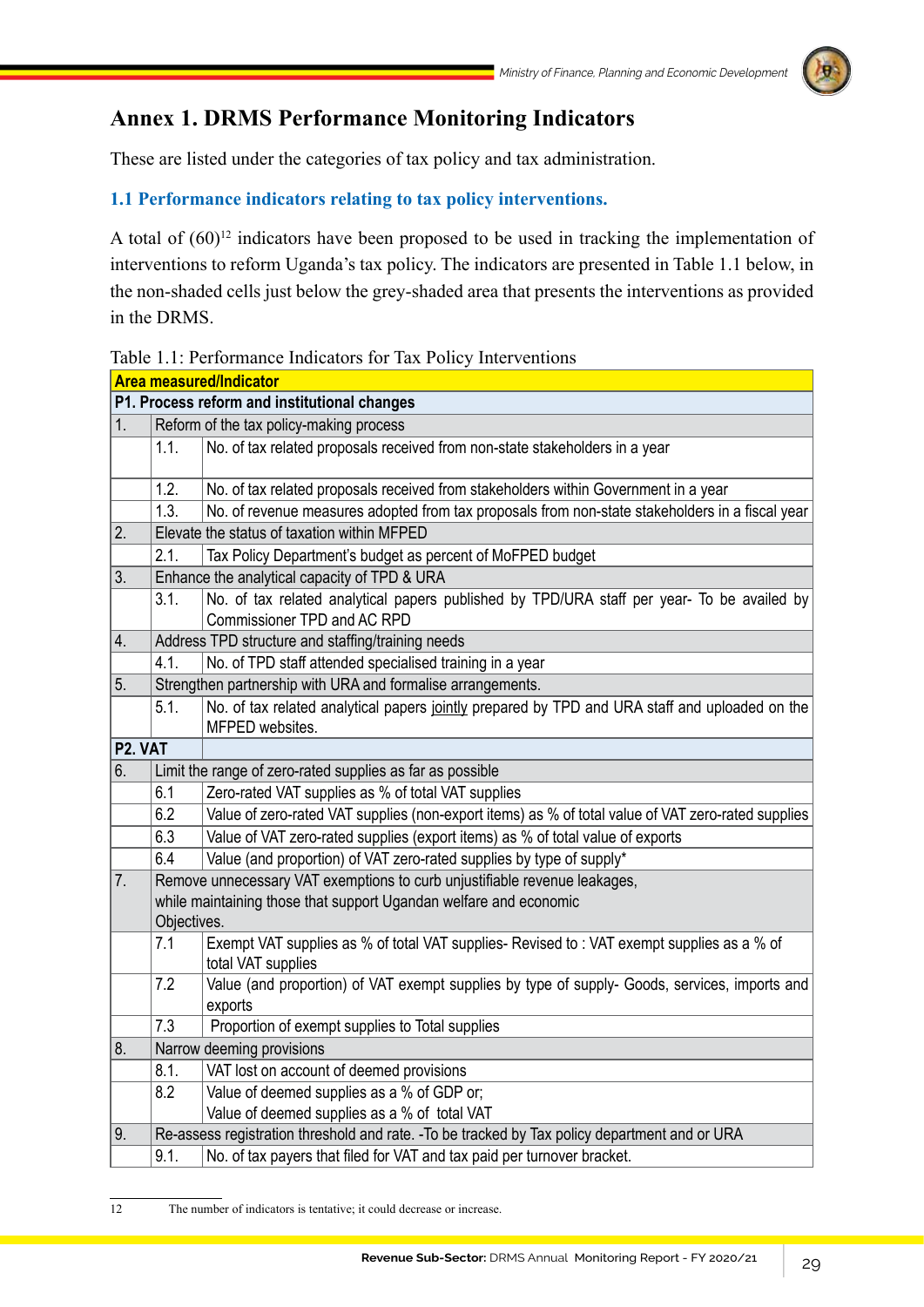

|                      |                                                         | <b>Area measured/Indicator</b>                                                                                             |  |  |  |  |
|----------------------|---------------------------------------------------------|----------------------------------------------------------------------------------------------------------------------------|--|--|--|--|
| 10.                  |                                                         | Government to exercise more discipline in budgeting for its own consumption and executing that budget<br>accordingly.      |  |  |  |  |
|                      | 10.1.                                                   | Available MDA budget to pay contractors and suppliers Vs actual payments made to suppliers or<br>contractors in a quarter. |  |  |  |  |
| P <sub>3</sub> . CIT |                                                         |                                                                                                                            |  |  |  |  |
| 11.                  |                                                         | Support workforce education/training.                                                                                      |  |  |  |  |
|                      | 11.1                                                    | Corporate investments in workforce education and training as % of corporate expenses.                                      |  |  |  |  |
|                      | 11.2                                                    | Proportion of technical staff handling domestic taxes that have attended the Tax Administration and                        |  |  |  |  |
|                      |                                                         | Revenue Training.                                                                                                          |  |  |  |  |
|                      | 11.3                                                    | No of TPD staff that have attended training in the FY                                                                      |  |  |  |  |
| 12.                  |                                                         | Rebalance the nominal rate and the incentives, deductions, and depreciation regime.                                        |  |  |  |  |
|                      | 12.1                                                    | CIT effective tax rate-1.37                                                                                                |  |  |  |  |
|                      | 12.2                                                    | Allowable deductions as % of gross income in a year-9.78%                                                                  |  |  |  |  |
|                      | 12.3                                                    | There is need to find an additional indicator-Consultant to handle as suggested here:                                      |  |  |  |  |
|                      |                                                         | Revenue as a % of gross income (revenue = tax revenue declared)                                                            |  |  |  |  |
| 13.                  | Review and renegotiate over-generous treaty provisions. |                                                                                                                            |  |  |  |  |
|                      | 13.1                                                    | Tax value of approved applications for DTA related exemption/reduction from taxation as percentage<br>of taxable income    |  |  |  |  |
|                      | 13.2                                                    | No. of applications for DTA related exemption/reduction in tax                                                             |  |  |  |  |
|                      |                                                         | Suggestion for an indicator that tracks problematic DTAs overtime.                                                         |  |  |  |  |
| 14.                  | Strengthen international tax rules and enforcement.     |                                                                                                                            |  |  |  |  |
|                      | 14.1                                                    | Effective corporate tax rate (foreign firms)                                                                               |  |  |  |  |
| 15.                  |                                                         | Improve information-sharing domestically and internationally.                                                              |  |  |  |  |
|                      | 15.1                                                    | Percentage of [outgoing] tax related information requests honoured.                                                        |  |  |  |  |
| P4. PIT              |                                                         |                                                                                                                            |  |  |  |  |
| 16.                  |                                                         | Review exemptions and consider alternative approaches.                                                                     |  |  |  |  |
|                      | 16.1                                                    | PIT effective tax rate                                                                                                     |  |  |  |  |
|                      |                                                         | %ge of revenue foregone due to exemptions to GDP or proportion of revenue collected                                        |  |  |  |  |
| 17.                  |                                                         | Address thresholds, bands, and rates.                                                                                      |  |  |  |  |
|                      | 17.1                                                    | Number (and proportion) of taxpayers by income bands- tracked by URA                                                       |  |  |  |  |
|                      | 17.2                                                    | Lowest chargeable income threshold per day as % of international poverty line- Tax policy and                              |  |  |  |  |
|                      |                                                         | URA to track- not tracking thresholds per day- To be tracked by Tax policy department                                      |  |  |  |  |
| 18.                  |                                                         | Address weaknesses in rules for taxing rental income.                                                                      |  |  |  |  |
|                      | 18.1                                                    | Effective rental income tax rate                                                                                           |  |  |  |  |
|                      | 18.2                                                    | Rental income tax revenue as % of sectoral GDP (real estate activities)                                                    |  |  |  |  |
|                      | 18.3                                                    | Active rental income taxpayers as % of total rental income taxpayers (commercial buildings)                                |  |  |  |  |
|                      | 18.4                                                    | Active rental income taxpayers as % of total rental income taxpayers (residential buildings)                               |  |  |  |  |
|                      |                                                         | Need to have the highlighted merged as there is no information split from URA                                              |  |  |  |  |
|                      | P5. Incentives and exemptions                           |                                                                                                                            |  |  |  |  |
| 19.                  |                                                         | Establish and publish a Tax Expenditure Governance Framework.                                                              |  |  |  |  |
|                      | 19.1                                                    | Value (and share to total revenue) of tax expenditures                                                                     |  |  |  |  |
|                      | 19.2                                                    | Tax expenditures as % of GDP                                                                                               |  |  |  |  |
|                      | P6. Excise duties                                       |                                                                                                                            |  |  |  |  |
| 20.                  |                                                         | Develop a broader scheme of environmental taxes.                                                                           |  |  |  |  |
|                      | 20.1                                                    | Revenue from environment-related taxes as percentage of total revenue                                                      |  |  |  |  |
| 21.                  |                                                         | Rationalise multiple rates.                                                                                                |  |  |  |  |
|                      | 21.1                                                    | TBD- BMAU to track changes and reduction in rates.                                                                         |  |  |  |  |
| 22.                  |                                                         | Consider revised approach to inflation adjustments.                                                                        |  |  |  |  |
|                      | 22.1                                                    | Effective excise duty rates by excisable items- to be tracked by BMAU @ evaluation                                         |  |  |  |  |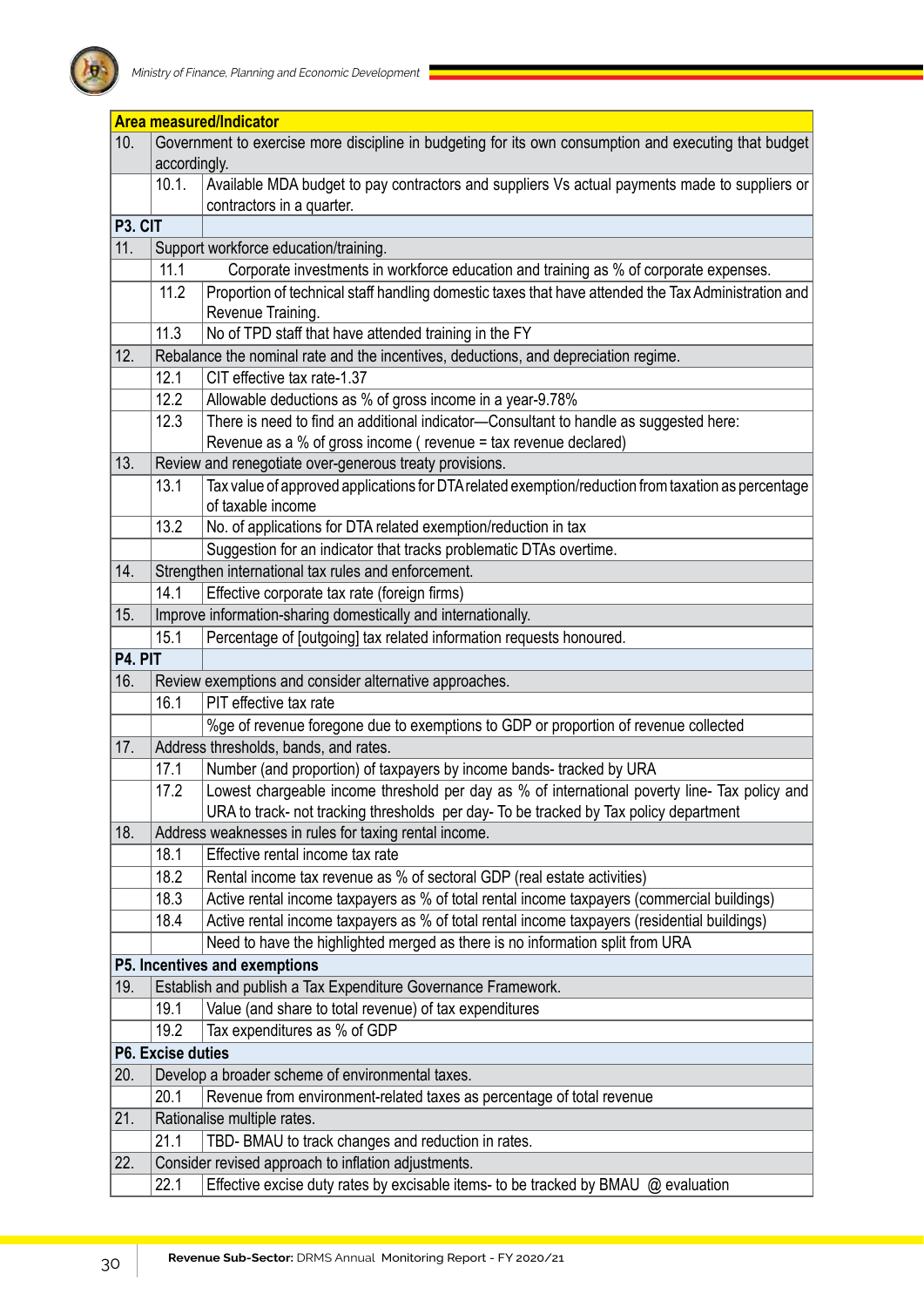

|                                                                              |                                                                                                   | <b>Area measured/Indicator</b>                                                                            |  |  |  |  |  |
|------------------------------------------------------------------------------|---------------------------------------------------------------------------------------------------|-----------------------------------------------------------------------------------------------------------|--|--|--|--|--|
| P7. Extractives industry- To be tracked by BMAU but TPD to revisit indicator |                                                                                                   |                                                                                                           |  |  |  |  |  |
| 23.                                                                          |                                                                                                   | Fine-tune the framework for taxing the extractives industries.                                            |  |  |  |  |  |
|                                                                              | 23.1                                                                                              | Average effective tax rate (oil)                                                                          |  |  |  |  |  |
|                                                                              | 23.2                                                                                              | Average effective tax rate (mining)                                                                       |  |  |  |  |  |
|                                                                              | 23.3                                                                                              | Resource Governance Index score for Uganda                                                                |  |  |  |  |  |
|                                                                              |                                                                                                   | P8. International trade- BMAU to track sequence of changes, TPD and URA to avail trend.                   |  |  |  |  |  |
| 24.                                                                          | Balance the objectives of export promotion, revenue generation, and support to domestic industry. |                                                                                                           |  |  |  |  |  |
|                                                                              | 24.1                                                                                              | Effective import duty rates                                                                               |  |  |  |  |  |
|                                                                              | 24.2                                                                                              | Percent change in value of non-oil exports                                                                |  |  |  |  |  |
|                                                                              | 24.3                                                                                              | Percentage change in selected imports vis-à-vis sales and exports of domestically produced<br>commodities |  |  |  |  |  |
| 25.                                                                          | Improve inter-agency coordination and infrastructure- BMAU to track                               |                                                                                                           |  |  |  |  |  |
|                                                                              | 25.1                                                                                              | Time taken to clear imported goods (non-warehoused goods)                                                 |  |  |  |  |  |
|                                                                              | 25.2                                                                                              | Time taken to clear exports                                                                               |  |  |  |  |  |
|                                                                              | 25.3                                                                                              | % Variance in mirror statistics on exports/imports for selected trading partners                          |  |  |  |  |  |
|                                                                              |                                                                                                   | P9. Non-tax revenue- Tax policy department to develop an indicator to tracked by BMAU                     |  |  |  |  |  |
| 26.                                                                          |                                                                                                   | Streamline the policy on NTR.                                                                             |  |  |  |  |  |
|                                                                              | 26.1                                                                                              | NTR as percent of GDP                                                                                     |  |  |  |  |  |
|                                                                              | 26.2                                                                                              | NTR collected as % of potential NTR                                                                       |  |  |  |  |  |
|                                                                              | P10. Local government taxes- To be availed by TPD and URA                                         |                                                                                                           |  |  |  |  |  |
| 27.                                                                          | Work with local government to strengthen analysis, monitoring, and reporting.                     |                                                                                                           |  |  |  |  |  |
|                                                                              | 27.1                                                                                              | LG own revenue achievement rate                                                                           |  |  |  |  |  |
|                                                                              | 27.2                                                                                              | Transfers from central government to local governments as % of total LG revenue                           |  |  |  |  |  |
|                                                                              | 27.3                                                                                              | LG own revenue as % of GDP                                                                                |  |  |  |  |  |
|                                                                              | 27.4                                                                                              | Active LG taxpayers as % of total number of LG taxpayers                                                  |  |  |  |  |  |
|                                                                              |                                                                                                   | P11. Donor-funded projects                                                                                |  |  |  |  |  |
| 28.                                                                          |                                                                                                   | Review the taxation of donor-funded projects.                                                             |  |  |  |  |  |
|                                                                              | 28.1                                                                                              | Effective duty rate (imports of donor-funded projects)                                                    |  |  |  |  |  |
|                                                                              | 28.2                                                                                              | Income tax paid by expatriates for donor funded projects as % of total income tax from non-<br>residents  |  |  |  |  |  |
|                                                                              | P12. Digital economy                                                                              |                                                                                                           |  |  |  |  |  |
| 29.                                                                          | Address the impact of the digital economy on the tax base.                                        |                                                                                                           |  |  |  |  |  |
|                                                                              | 29.1                                                                                              | Revenue collected from web-based businesses as % of GDP                                                   |  |  |  |  |  |
|                                                                              | 29.2                                                                                              | No. of active taxpayers classified as web-based businesses                                                |  |  |  |  |  |

# **1.2 Performance indicators relating to tax administration interventions.**

A total of  $[65]^{13}$  indicators have been proposed to be used in tracking the implementation of interventions aimed at reforming tax administration. The indicators are presented in Table 1.2 below, in the non-shaded cells just below the grey-shaded area that presents the interventions as provided in the DRMS.

13 The number of indicators is tentative; it could decrease or increase.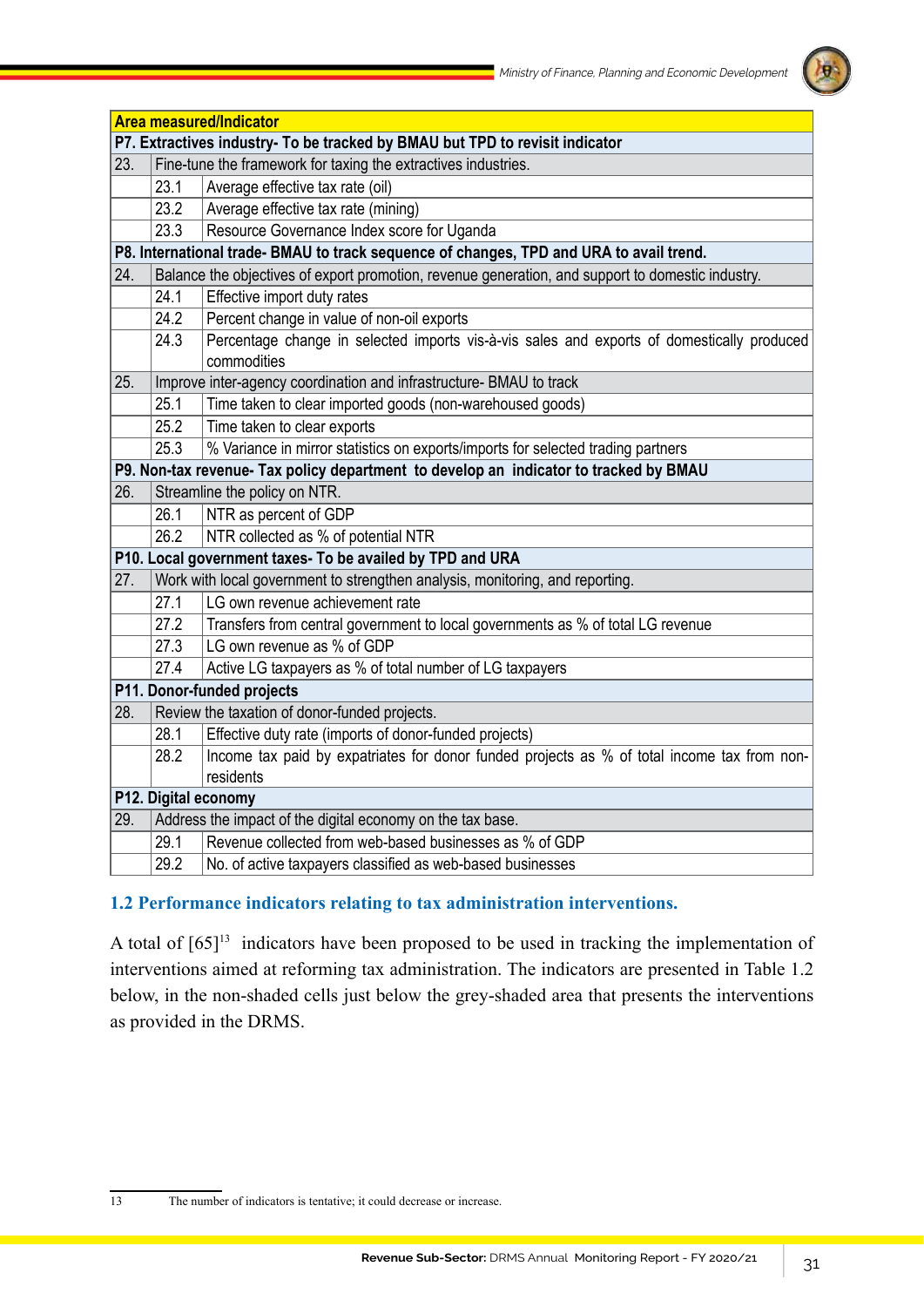|                | <b>Area measured/Indicator</b>                                       |                                                                                                                                                                   |  |  |  |  |
|----------------|----------------------------------------------------------------------|-------------------------------------------------------------------------------------------------------------------------------------------------------------------|--|--|--|--|
| A1. Governance |                                                                      |                                                                                                                                                                   |  |  |  |  |
| 1.             |                                                                      | Review the URA structure and consider reorganisation to promote integration- Tracked by URA.                                                                      |  |  |  |  |
| 1.1            | 1.1<br>Leadership effectiveness index                                |                                                                                                                                                                   |  |  |  |  |
| 2.             |                                                                      | Expand the range of measures for assessing URA's performance to reduce reliance on collection targets.                                                            |  |  |  |  |
|                | 2.1                                                                  | Tax compliance gap (uncollected revenue as % of revenue potential)                                                                                                |  |  |  |  |
|                | 2.2                                                                  | Growth in active taxpayer population                                                                                                                              |  |  |  |  |
|                | 2.3                                                                  | On-time filing and (payment) rates                                                                                                                                |  |  |  |  |
|                | 2.4                                                                  | Proportion of tax arrears collected                                                                                                                               |  |  |  |  |
|                | 2.5                                                                  | Tax effort                                                                                                                                                        |  |  |  |  |
| 3.             | Strengthen the oversight function of the URA Board and the Minister. |                                                                                                                                                                   |  |  |  |  |
|                | 3.1                                                                  | Proportion of URA Board tax-related resolutions implemented by URA                                                                                                |  |  |  |  |
|                | 3.2                                                                  | No. of formal meetings between URA Board and Minister of Finance                                                                                                  |  |  |  |  |
| 4.             |                                                                      | Separate Internal Audit and Staff Compliance functions to enhance dedicated attention given to                                                                    |  |  |  |  |
|                |                                                                      | corruption and staff integrity issues.                                                                                                                            |  |  |  |  |
|                | 4.1                                                                  | Public perceptions of corruption among tax officials (% respondents saying "most" or "all" of tax                                                                 |  |  |  |  |
|                |                                                                      | officials are corrupt)- Achieved through a study                                                                                                                  |  |  |  |  |
|                | 4.2                                                                  | Proportion of URA jobs applicants that passed ethics test                                                                                                         |  |  |  |  |
|                | 4.3                                                                  | Proportion of URA jobs applicants that passed ethics test                                                                                                         |  |  |  |  |
| 5.             |                                                                      | Establish a separate Taxpayers' Ombudsman to investigate service-related complaints.                                                                              |  |  |  |  |
|                | 5.1                                                                  | No. of taxpayer complaints received relating to mistakes, omissions, and oversights in tax                                                                        |  |  |  |  |
|                |                                                                      | administration, undue delays, poor or misleading information, unfair treatment, and staff behaviour                                                               |  |  |  |  |
|                |                                                                      | at URA                                                                                                                                                            |  |  |  |  |
|                | 5.2                                                                  | Revised to: Proportion of complaints resolved from those received in a FY                                                                                         |  |  |  |  |
|                |                                                                      | A2. Lifting the Human Resource Capacity at URA                                                                                                                    |  |  |  |  |
| 6.             |                                                                      | Conduct an independent staffing review.- Achieved through a qualitative study by BMAU or TPD one off                                                              |  |  |  |  |
|                | 6.1<br>6.2                                                           | Taxpayer/technical staff ratio by tax group                                                                                                                       |  |  |  |  |
|                |                                                                      | Revenue per URA staff (by tax group)                                                                                                                              |  |  |  |  |
| 7.             | 7.1                                                                  | Implement a comprehensive training strategy and develop a URA tax training academy.<br>Proportion of technical staff that attained technical training in taxation |  |  |  |  |
|                |                                                                      |                                                                                                                                                                   |  |  |  |  |
| 8.             | Additional indicator required for existence of training academy      |                                                                                                                                                                   |  |  |  |  |
|                |                                                                      | Review the URA performance management and reward system.- BMAU to conduct a survey, seeking<br>alignment of skills to work done, leadership,                      |  |  |  |  |
|                | 8.1                                                                  | Staff attrition rate                                                                                                                                              |  |  |  |  |
|                | 8.2                                                                  | Proportion of URA staff indicating they are motivated/satisfied in employee satisfaction survey                                                                   |  |  |  |  |
|                |                                                                      | A3. Data Management and Analytics, ICT                                                                                                                            |  |  |  |  |
| 9.             |                                                                      | Prioritise a data quality improvement strategy and develop processes to maintain data quality.                                                                    |  |  |  |  |
|                | 9.1                                                                  | Percentage of data records that are complete. - To include completeness, accuracy, Registration                                                                   |  |  |  |  |
|                |                                                                      | Vs declaration.                                                                                                                                                   |  |  |  |  |
| 10.            |                                                                      | Empower URA to access relevant third-party data.                                                                                                                  |  |  |  |  |
|                | 10.1                                                                 | PAYE filers as a %ge of total NSSF contributors employers                                                                                                         |  |  |  |  |
|                | 10.2                                                                 | Active TINs (rental income tax) as % of active NWSC non-domestic clients                                                                                          |  |  |  |  |
|                | 10.3                                                                 | Active TINs (income tax) as % of active UMEME commercial clients                                                                                                  |  |  |  |  |
|                | 10.4                                                                 | Active TINs as % of potential taxpayers identified from overall third-party data                                                                                  |  |  |  |  |
| 11.            |                                                                      | Develop a cross-government policy framework for data sharing and management.                                                                                      |  |  |  |  |
|                | 11.1                                                                 | No. of cross-government data sharing initiatives made in a year.                                                                                                  |  |  |  |  |
| 12.            |                                                                      | Create a formal data skills development plan.                                                                                                                     |  |  |  |  |
|                | 12.1                                                                 | No of staff trained in data analytics (proportion)                                                                                                                |  |  |  |  |
| 13.            |                                                                      | Design and implement a medium-term ICT strategy.                                                                                                                  |  |  |  |  |

# **Table 1.2: Performance Indicators for Interventions for Tax Administration**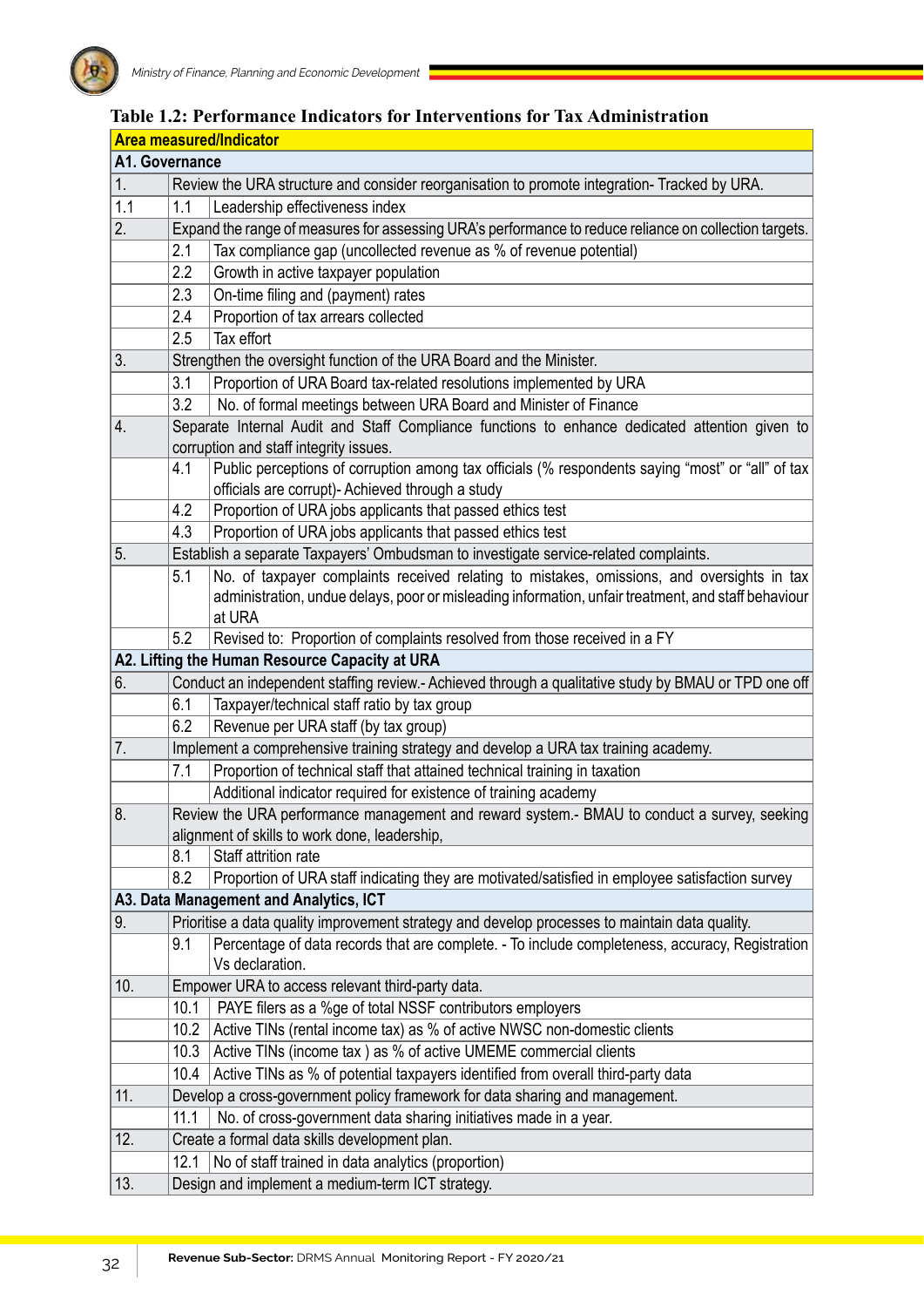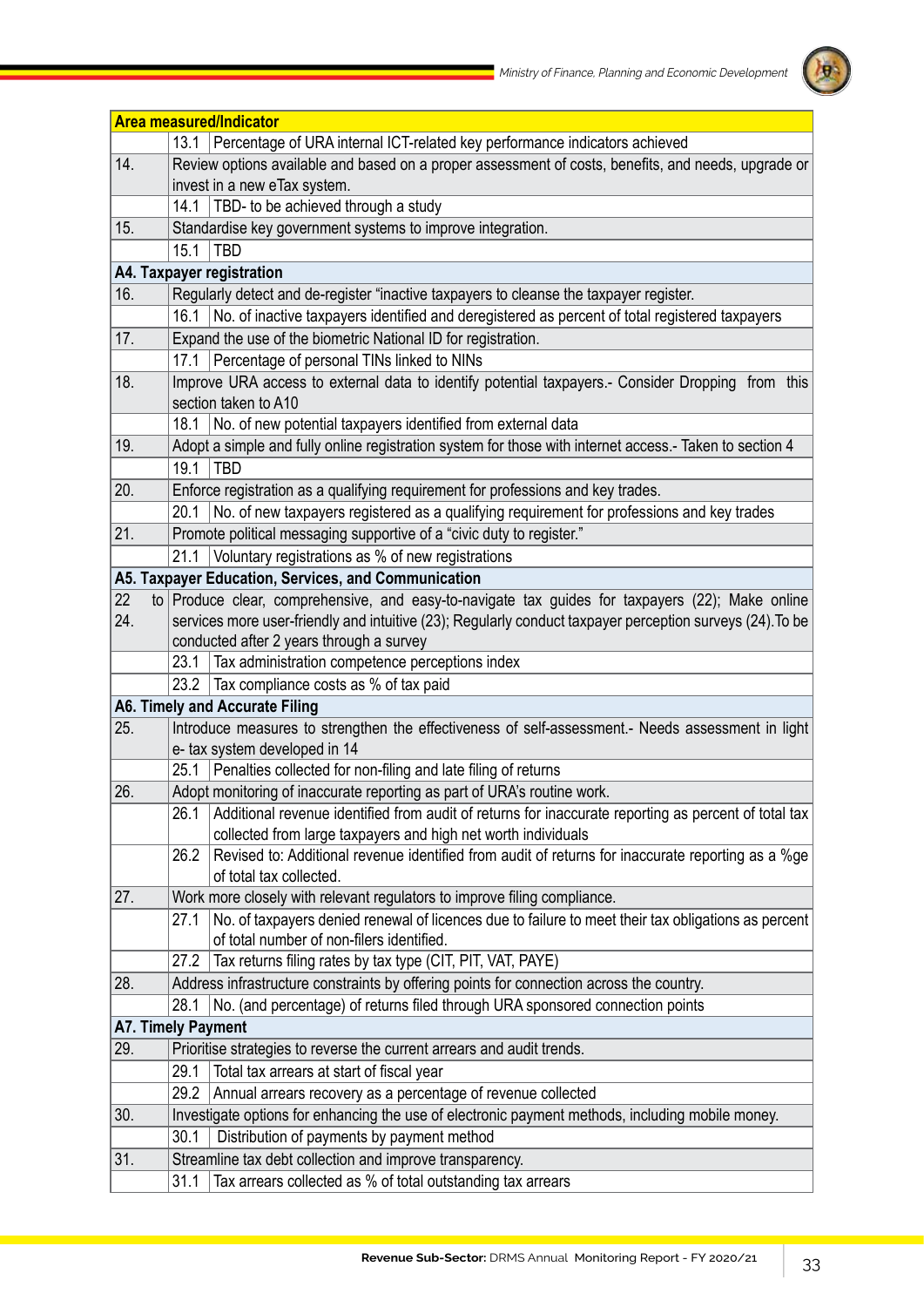

|                                | <b>Area measured/Indicator</b>                                                                             |                                                                                                                    |  |  |  |  |
|--------------------------------|------------------------------------------------------------------------------------------------------------|--------------------------------------------------------------------------------------------------------------------|--|--|--|--|
|                                | 31.2                                                                                                       | Tax arrears written off as % of uncollectible tax arrears                                                          |  |  |  |  |
| 32.                            |                                                                                                            | Prepare management reports on a regular basis to allow for better-informed tax collection policies.                |  |  |  |  |
|                                | 32.1                                                                                                       | No. of reports on the status of tax arrears discussed by MoFPED top management                                     |  |  |  |  |
|                                |                                                                                                            | A8. Audit, Investigations & Enforcement                                                                            |  |  |  |  |
| 33.                            | Consider the adoption of real-time digital sales and production monitoring systems. To be achieved         |                                                                                                                    |  |  |  |  |
|                                |                                                                                                            | through impact evaluation by BMAU                                                                                  |  |  |  |  |
|                                | 33.1                                                                                                       | Percent increase in revenue collected of LED paid by firms                                                         |  |  |  |  |
|                                | 33.2                                                                                                       | %ge increase in revenue collected for VAT                                                                          |  |  |  |  |
| 34.                            |                                                                                                            | Strengthen URA's audit function by adopting modern audit tools, enhancing the use of risk-targeting, and           |  |  |  |  |
|                                |                                                                                                            | increasing the number of "mass audits."                                                                            |  |  |  |  |
|                                | 34.1                                                                                                       | Tax audits conducted by type                                                                                       |  |  |  |  |
|                                | 34.2                                                                                                       | Tax audit turnaround time (Desk, Comprehensive and mass audits)- break down into tax types                         |  |  |  |  |
|                                | 34.3                                                                                                       | Tax audit yield                                                                                                    |  |  |  |  |
| 35.                            |                                                                                                            | Bring the entire audit and payment process online.                                                                 |  |  |  |  |
|                                | 35.1                                                                                                       | Online tax audits as % of total tax audits conducted                                                               |  |  |  |  |
| 36.                            |                                                                                                            | Promote audit process integration across taxpayer offices at URA.                                                  |  |  |  |  |
|                                | 36.1                                                                                                       | No. of joint tax audits conducted in a year (involving VAT, income taxes, excise taxes and customs)                |  |  |  |  |
| 37.                            |                                                                                                            | Include reports on audit activities and outcomes as an integral aspect of reports to MFPED.                        |  |  |  |  |
|                                | 37.1                                                                                                       | No. of reports on tax audit activities discussed by MoFPED top management                                          |  |  |  |  |
| 38.                            |                                                                                                            | Prioritise information from internal risk assessment indicators when initiating cases.                             |  |  |  |  |
|                                | 38.1                                                                                                       | No. of tax audit or investigation cases initiated based on information from internal risk assessment<br>indicators |  |  |  |  |
| 39.                            |                                                                                                            | Implement the Automatic Exchange of Information and common reporting standards for tax purposes.                   |  |  |  |  |
|                                | 39.1                                                                                                       | No. of tax evasion cases detected                                                                                  |  |  |  |  |
|                                | 39.2                                                                                                       | No. of new taxpayers identified through tax investigations                                                         |  |  |  |  |
| 40.                            |                                                                                                            | Enhance resources to equip scientific laboratories and investigations personnel.                                   |  |  |  |  |
|                                | 40.1                                                                                                       | %ge of URA budget to scientific laboratories                                                                       |  |  |  |  |
|                                | 40.2                                                                                                       | Level of equipment of laboratory and or staff trained in this area.                                                |  |  |  |  |
| 41.                            | Intensify penalties for non-compliance and increase the number of tax investigations.                      |                                                                                                                    |  |  |  |  |
|                                | 41.1                                                                                                       | Tax investigations and related enforcements conducted                                                              |  |  |  |  |
| 42.                            |                                                                                                            | Publicise the results of enforcement initiatives.                                                                  |  |  |  |  |
|                                | 42.1                                                                                                       | No. of media reports on results of URA tax enforcement initiatives                                                 |  |  |  |  |
|                                |                                                                                                            | A9. Dispute resolution                                                                                             |  |  |  |  |
| 44,45.                         | Facilitate TAT to expeditiously deal with cases by increasing staff numbers and training; Provide adequate |                                                                                                                    |  |  |  |  |
|                                |                                                                                                            | funding for TAT to cover infrastructure and resource constraints.                                                  |  |  |  |  |
|                                | 44.1                                                                                                       | No. (and value) of tax objections and appeals                                                                      |  |  |  |  |
|                                | 44.2                                                                                                       | No of cases per TAT staff under TAT                                                                                |  |  |  |  |
| 45.                            |                                                                                                            | Improve the perception of OAU and TAT among the public.                                                            |  |  |  |  |
|                                | 45.1                                                                                                       | Proportion of taxpayers that perceive the OAU and TAT to be fair and independent                                   |  |  |  |  |
| A10. Processing of tax refunds |                                                                                                            |                                                                                                                    |  |  |  |  |
| 46.                            |                                                                                                            | Develop a plan to streamline the management of offsets and refunds, including automatic cross-matching             |  |  |  |  |
|                                | of taxpayer declarations.                                                                                  |                                                                                                                    |  |  |  |  |
|                                | 46.1                                                                                                       | No of backlog tax refund claims and offsets                                                                        |  |  |  |  |
|                                | 46.2                                                                                                       | Turnaround time for settling of tax refund claims and off sets.                                                    |  |  |  |  |

J.